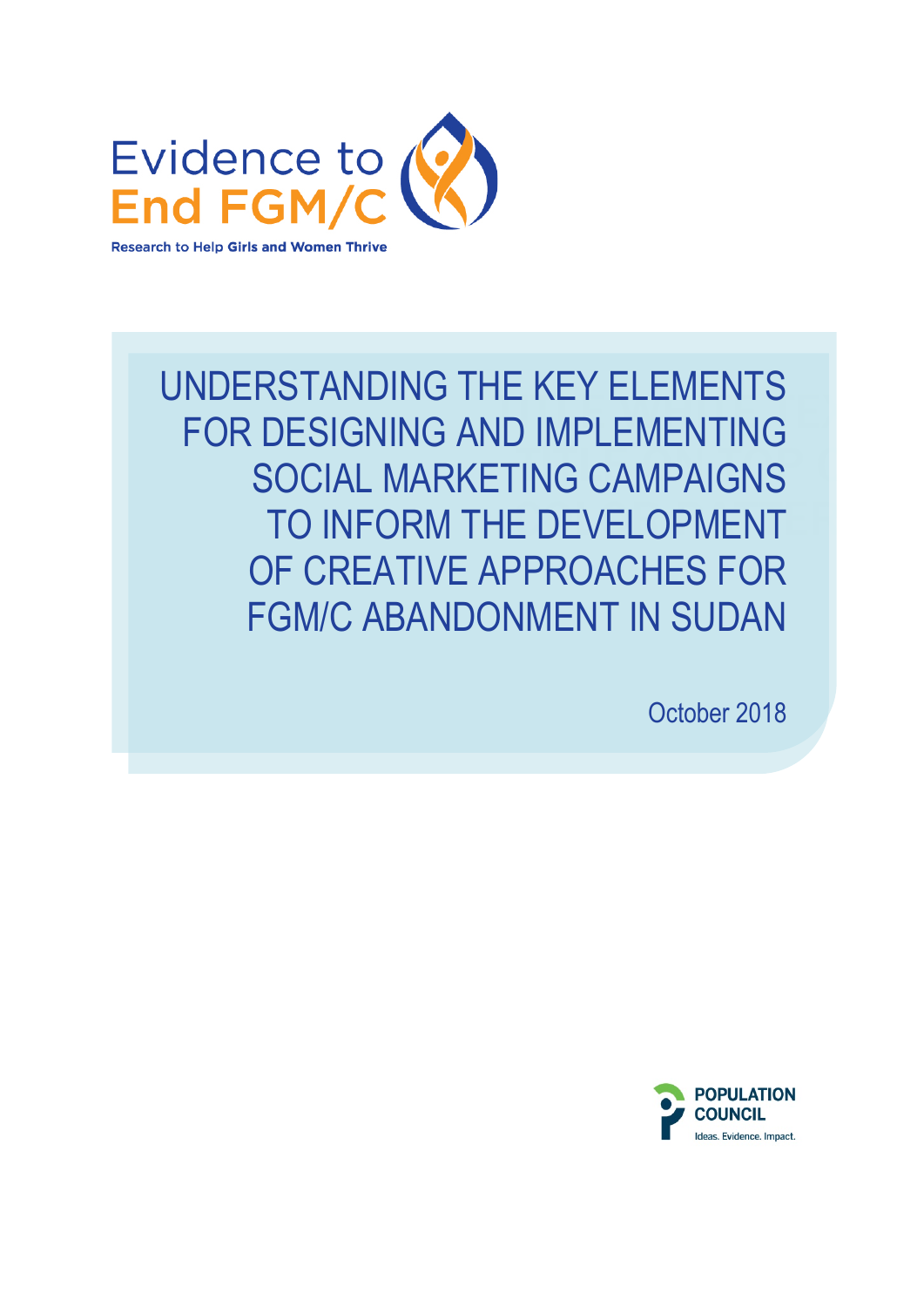UNDERSTANDING THE KEY ELEMENTS FOR DESIGNING AND IMPLEMENTING SOCIAL MARKETING CAMPAIGNS TO INFORM THE DEVELOPMENT OF CREATIVE APPROACHES FOR FGM/C ABANDONMENT IN SUDAN

> WIDAD ALI A/ RAHMAN SAMIA AL NAGAR RANDA H. GINDEEL ARWA SALAH

GENDER AND REPRODUCTIVE HEALTH AND RIGHTS RESOURCE CENTER

October 2018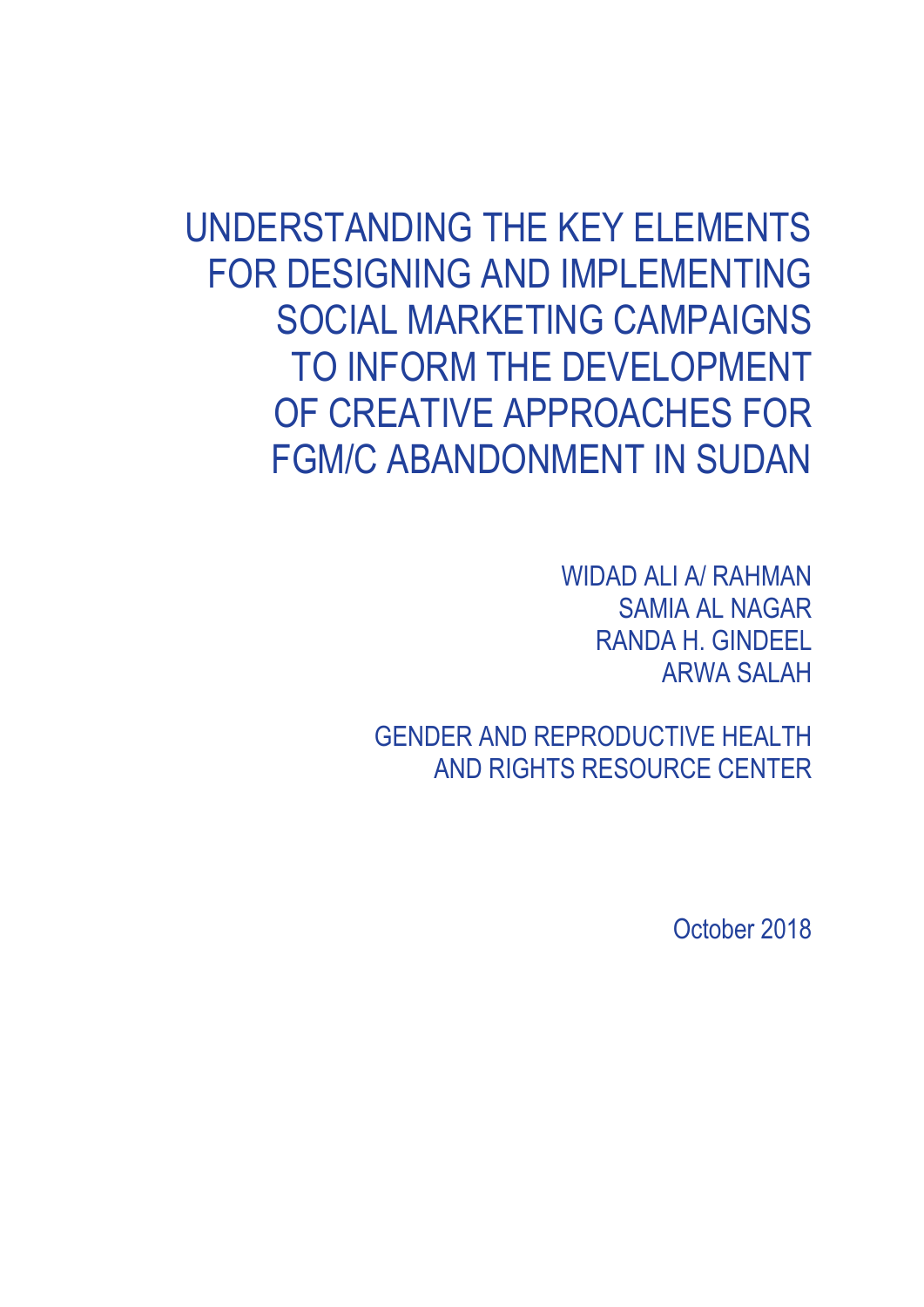**The Evidence to End FGM/C: Research to Help Girls and Women Thrive generates evidence to inform and influence investments, policies, and programmes for ending female genital mutilation/cutting in different contexts.** Evidence to End FGM/C is led by the Population Council, Nairobi in partnership with the Africa Coordinating Centre for the Abandonment of Female Genital Mutilation/Cutting (ACCAF), Kenya; the Global Research and Advocacy Group (GRAG), Senegal; Population Council, Nigeria; Population Council, Egypt; Population Council, Ethiopia; MannionDaniels, Ltd. (MD); Population Reference Bureau (PRB); University of California, San Diego (Dr. Gerry Mackie); and University of Washington, Seattle (Prof. Bettina Shell-Duncan).



The Population Council confronts critical health and development issues—from stopping the spread of HIV to improving reproductive health and ensuring that young people lead full and productive lives. Through biomedical, social science and public health research in 50 countries, we work with our partners to deliver solutions that lead to more effective policies, programmes and technologies that improve lives around the world. Established in 1952 and headquartered in New York, the Council is a non-governmental, non-profit organisation governed by an international board of trustees. [www.popcouncil.org](http://www.popcouncil.org/)



The Gender and Reproductive Health & Rights Resource Centre (GRACe) is a leading regional centre of excellence on gender and reproductive health and rights; Providing quality resources for all stakeholders, building capacities, promoting evidence-based planning and policy for empowering women and men and promoting reproductive health as a fundamental human right for all. GRACe values are gender equality, women empowerment, integrity, respect for human rights and excellence. It aims to promote gender equality and reproductive health and rights of the community in general and of women in Sudan and the region. www.grace.ahfad.edu.sd

**Suggested Citation:** A/Rahman, W., Alnagar, S., Gindeel, R. and Salah, A. October 2018. Understanding the Key Elements for Designing and Implementing Social Marketing Campaigns to Inform the Development of Creative Approaches for FGM/ C Abandonment in Sudan*. Evidence to End FGM/C: Research to Help* Girls and *Women Thrive*. New York: Population Council.

This is a working paper and represents research in progress. This paper represents the opinions of the authors and is the product of professional research. This paper has not been peer reviewed, and this version may be updated with additional analyses in subsequent publications. Contact: Widad Ali A/Rahman[, widadali01@live.com.](mailto:widadali01@live.com) 

**Please address any inquiries abo[ut the Evidence](mailto:jmuteshi@popcouncil.org) to End FGM/C programme consortium to:**  Dr Jacinta Muteshi, Project Director, jmuteshi@popcouncil.org

Funded by:

This document is an output from a programme funded by the UK Aid from the UK government for the benefit of developing countries. However, the views expressed and information contained in it are not necessarily those of, or endorsed by the UK government, which can accept no responsibility for such views or information or for any reliance placed on them.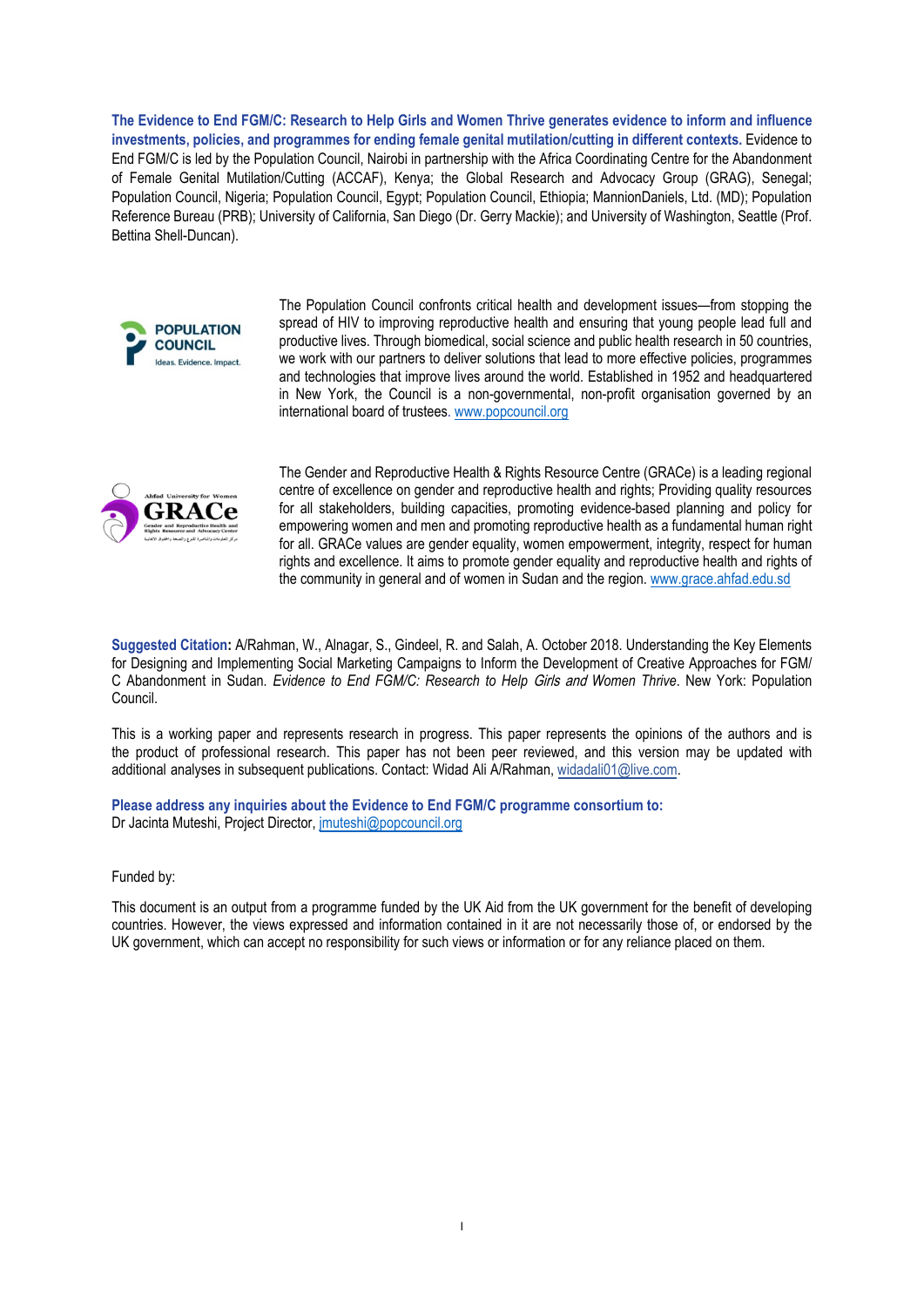# **Table of Contents**

| Design and Implementation of Social Marketing Campaigns for FGM/C Abandonment 21          |  |
|-------------------------------------------------------------------------------------------|--|
| Use of Theory and Alignment with Andreasen's (1994) Checklist of Best Practices in Social |  |
|                                                                                           |  |
|                                                                                           |  |
|                                                                                           |  |
|                                                                                           |  |
|                                                                                           |  |
|                                                                                           |  |
|                                                                                           |  |
|                                                                                           |  |
|                                                                                           |  |
|                                                                                           |  |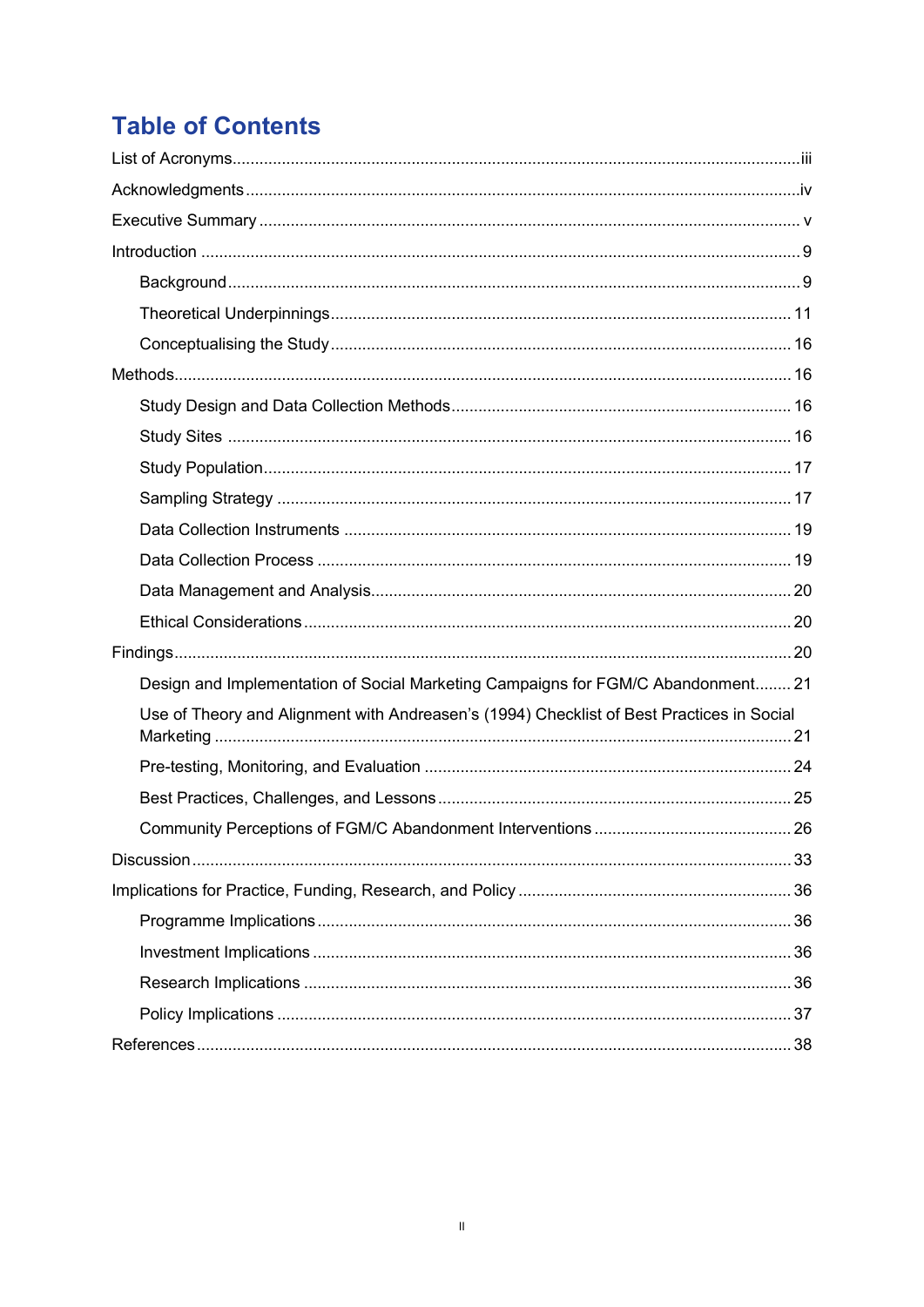# <span id="page-4-0"></span>**List of Acronyms**

| <b>AUW</b>    | Ahfad University for Women                              |
|---------------|---------------------------------------------------------|
| CBO           | <b>Community Based Organisation</b>                     |
| <b>CCD</b>    | <b>College for Community Development</b>                |
| <b>C/VAW</b>  | Consortium of Violence Against Women                    |
| <b>CPA</b>    | <b>Comprehensive Peace Agreement</b>                    |
| <b>DfID</b>   | Department for International Development                |
| <b>FGD</b>    | <b>Focus Group Discussion</b>                           |
| FGM/C         | <b>Female Genital Mutilation/Cutting</b>                |
| FMoH          | <b>Federal Ministry of Health</b>                       |
| <b>FPDO</b>   | Friendship of Peace and Development Organization        |
| <b>GBV</b>    | <b>Gender-Based Violence</b>                            |
| <b>GRACe</b>  | Gender and Reproductive Health & Rights Resource Centre |
| KII           | Key Informant Interview                                 |
| M&E           | Monitoring and Evaluation                               |
| MoGE          | Ministry of Guidance and Endowment                      |
| <b>MICS</b>   | Multiple Indicators Cluster Survey                      |
| <b>MoWSS</b>  | Ministry of Welfare and Social Security                 |
| M&R           | Almawada wa Al-Rahma                                    |
| <b>NCCW</b>   | <b>National Council for Child Welfare</b>               |
| <b>NGO</b>    | Non-Governmental Organisation                           |
| PI            | Principal Investigator                                  |
| <b>SHHS</b>   | Sudan Household Survey                                  |
| <b>SM</b>     | Social Marketing                                        |
| <b>SMC</b>    | Social Marketing Campaign                               |
| <b>UN</b>     | <b>United Nations</b>                                   |
| <b>UNFPA</b>  | United Nations Population Fund                          |
| <b>UNICEF</b> | United Nation Children's Fund                           |
| <b>WHO</b>    | World Health Organization                               |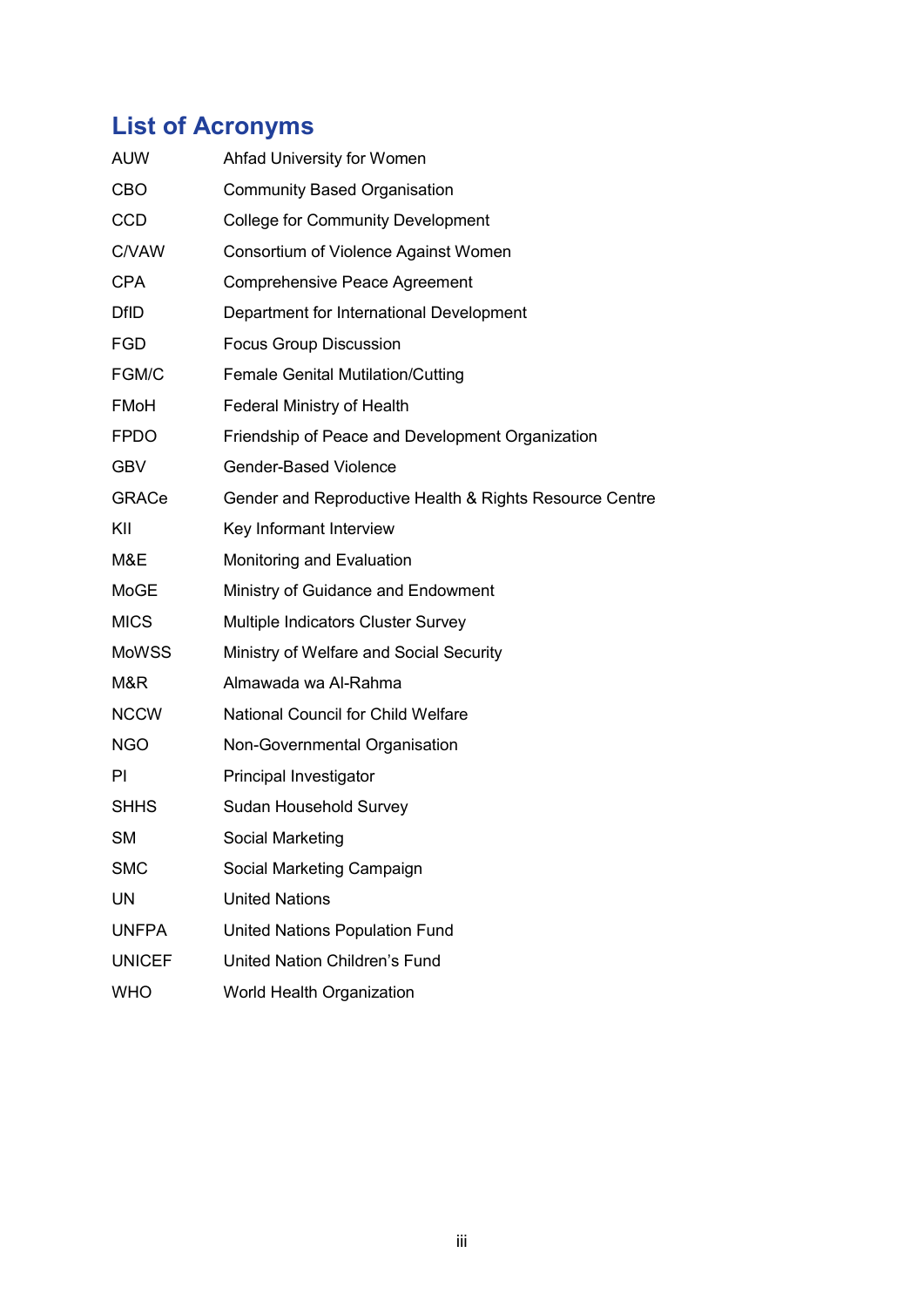## <span id="page-5-0"></span>**Acknowledgments**

The authors thank Nafisa Bedri from the Gender and Reproductive Health & Rights Resource Centre at the Ahfad University for Women; Balghis Badri from the Regional Institute for Gender, Diversity, Peace and Rights at the Ahfad University for Women; Hazel Barrett from Coventry University; Gerry Mackie from the University of California, San Diego; and Jacinta Muteshi and Caroline Kabiru from the Population Council for their expert review and critique of this report.

We also extend our gratitude to the study populations, institutions and administrative authorities in the surveyed localities for their cooperation and support to this effort. Lastly, the authors extend their sincere appreciation to the Population Council Project Team in Nairobi, New York, and Washington D.C. for their overall support and prompt response to addressing the study needs and the editing support provided to finalise this report.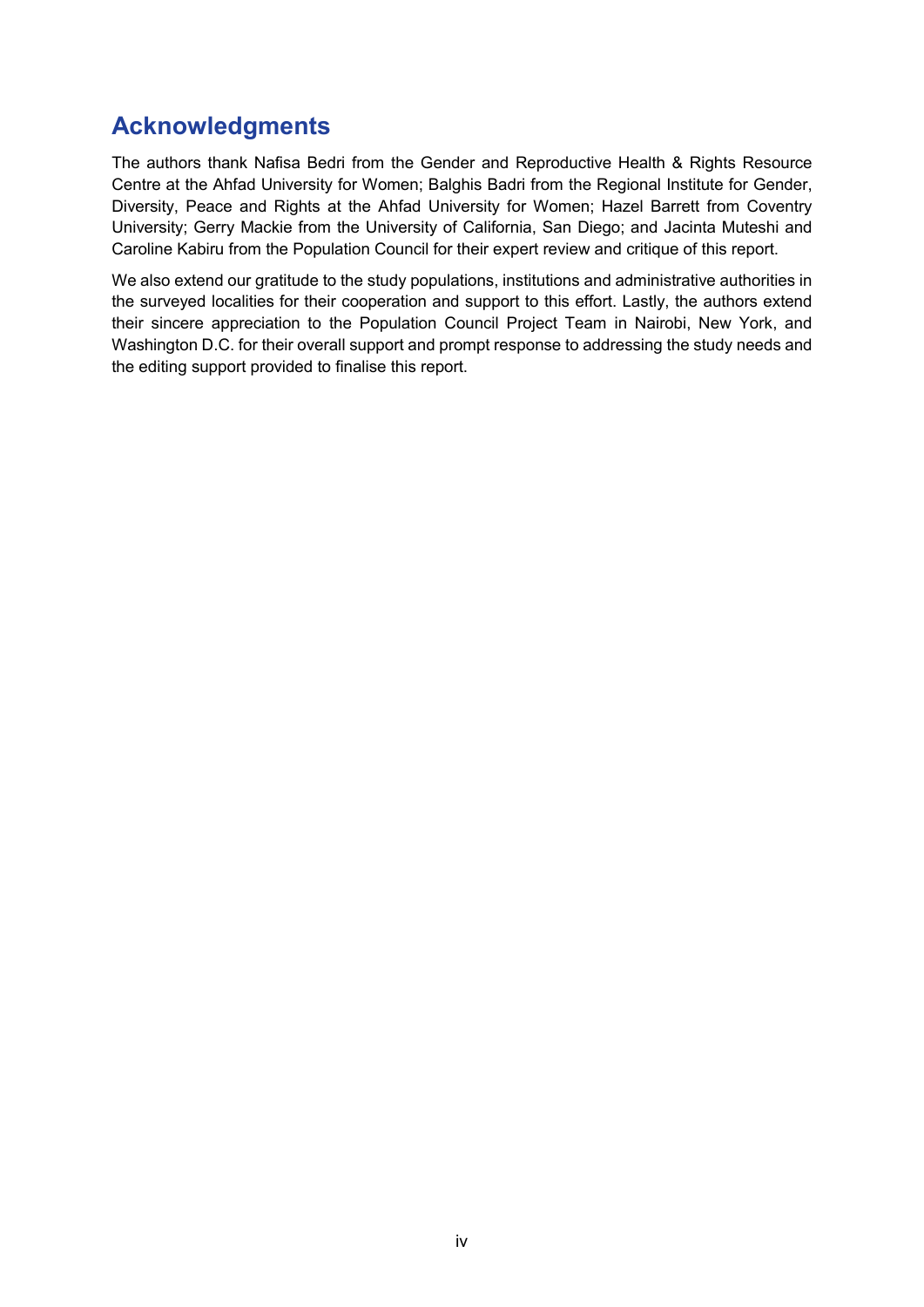## <span id="page-6-0"></span>**Executive Summary**

### **Background**

Sudan ranks fifth in the prevalence of female genital mutilation/cutting (FGM/C). Despite a growing number of FGM/C abandonment programmes, the practice remains widespread with over 80 percent of girls and women aged 15-49 years having undergone FGM/C. As a socially sanctioned practice, FGM/C is underpinned by several normative justifications around marriage, female sexuality, hygiene, beauty and, more broadly, womanhood. Therefore, those engaged in programmes and activities towards the abandonment of FGM/C have encouraged the application of social marketing (SM) concepts as an innovative approach towards changing social norms that perpetuate the practice.

FGM/C abandonment SM initiatives include the Saleema Campaign, which aims to strengthen existing or new positive values for girls and women within society. The campaign grew out of the recognition of a critical language gap in colloquial Sudanese Arabic, which does not include a positive term for an uncut woman or girl. The initiative introduced the term 'Saleema' - a positive term for an uncut girl that portrays her as whole, healthy, and complete. The campaign uses different communication tools to mobilise communities to shift away from traditional practices and beliefs to new social norms by using positive language and messages.

Another SM initiative, Almawada wa Al-Rahma (M&R), which translates to affection and mercy, uses social norms change strategies to help community and religious leaders relate to values on affection and mercy in anti-FGM/C campaigns. The M&R campaign is defined as a 'social reform' approach that focuses primarily on reviving the faith-based and positive indigenous 'values' of Sudanese society as entry points to transform 'harmful social norms' that affect individuals, persons with no support, and groups at risk. The initiative draws on Islamic values to counteract and change the negative perceptions and attitudes of target communities on gender-based violence (GBV) issues, including FGM/C.

While social marketing campaigns (SMCs) have gained prominence in abandonment efforts, there is a dearth of information on how these programmes are designed and implemented, and their perceived impact. Understanding the implementation process and the effectiveness of these campaigns is critical for drawing lessons to improve existing programmes and inform the design and scale up of SMCs in other regions/countries. This mixed method study sought to address this gap by assessing the design and implementation of existing SMC programmes in Sudan. The study's specific objectives were to:

- Examine the design and implementation processes of anti-FGM/C SMC initiatives in two states: Khartoum and Gedaref;
- Identify the challenges, promising practices, and lessons learned that emerge during the development and implementation of these initiatives; and
- Assess communities' exposure to FGM/C abandonment messages, their perception about these, and whether these messages have influenced attitudes towards FGM/C abandonment.

### **Methods**

The study used a cross-sectional design with mixed qualitative (key informant interviews [KIIs], indepth interviews [IDIs] and focus group discussions [FGDs]) and quantitative (household surveys and observations) methods. The use of mixed methods allowed for richer in-depth exploration of the design and implementation processes of SMCs and assessment of target audiences' exposure to FGM/C abandonment messages and their perceptions about the influence of SM messages on abandonment decisions.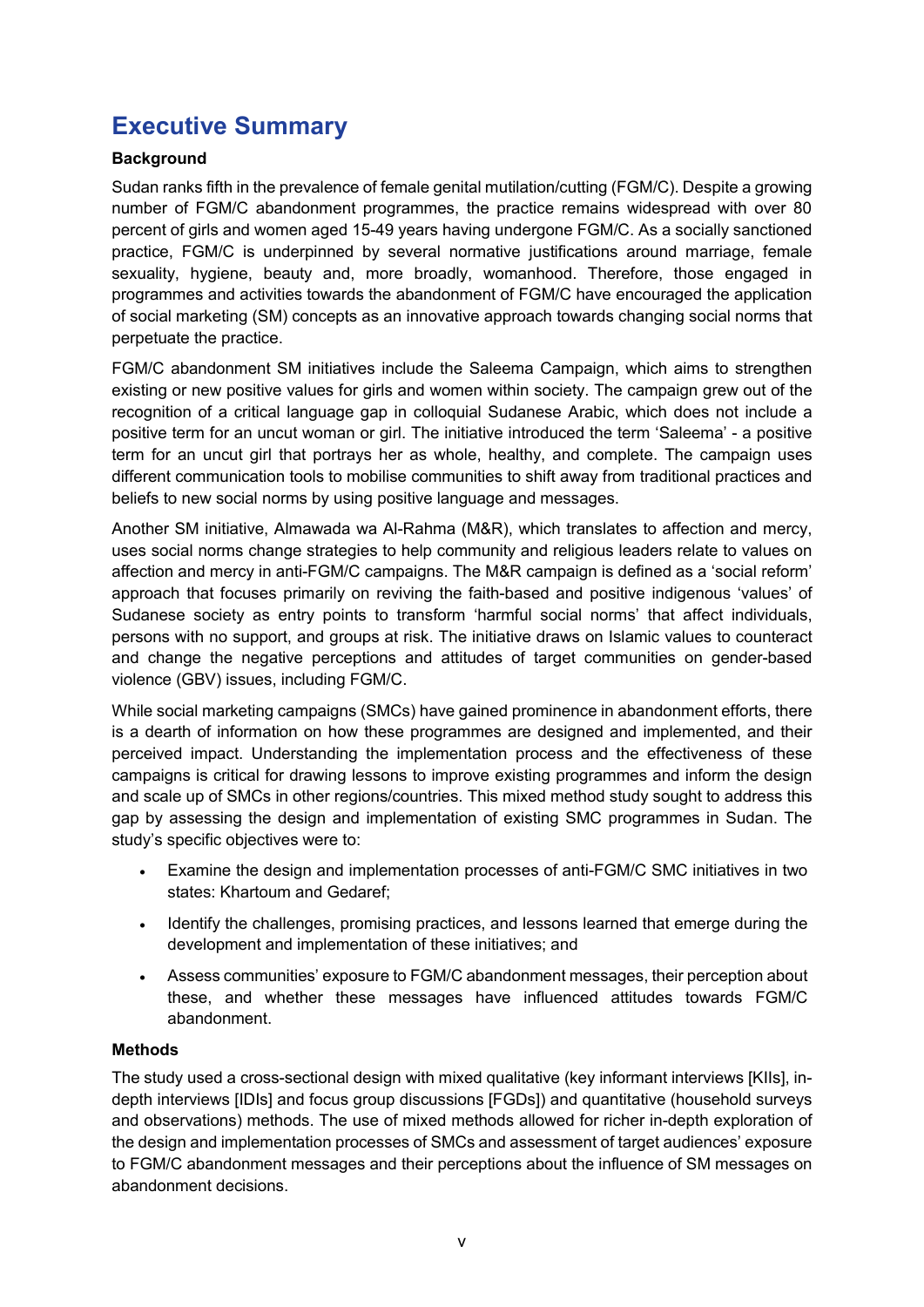The study was conducted in two purposively selected states, Khartoum and Gedaref, that host a diverse group of actors involved in FGM/C abandonment interventions. The study population comprised representatives from different organisations that were involved in the design and implementation of SMCs, donor organisations, and the wider community in areas where anti-FGM/C interventions have been implemented.

A total of 22 KIIs were conducted with top level officials who were closely engaged in the design and/or implementation of interventions for FGM/C abandonment. Key informants were identified by representatives from targeted organisations. Nine IDIs were conducted with men and women who had participated in FGM/C-related trainings and other activities organised as part of the SMCs. Eight FGDs (4 with men and 4 with women) were held with community members in localities targeted by the SMCs. Participants in the group discussions (N~56) were purposively selected with support from field coordinators to ensure adequate representation based on key demographic variables. A total of 724 men and women in both states completed the quantitative survey. Survey respondents were selected using multistage cluster sampling in localities where SMCs had been implemented.

### **Findings**

The study revealed that a variety of interventions to end FGM/C had been designed and implemented by diverse actors from as early as the 1970s. However, SM interventions were noted to be a recent introduction. Interviews with key informants highlighted several strengths and limitations of existing interventions. With respect to strengths, study findings demonstrate the central value placed on partnerships between multiple stakeholders and the recognition of the need to consider the target audiences' needs and wants to ensure that campaigns were readily acceptable and relevant. However, the interviews with key informants suggested that most interventions were not guided by an explicit theory of change. Both the Saleema and M&R campaigns accounted for key aspects of an SM approach and incorporated some of the major elements of the marketing mix including formative work to understand the target audience as well as the creation of partnerships to facilitate implementation.

Further, the interviews with key informants revealed that SMCs were primarily focused on changing the behaviour of individuals at the 'downstream' level (i.e., community members) with few interventions including advocacy efforts targeted to 'upstream' audiences such as policy makers, who are responsible for formulating enabling policies. Further, pre-testing, monitoring, and evaluation were not well articulated in discussions with key informants. Lack of funding was highlighted as a key challenge to the effective delivery of SMCs.

Most SMC designers and implementers used multiple channels including non-print mass media, printed media, and inter-personal communications (e.g., community dialogues) to deliver messages to the target audiences. Not surprisingly, therefore, results of the quantitative survey among men and women in the study areas revealed high levels of public exposure to FGM/C abandonment messages. Survey respondents were more aware of messages expressing health harms with relatively few noting legal restrictions about FGM/C or making reference to religious norms around FGM/C. A higher proportion of survey respondents were aware of Saleema's positive messages than the M&R initiative. A significant number of respondents (70% - 100%) reported that they had decided to abandon FGM/C after exposure to anti-FGM/C messages.

### **Discussion**

In response to the Sudanese government's endorsement of the eradication of FGM/C, several nationwide campaigns to encourage FGM/C abandonment have been implemented. While the study findings demonstrate several strengths of existing programmes, including strong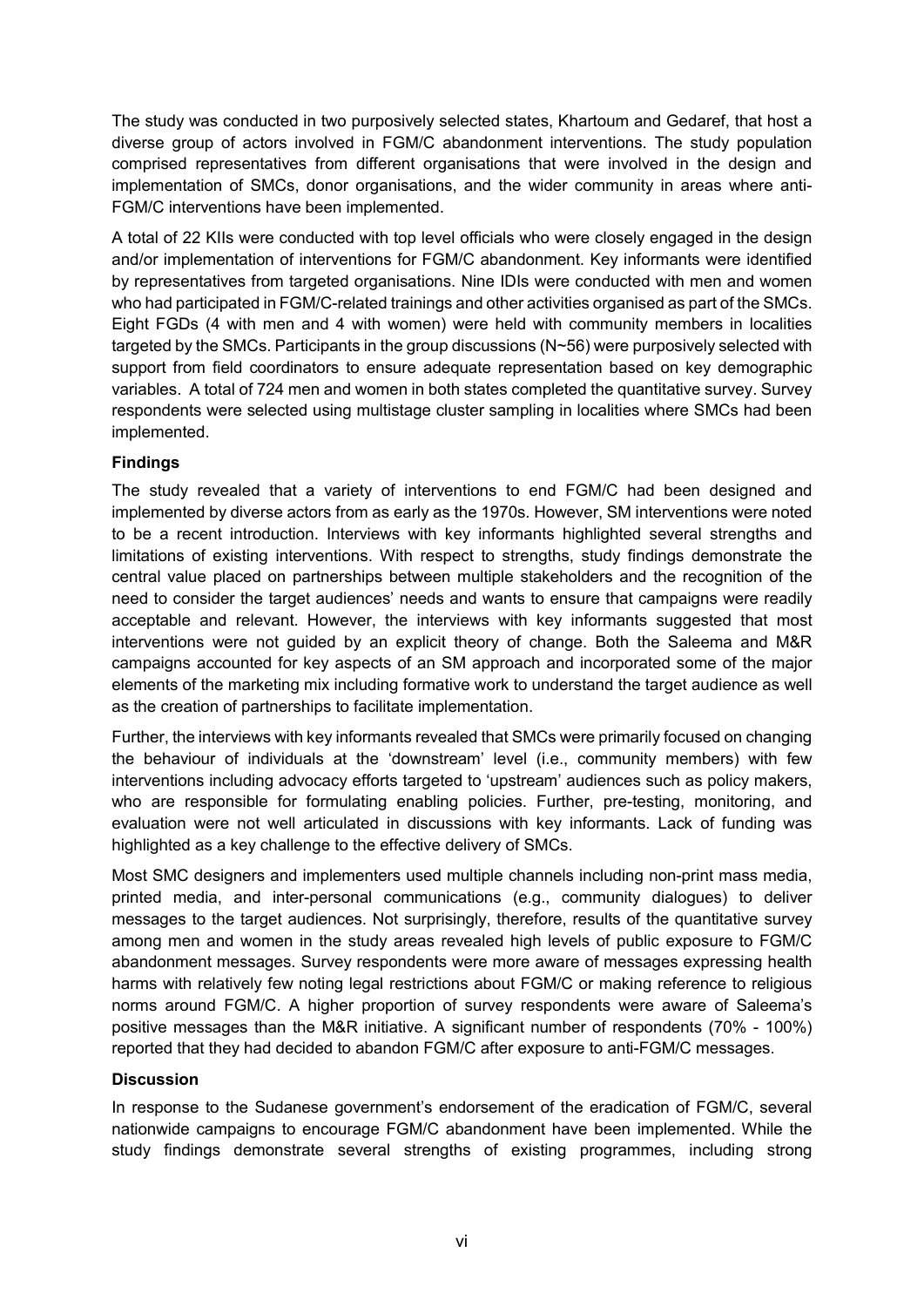partnerships and extensive needs assessments, they also highlight several gaps in the design and implementation of SMCs.

First, several scholars have argued that the design and evaluation of interventions, such as SMCs, should be guided by a theory of change that outlines the variables to be measured or changed as well as the pathways of change. This study found a limited application of theory in the design and implementation of many FGM/C campaigns. The limited use of theory and SM principles may be attributed to the relatively limited experience with SM approaches and lack of capacity building programmes that ensure that those who develop and implement these campaigns understand the theoretical and conceptual foundations of SMCs in addition to social norms and behaviour change theories.

Second, although pre-testing, monitoring, and evaluation are core to the application of the SM approach, most key informants noted that these aspects were not adequately addressed during the design and implementation of many campaigns. Limited knowledge about the principles and steps of the application of the SM approach may underlie the limited use of pre-tests to ensure relevance and suitability of FGM/C messages to people's needs and perception of FGM/C. Inadequate monitoring and evaluation (M&E) may stem from several factors including organisational cultures that downplay its importance, low prioritisation because M&E systems are often not a pre-requisite for funding of interventions, and limited capacity to design and implement M&E systems.

Third, an important element of SMCs is the segmentation of audiences at three levels – upstream (policy makers, media, etc. who can create enabling environments), midstream (influencers such as friends and role models), and downstream (individuals engaged in the action to be changed). With a few notable exceptions, few of the campaigns focused on 'midstream' and 'upstream' actors, including political leaders, religious institutions, policy makers, and other stakeholders, who can serve as role models and play a major role in influencing policy change towards abandonment. Further research is needed to understand how programmes can create complementarity of interventions at the three levels.

### **Implications of study findings for practice, funding, research, and policy**

### Programmatic implications

Study findings highlight the need to strengthen programmatic aspects of SMCs to ensure quality and adequate reach. To improve programmatic design, delivery, and reach, programmes should:

- Invest in strengthening the capacity of staff to use marketing concepts and ensure that programmes are designed based on SMC principles, as well as effectively monitored and evaluated.
- Target individuals/institutions/organisations at midstream and upstream levels to create an enabling environment for behaviour change and ensure support at policy levels for FGM/C abandonment.
- Maintain and strengthen existing partnerships as well as establish new ones to ensure that partners work in a coordinated manner while considering the potential for innovation and diversification inherent in engaging with emerging new and young actors, such as youth organisations.

### Investment implications

Study findings underscore the need for increased funding to ensure quality outreach and inclusion of individuals and communities for FGM/C abandonment. To address funding shortfalls, there is a need for: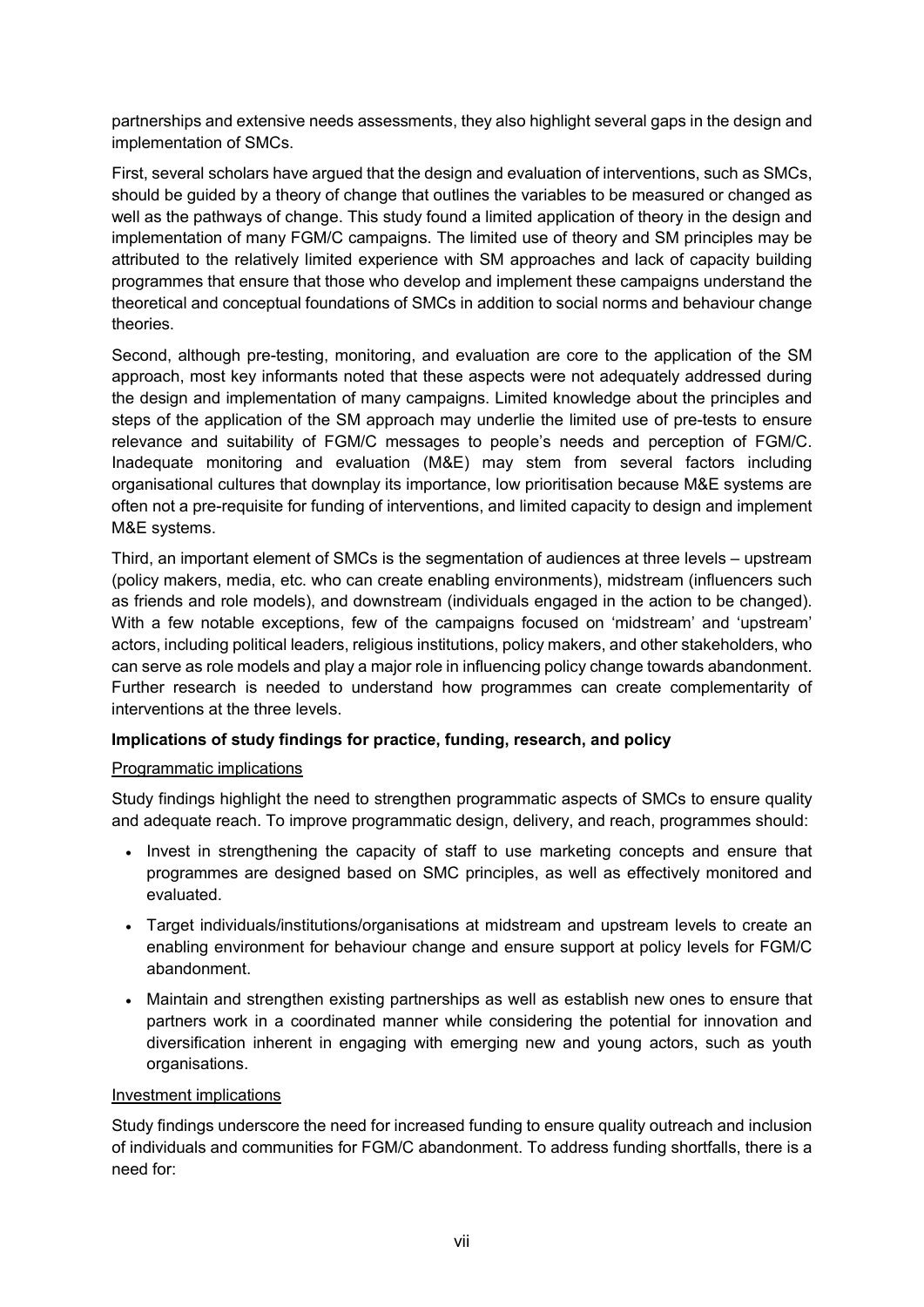- Existing or potential donors interested in contributing to FGM/C abandonment work to commit to predictable, longer-term, and coordinated financing.
- The leading government institutions to raise funds from national and state governments and public institutions to demonstrate political will and reduce dependency on donors.
- Non-governmental organisations to develop fund-raising strategies that include outreach to the private sector to motivate them to contribute financially to these endeavours as part of corporate social responsibility.

#### Research implications

Study findings highlight some gaps for further research. These include:

- Research on how programmes can ensure complementarity of interventions at the upstream, midstream, and downstream levels.
- Research on the application of branding theories to SM programmes, given the important role that branding may play.
- In-depth analysis and understanding of the holistic approaches that respond to community needs while integrating FGM/C abandonment in development programmes to inform replication and scale up.
- Further assessment of the potential for using social media and chat rooms on mobile phones as a communication channel.

#### Policy Implications

While at the individual level policy makers may be role models and positive influencers within their networks and communities, study findings suggest a need for consistent policies that create an enabling environment for the abandonment of all forms of FGM/C. Importantly, the need remains for:

- The enactment of an anti-FGM/C law.
- The formulation of a national funding strategy that supports policy change.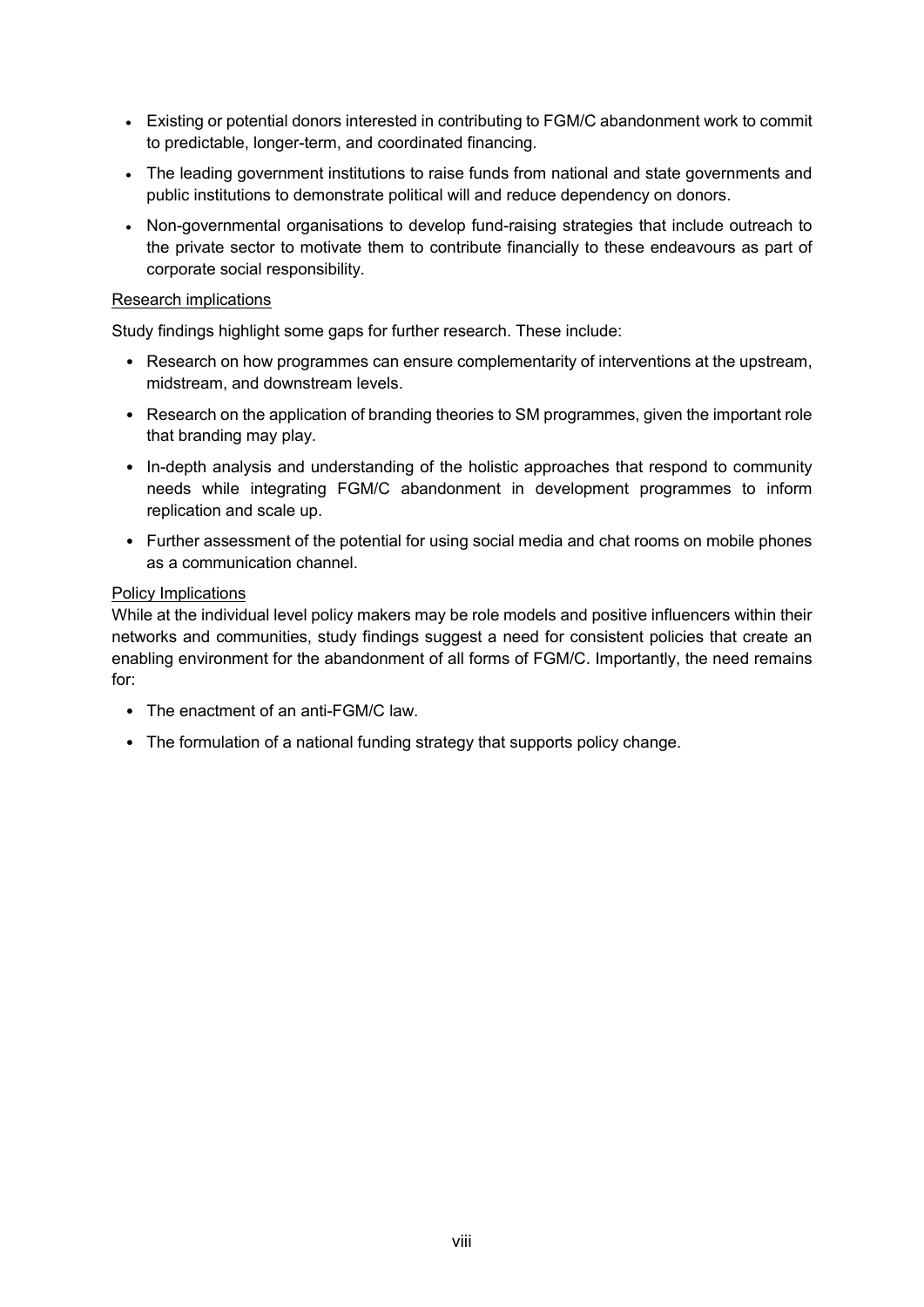## <span id="page-10-0"></span>**Introduction**

## <span id="page-10-1"></span>**Background**

Female genital mutilation/cutting (FGM/C) refers to 'all procedures involving partial or total removal of the female external genitalia, or other injury to the female genital organs for nonmedical reasons' (WHO 2014). Sudan ranks fifth among countries with FGM/C practice (UNFPA 2012). With a few exceptions, FGM/C is widespread across the country's different regions (Thiam 2016). The 2014 UNICEF Multiple Indicator Cluster Survey (MICS) in Sudan found an 86.6 percent FGM/C prevalence rate for girls and women 15 to 49 years old. This rate is slightly higher in rural areas (87.2%) as compared to urban areas (85.5%) and varies across states. There are states with a high prevalence rate above 90 percent, such as in White Nile and North Kordofan (97.7%). The prevalence rate in other states ranges from 87.5% in Khartoum, 89% in Red Sea, 78.5 percent in Gedaref, and 81 percent in West Kordofan to 45.5 percent in Central Darfur. This variation in the practice among the states reflects the presence of ethnic groups who do not follow the practice (Thiam 2016). The forms of FGM/C also vary: Type I, known as "*Sunna*" in the country, is the total or partial removal of the clitoris and the removal of the skin around the clitoris (the prepuce); Type II is the removal of the clitoris and part of the labia minora (excision) and labia majora; Type III, referred to as the Pharaonic in Sudan, is the narrowing of the vaginal opening (infibulation); and Type IV, which includes all other harmful procedures to the female genitalia for non-medical purposes, for example: pricking, piercing, incising, scraping, and cauterisation (WHO 2017).

Among practising groups, FGM/C occurs across all socio-economic classes, and in both rural and urban areas. The Sudan Household Survey (SHHS 2006 and 2010) and MICS (2014) show variations in prevalence of the practice by social demographic characteristics such as age, level of education, and economic status. Prevalence is 91.6 percent among those 40 to 49 years of age compared to 81.6 percent for 15- to 19-year-olds; 88 percent among poorest households compared to 91.6 percent among richer ones; and 84.2 percent among never married women, compared to 87.6 percent among currently married women (Thiam 2016).

In Sudan, families and communities that practise FGM/C believe it ensures the virginity of young girls, which is a prerequisite for marriageability. It is also believed to curb the sexual desire of girls, ensure premarital chastity and thus protect family honour. Furthermore, FGM/C is associated with cleanliness, ideas of beauty, and with purity of body, which are also requirements for marriage, reproduction, and a girl's preparation for womanhood and childbearing (Boddy 1982; Gruenbaum 2001). Moreover, there are social mechanisms of positive and negative sanctions, which control adherence to the practice as a shared norm. The sanctions for non-compliance include stigmatisation of girls, referring to uncut girls as '*Ghalfa*'—a Sudanese term for a girl who is not cut, which is associated with impurity and promiscuity. Girls who are not cut are perceived to be prone to immorality thus risking their marriageability and their families' honour (Ahmed et al 2009).

Since the late 1970s, efforts in Sudan to support the abandonment of FGM/C have mainly been initiated by civil society organisations. These efforts have focused on awareness creation of the harmful health consequences associated with FGM/C practice, delinking the practice from religion, and calling for legislation against FGM/C. In addition, occasional media coverage supported ending the practice. These efforts were often challenged by religious groups that support the practice and have political influence. Research has also been carried out by government institutions, international agencies/organisations, and universities to provide evidence to support the abandonment of FGM/C (Ahmed et al 2009). The outcomes of these early efforts have, however, been limited as these interventions and approaches did not achieve the aim of ending this deeprooted tradition (Sahl 2016). This may be attributed to limitations in the approaches and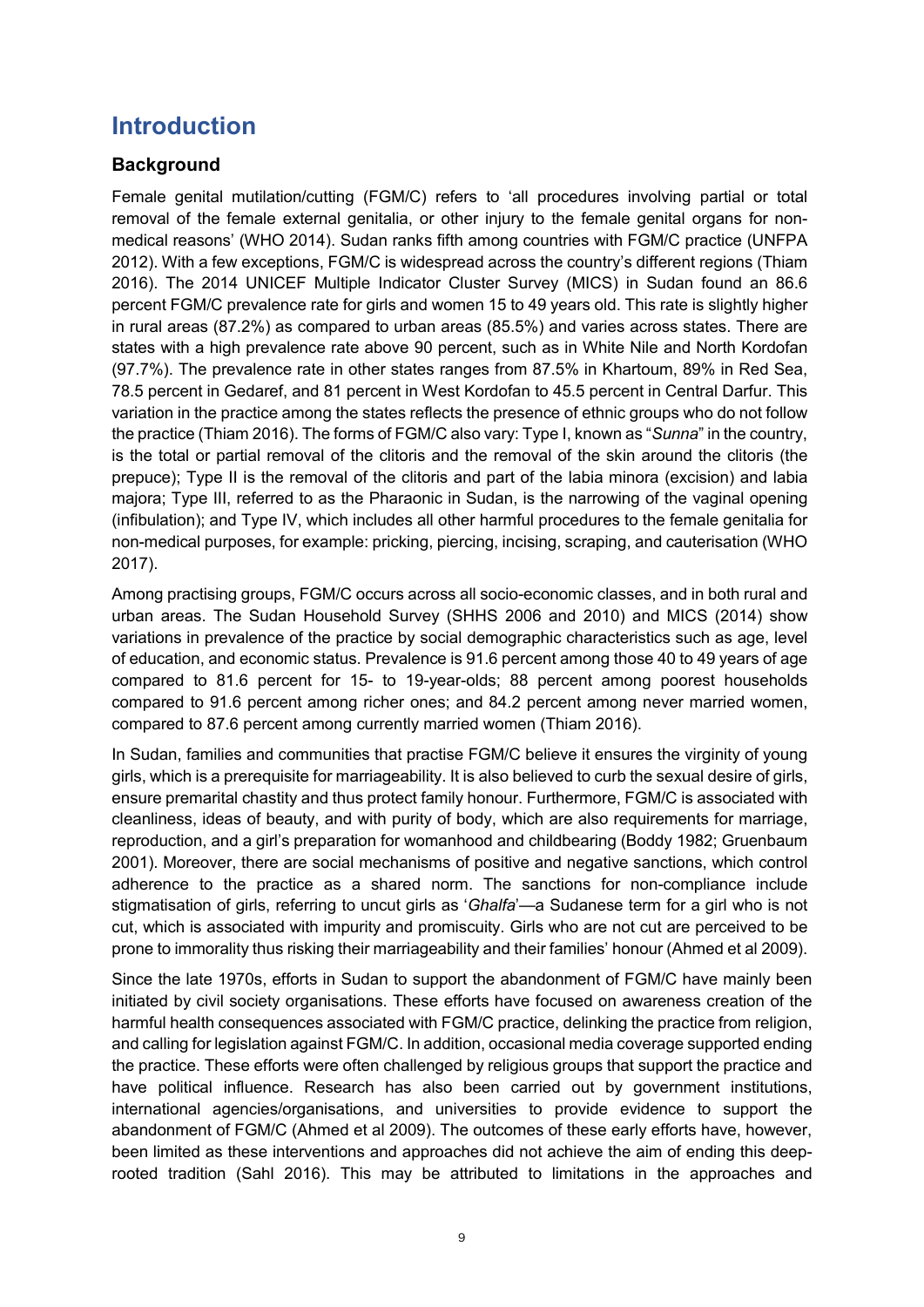methodologies used and limitations in how behaviour change was understood and conceptualised. It could also be attributed to the power of conservative groups that advocated, through community media and education platforms, for what they deemed as the "Sunna" type of FGM/C. Bedri (2012) also noted that efforts have been fragmented and argued for an inclusive approach that considers introducing alternative norms to 'cutting' with relevant messages, means, and methods delivered through reliable and trusted sources for FGM/C elimination efforts.

The practise of FGM/C has been part of the country's political agenda for several years, with widespread mobilisation in support of abandonment and criminalisation of the practice. Increased momentum arose with the 2005 signing of the Comprehensive Peace Agreement (CPA), between the government and Sudan People's Liberation Movement, to end civil war in the south. The CPA included the promotion of human rights in the country in its agenda. This commitment encouraged the National Council for Child Welfare (NCCW) to prioritise FGM/C as a child protection issue and mobilise government institutions and non-governmental organisations (NGOs) at the national level to work on abandonment (Ahmed et al 2009, Bedri 2012). These efforts resulted in the government's endorsement of the National Strategy for Eradication of FGM/C in a Generation (2008-2018) and saw laws, albeit weak ones, banning the practice in four states.

With this new impetus, Sudan has witnessed nationwide campaigns to encourage FGM/C abandonment with more inclusive approaches and the adoption of social marketing (SM) principles and tactics. As a socially sanctioned practice, FGM/C is underpinned by several normative justifications around marriage, female sexuality, hygiene, beauty and, more broadly, womanhood. Those engaged in programmes and activities towards the abandonment of FGM/C have encouraged the application of SM concepts as an innovative approach towards changing social norms. The SM approach was introduced at a critical political time after the signing of the CPA, which created an environment for democratic governance and peace building. The Saleema Initiative [\(http://saleema.net/saleema\\_initiative.php\)](http://saleema.net/saleema_initiative.php) is one such communication campaign that was launched in 2008. The initial idea for the Saleema social marketing campaign (SMC) began in 2005, when the NCCW in Khartoum State requested UNICEF to design a campaign for child protection in the war zones. The campaign adopted a participatory and dynamic method for prioritising child protection on a variety of issues including FGM/C, child soldiers, abandoned children, forced marriages, corporal punishment, and sexual abuse. The project began with formative research to explore the knowledge and attitudes of people about the links between FGM/C and child protection. From that research, an idea was born to change the negative terminology that described uncut girls and causes stigma. *Saleema*—a positive term for the uncut that portrays her as whole, healthy, and complete—uses several different communication tools to mobilise communities to shift away from traditional practices and beliefs to new social norms, by using positive language and messages. Saleema is viewed as a better approach to replace and, in some contexts, complement previous efforts through the adoption of an SM approach towards social norm change.

Another SM initiative, Almawada wa Al-Rahma (M&R), which translates to affection and mercy, uses social norms change strategies to help community and religious leaders to relate to the values of affection and mercy in anti-FGM/C campaigns. The M&R, which was launched and led by the Ministry of Guidance and Endowment in 2012 and supported by UNFPA, is defined as a 'social reform' approach. It focuses primarily on reviving the faith-based and the positive indigenous 'values' of Sudanese society as entry points to transform 'harmful social norms' that affect individuals, persons with no support, and groups at risk. The initiative draws on Islamic values to counteract and change the harmful perceptions and attitudes of target communities on genderbased violence (GBV) issues, including FGM/C, child marriage, gender relations, marriageability, and sexuality. Emphasis is placed on delinking harmful practices from religion (Sahl 2016). The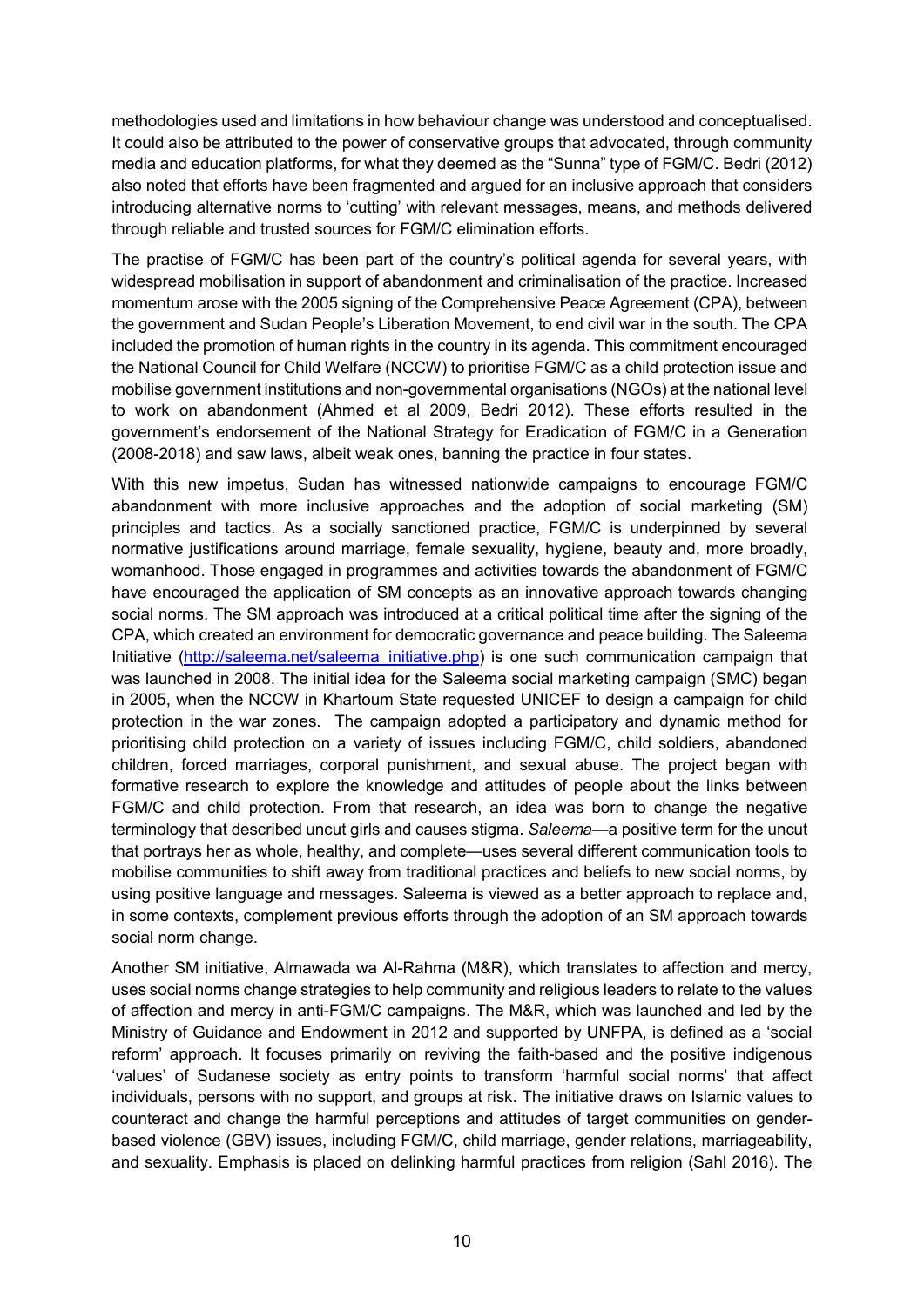M&R approach also seeks to complement other intervention approaches as it addresses the health, religious, social, cultural, rights, and legal perspectives of the practice.

Since 2008, when the first SMC was applied to FGM/C interventions, many stakeholders have become involved in abandonment efforts with the bulk of their resources being allocated to SMCs. These efforts appear to have succeeded in breaking the silence on the practice. For example, while there has been little change in the prevalence of the practice among girls and women aged 15 to 49 years—87.6 percent in 2010 (SHHS 2010) and 86.6 percent in 2014 (MICS 2014), the percentage of women ages 15 to 49 years that support continuation of the practice dropped from 48.1 percent in 2010 (SHHS 2010) to 40.9 percent in 2014 (MICS 2014). Further, the Department for International Development (DfID) Sudan's opinion poll data (2012 to 2014) showed a decrease in the overall proportion of people who were pro-FGM (27.5% to 18.3%), with striking variations within states (Hamilton and Kandala 2015). In addition, the MICS 2014 results showed that at the national level, 14.2 percent of women used the positive term 'Saleema' in reference to uncut girl with significant urban-rural differences (22.5% in urban areas and 9.8% in rural areas). Sahl (2016) also noted that an assessment of the M&R initiative showed positive change in capacity development, advocacy, media messaging, campaign and community mobilisation, planning, and coordination (Sahl 2016).

This mixed method study sought to explore how SMCs influence behaviour change and social norm transformation with respect to FGM/C. It also addressed how existing programmes contribute to, or fit into, a theory of change, as well as assessing the design and implementation of existing SMC programmes in Sudan. The study's specific objectives were to:

- Examine the design and implementation processes of anti-FGM/C SMC initiatives in two states: Khartoum and Gedaref;
- Identify the challenges, promising practices, and lessons learned that emerge during the development and implementation of these initiatives; and
- Assess communities' exposure to FGM/C abandonment messages, their perception of these, and whether these messages have influenced attitudes towards FGM/C abandonment.

## <span id="page-12-0"></span>**Theoretical Underpinnings**

Social norms theory is an important framework for understanding the factors and norms that underpin FGM/C practices. FGM/C is perpetuated and maintained by a multiplicity of interrelated factors. Understanding these factors is core to the design and implementation of abandonment interventions. Mackie and LeJeune (2009) highlighted three factors that comprise society-level explanations of FGM/C: patriarchy, culture (including ethnicity and religion) and marriageability. They argued that the practice may be attributed to mutual expectations, by men and women, that it is required for marriageability in so far as women and girls' honour—chastity and fidelity—is assured by the practise of FGM/C. Others have noted that women associate additional connotations with the practise of FGM/C such as cleanliness, beauty, reproduction, and expected fertility (Boddy 1982, Gruenbaum 2001). In Sudan, practising communities also view FGM/C as an Islamic obligation even though there are no religious scriptures that sanction FGM/C, and there are many neighbouring Muslim communities that do not practise it. There is the belief that FGM/C may also confer benefits to men. Thus, another reason given by some practising communities is that the practice is related to sexual enjoyment for men, which is a reason for the re-infibulation of women after child birth (Gruenbaum 2001). As a socially sanctioned practice, FGM/C is, therefore, held in place by several social and religious norms in Sudan. Thus, initiatives to formulate abandonment policies and programmes must recognise the significance of FGM/C to not only marriageability but also to the interconnecting issues of social class, ethnicity, and the economic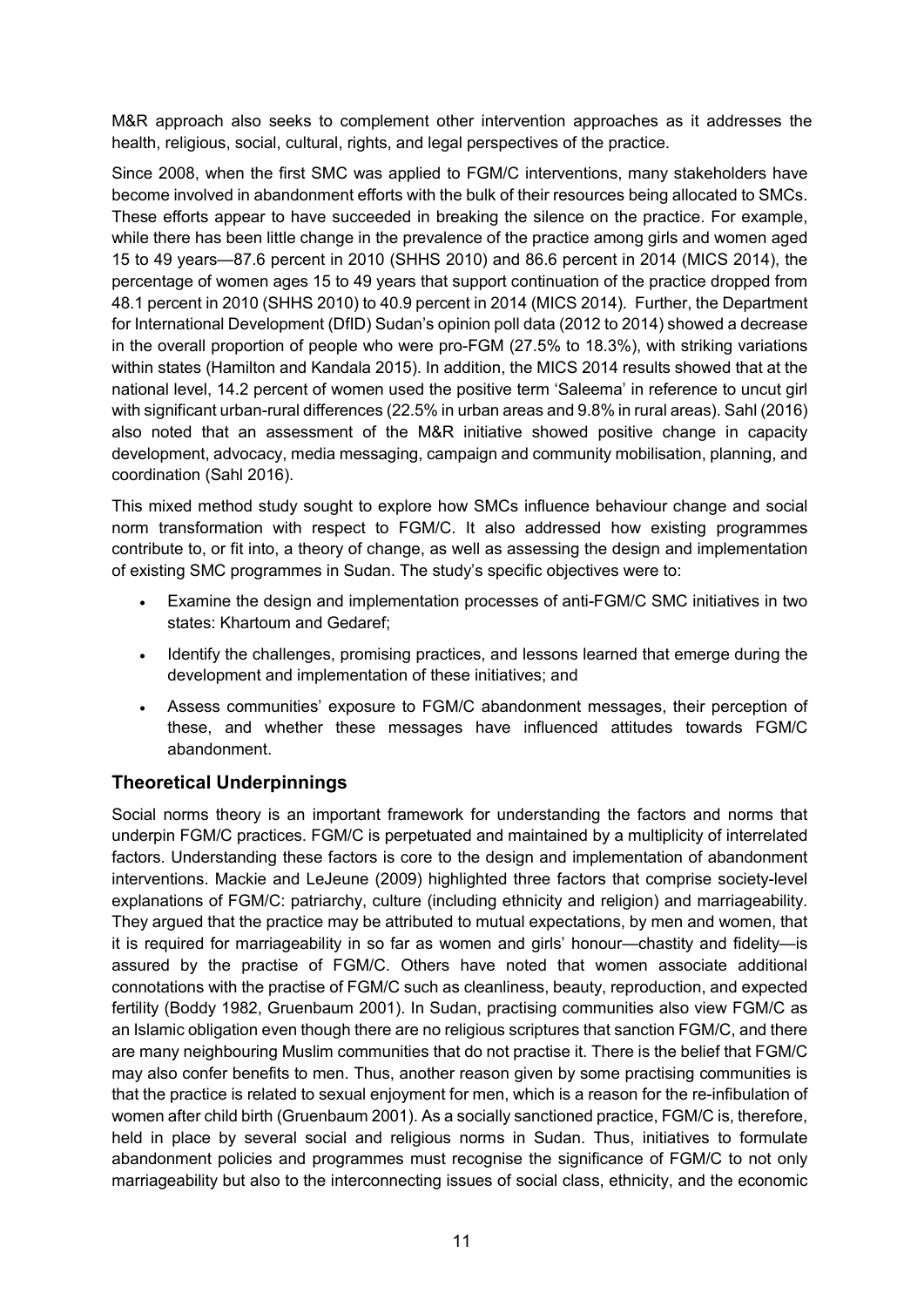and political dynamics of the social context (Gruenbaum 2001) in which practising individuals and communities live.

For decades, many institutions/organisations have implemented FGM/C abandonment interventions using different perspectives to develop behaviour change programmes that target practising communities. The most common abandonment interventions have focused on health risks, sexuality and sexual health, violation of girls and women's rights, and legal approaches (Shell-Duncan 2008, Brown et al 2013). More recently, there has been a shift from focusing on the health hazards and risks to girls and women to addressing the social norms that perpetuate the practice. Such approaches focus on intervening on the social influences that may drive and motivate meaningful behaviour change (Brown et al 2013, Bedri 2012). Within this perspective, the SM approach has gained prominence because it merges two theoretical frameworks that can inform the design of interventions to change social norms. These are social norms theory, which is used to conceptualise the dynamics of behaviour regarding FGM/C, and SM theory, which informs the design and implementation of interventions that aim at stopping the practice. Social marketing is identified as a programme-planning process to promote voluntary behaviour change (Grier and Bryant 2005). Lee and Kotler (2011) further define it as 'a process that applies marketing principles and techniques to create, communicate and deliver value to influence target audience behaviours that benefit society (public health, safety, the environment and communities) as well as the target audience'.

Hornik and Yanovitsky (2003) argue that the application of the SM approach and the design of SMCs for social change is useful for deeply rooted and culturally embedded practices, such as FGM/C. They note that it is important to have a theory of change to guide the choice of variables to measure/change and the attribution of outcomes to the intervention. The use of theory also helps programme managers understand the groups or individuals for whom a behaviour change intervention is intended. In the SM approach, the latter entails the important step of segmentation—identifying groups at three levels—upstream, midstream, and downstream (Kotler et al 2013). The individuals/groups at midstream are identified as the reference groups and are the influencers who act as a medium of communication between SM projects and the individuals engaged in the 'action' to be changed (i.e., individuals/groups who are downstream). These influencers include peers, friends, relatives, acquaintances, and role models who might bring a positive influence to bear on an individual or group (Andreasen 2005, cited in Kotler et al 2013). The upstream groups, including policy makers, legal institutions, the media, and local leaders, may either support or oppose the practice. Segmentation enables the programme to understand the needs, wants, perceptions, and present behaviour patterns of the target community before acting. It also enables the programme to discern the decision processes that lead to specific behaviours, which may be informed by the options people have, the culture, the value drivers that will permit a change of behaviour, and the potential supporters for change. Social marketing has a clear focus on behaviour and is behavioural-theory based and informed, drawing mostly on an integrative theory framework (National Social Marketing Center 2009).

Social marketing strategies to affect behavioural change involve four elements—the four "Ps": 1) *Product,* anything that can be offered to a market to satisfy a want or need; in SM, major product elements include the core benefit of behaviour, goods or services a marketer promotes for adoption, and additional product elements to assist behaviour adoption, 2) *Price*, the cost the target market associates with adopting the desired behaviour; these costs can be tangible (e.g., monetary) or intangible (e.g., social sanctions), 3) *Place,* where and when the target market will perform the desired behaviour, acquire any related tangible objects, and receive any associated services, and 4) *Promotion*, persuasive communications designed and delivered to inspire the target audience to action; social marketers determine the messages, messengers, creative strategies, and communication channels to be used. Additional "Ps" have been added to the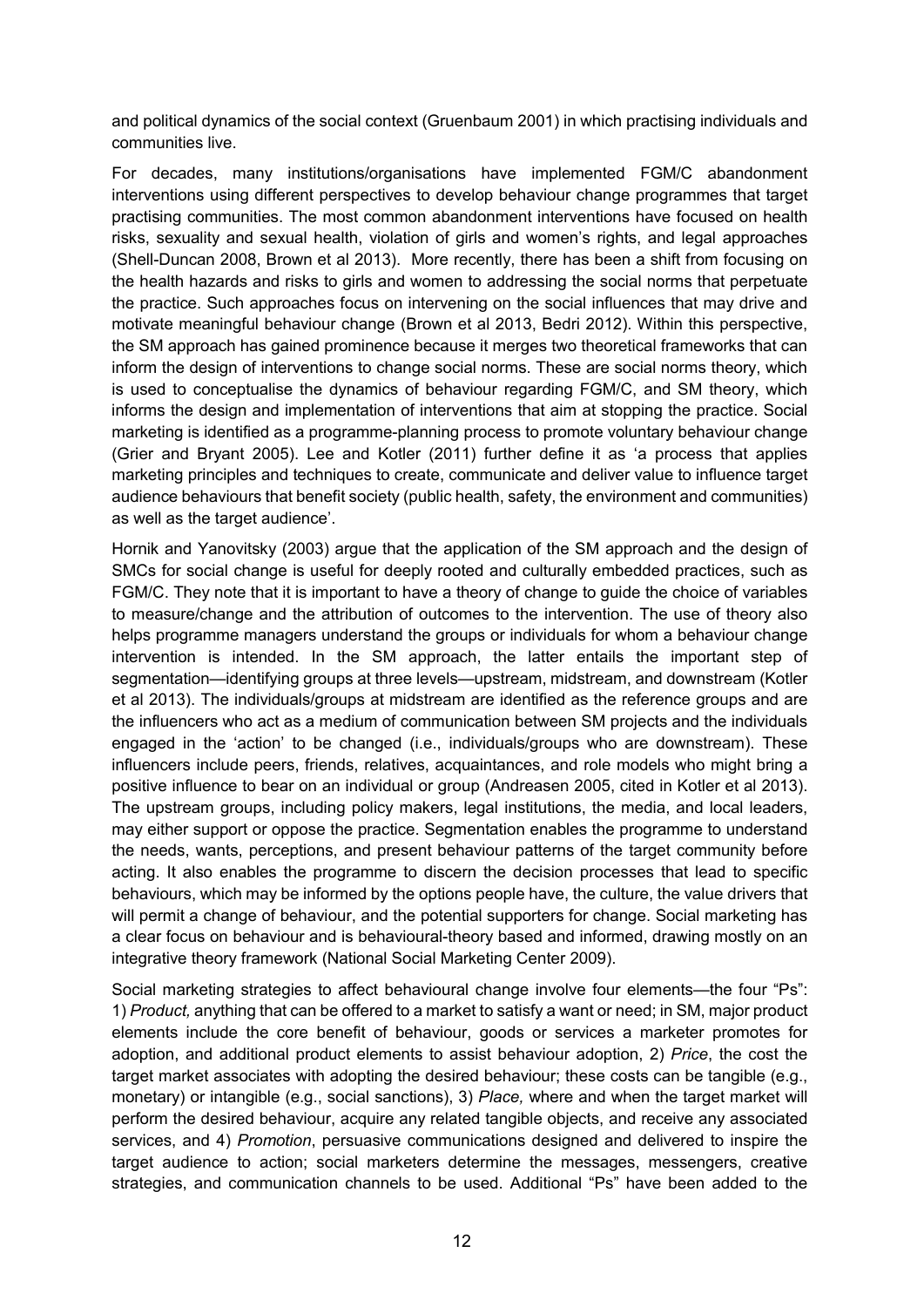original four "Ps" to align SM application with social phenomena such as FGM/C (Bridges and Farland 2003): 5) *Policy formulation,* which denotes the critical need for supportive policies, 6) *Partnerships*, which denote the multiple actors who often need to be engaged for SMC programmes to be successful, and 7) *Purse strings,* which denote the critical need for funding for the development of SMCs.

For programmes aimed at reducing FGM/C, *product* refers to abandonment and it is supported by augmented products such as messages sent through mass media, drama, songs, training, and community awareness raising, among others. *Price* refers to the costs and risks associated with FGM/C practice that are borne by individuals and communities. These costs include health, psychological, social (e.g., stigma and loss of status), and economical (e.g., non-marriageability) costs. In Sudan, for example, the overall contextual features suggest that the costs of abandonment are considerable due to the high possibility of negative social sanctions (Mackie et al 2015). Any campaign aimed at changing behaviours must therefore address these costs. *Place* or location is an important element of anti-FGM/C SMCs because the venues where messages and products are delivered, such as health facilities, workplaces, and virtual spaces, must be relevant and accessible to the target groups. Coverage and outreach are important considerations in ensuring that adequate numbers of people are reached for a critical mass for change to be achieved. *Promotion* is an integral core activity that facilitates the link with the target segment of the community. *Partnerships* offer collective efforts, allow for interdisciplinary and holistic approaches to design, and implement effective interventions given the multiple actors involved in FGM/C abandonment interventions such as government institutions, UN agencies, women and youth groups, and professional associations. *Purse strings*—or the levels of funding available—is critical. Funding for FGM/C abandonment programmes in Sudan is mainly provided by the UN and international agencies, with modest local contribution. Finally, *policies* enacted on a behaviour serve to strengthen or weaken it. In the case of FGM/C, within the Sudanese context, there are limited policies that support the abandonment of FGM/C.

Social marketing incorporates an "exchange" analysis to understand what an individual has to give up to recoup the benefits from the proposed behaviour (Grier and Bryant 2003). With FGM/C, the proposed behaviour is abandonment of the practice. This concept of exchange is exemplified by the calculations of cost and benefit for change of behaviour, towards abandonment. The SM approach utilises a "competition" analysis to identify what other programmes deliver products and messages and compete for intended audiences' time and attention (Grier and Bryant 2005, National Centre for Social Marketing 2009). With the number and diversity of actors conducting FGM/C abandonment programmes and interventions, competition analysis has great significance.

While many abandonment programmes incorporate SM features, not all programmes can be classified as SMCs. To be labelled as SMC, a programme must:

- Apply marketing concepts and technologies, in particular the four "Ps" must guide all programme activities. However, some scholars (e.g., Lefebvre 2013) argue that '...any marketing element in a programme, whether it starts with a 'P' or not, needs to be modifiable ....to fit with the priority group' (Lefebvre 2013).
- Have the influencing of voluntary behaviour change as its bottom line. Behaviour change can be conceptualised differently depending on the theory of change that suits the situation best in terms of the target groups, context, and components of the programme.
- Primarily seek to benefit the individuals and their communities not the marketing organisation itself (Andreasen 1994).

Andreasen (1994) provides a checklist of best-practices in SM. One of the core elements of the checklist is that managers should understand the target audience's needs, wants, perceptions,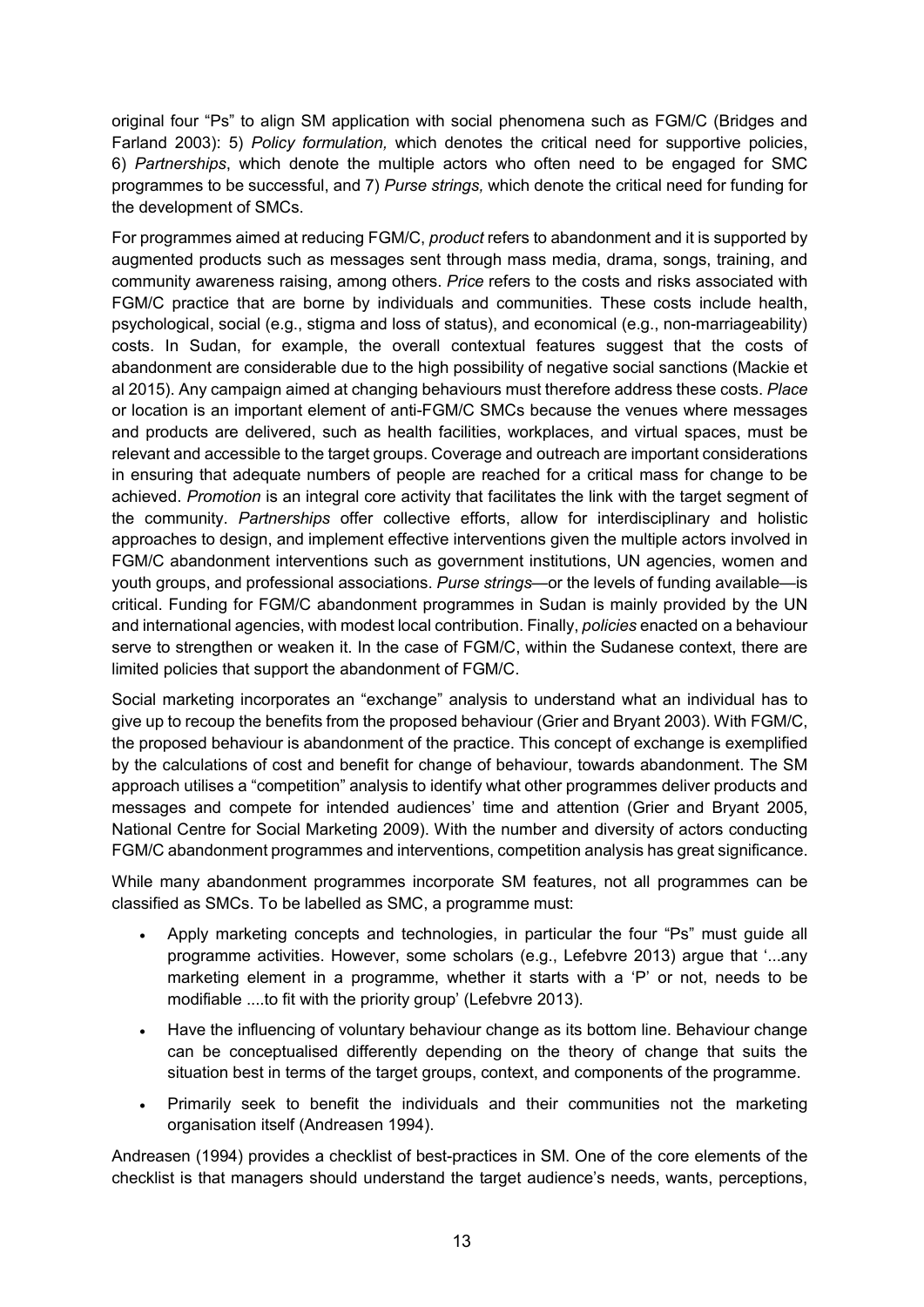and present behaviour patterns before acting. Formative research is one way to better understand the target audience and pre-test designed activities to match the needs. Audience segmentation is considered to ensure communications target specific groups of people who share particular characteristics, understanding, lifestyles, interests, needs, motivations, and barriers (Andreasen 1994, Australian Aid Initiative 2016). Theoretical frameworks to guide audience segmentation consider segmentation of target groups based on cultural and demographic notions, and the stages or status of individuals reached with programmes. These frameworks include social convention theory (Mackie et al 2009), diffusion of innovation theory (Rogers 1995), and stages of change framework (Shell-Duncan 2010).

According to Andreasen, programme managers must also understand the decision process that leads people to adopt the target behaviour. To adopt the behaviour, the target audience must:

- 1) Be aware and knowledgeable about the options;
- 2) Embrace the culture and values that permit the behaviour to be considered for adoption;
- 3) Perceive the behaviour as potentially relevant to contextual aspects and their circumstances;
- 4) Conclude that the positive consequences of the behaviour exceed the negative consequences to a degree that is superior to realistic alternatives;
- 5) Believe they can carry out the action; and
- 6) Believe that others who are important to them will support their action.

Strategies designed to affect behavioural change comprise all four elements of the marketing mix (the four Ps) and may add more Ps that have been used to conceptualise an additional set of strategies applied. Box 1 summarises key steps for designing an SM message.

To understand how SM approaches have worked in Sudan and how people are influenced to consider abandonment, we draw on Mackie and LeJeune's (2009) social convention theory, Roger's (2003) diffusion of innovation theory, and the stages of change theory (Shell-Duncan, 2010). Mackie and LeJeune's (2009) social convention theory suggests that the actions of individuals are achieved through organised diffusion; in other words, individuals spread information, persuade, and debate through existing familial and social networks to promote commitment to FGM/C abandonment. Accordingly, it is argued, that an entire community need not be persuaded to affect social change. Rather, what is required is a motivated "critical mass" of people to collectively decide that they are willing to abandon the practice. A 'critical mass' of families within a community must, publicly, renounce the practice before individual families will believe it is acceptable and non-detrimental to their status not to cut their daughters. When a 'critical mass' of families conform to norm change it is a guarantee that in the case of abandoners, their daughters will not be at risk of social sanctions by the community. This 'critical mass' needs to persuade others (and become the reference group to their network members) to commit to the idea until there are enough (at the tipping point) to act together to make a public commitment to abandon the practice (Mackie and LeJeune 2009).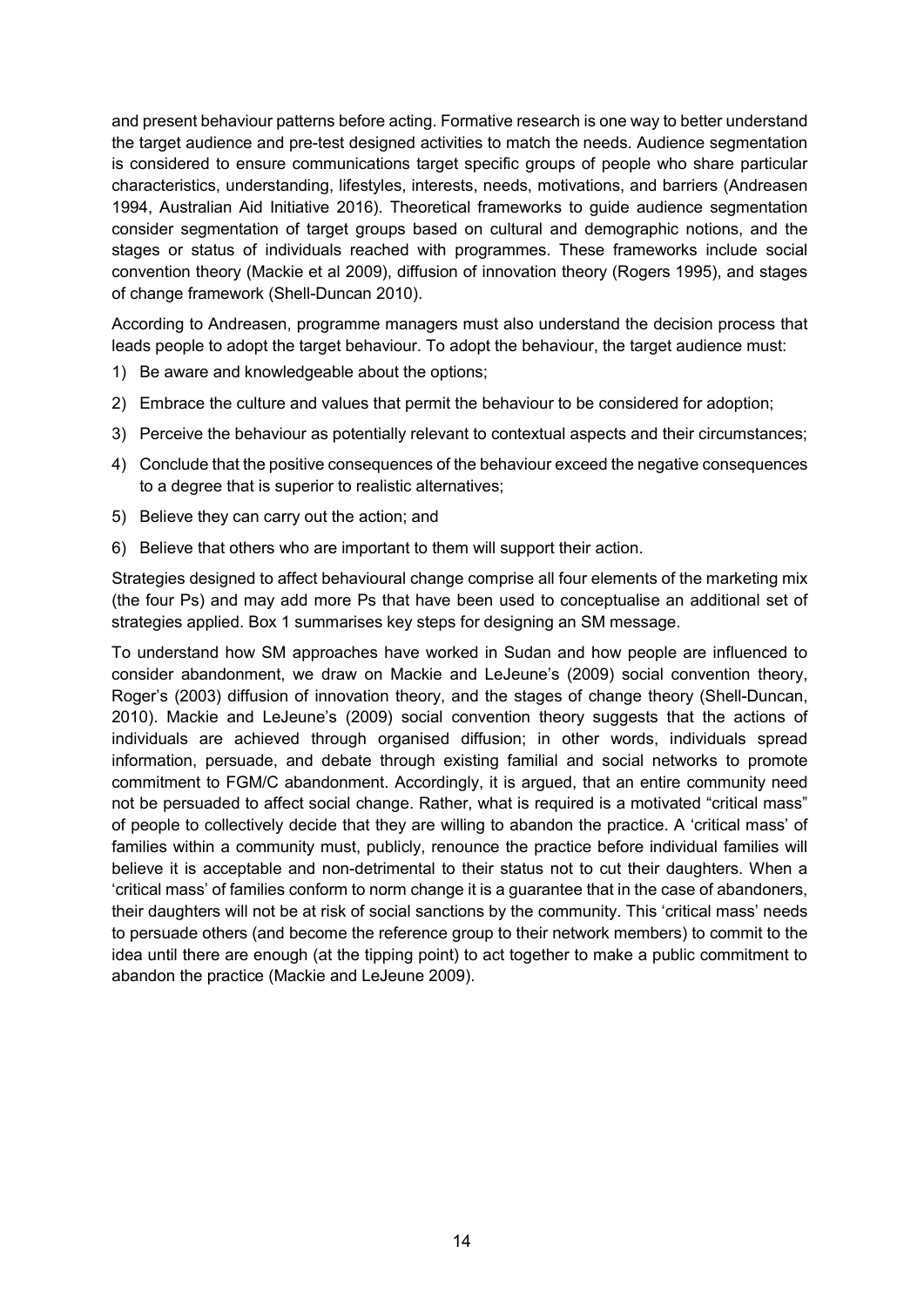#### **Textbox 1. Steps to designing a social marketing campaign**

**Step 1: Understand commercial marketing**. The role of commercial marketing in social marketing cannot be overlooked, yet it often is. It is called social marketing because as a discipline it brings the lessons of commercial marketing to a social task.

**Step 2: Define the issue.** Explain clearly the main behaviour the campaign intends to influence. What is the top priority for action?

**Step 3: Understand your audience.** To succeed as a marketer – to sell your product/idea – you must understand your audience, their hopes, their dreams, their fears, and their beliefs. Remember, humans are not always rational, and providing rational reasons for behaviour change will not always succeed.

**Step 4: Understand the situation/context.** Individuals and groups do not live in a vacuum; many factors are at work and may operate to facilitate or hinder what you intend to accomplish.

**Step 5: Segment your audience.** Research tells us that targeting specific segments of the population with materials tailored to their unique needs, motivations, and experiences will have the greatest impact.

**Step 6: Work with others.** No single person or organisation has all the skills and knowledge to plan, develop, and deliver social marketing materials.

**Step 7: Outline your behavioural goals.**

**Step 8: Choose your communication channels.** It is likely that your target audience receives and engages with information in several ways.

**Step 9: Develop strategies and communication messages.** 

**Step 10: Prepare an action plan.**

**Step 11: Seek feedback, pre-test, and adjust**. Obtain feedback from stakeholders and some members of your target audience.

**Step 12: Deliver and monitor.** Your strategies and communication materials are now reaching your target audience and, you hope, having a positive influence on their behaviour.

**Step 13: Measure impact and make adjustments.** You have reached the final stage in which, having implemented your strategies and delivered your communication materials according to your action plan, you learn whether what you did had an impact.

Source: (The Australian Initiative; Andersen 1994; Bridges and Farland 2003).

Rogers' (2003) theory of diffusion of innovation offers additional theoretical insight into the mechanisms by which one might create and sustain change at a community level. There are different forms of adaptation, specifically with FGM/C, because supporters of the practice are likely to resist calls for abandonment. The theory describes the elements that influence the spread of new or innovative ideas, products, or practices to individuals/groups and the characteristics of the individuals or groups that adopt an innovation. An important element of this theory is the innovation-decision process, of five stages: 1) *knowledge*, when the individual is exposed to the innovation's existence and gains an understanding of how it functions, 2) *persuasion*, when the individual forms a favourable or unfavourable attitude toward the innovation, 3) *decision*, when the individual engages in activities that lead to a choice to adopt or reject the innovation, 4) *implementation*, when the individual puts an innovation into use, and 5) *confirmation*, when the individual seeks reinforcement for an innovation-decision already made but may reverse the decision if exposed to conflicting messages about it (Rogers 2003). Adopters of an innovation are classified as innovators, early adopters, early majority, later majority, and laggards, depending on their level of uptake of an innovation. Although most of Rogers' work is about individual change, he recently started to consider interactive innovations that consider the interdependence of human behaviour, such as FGM/C, in line with Mackie et al (2015). This implies that some human behaviours are influenced by the interactions between individuals within a specific social system (Rogers 2003, Mackie et al 2015). With FGM/C, resistance to, or the abandonment of, the practice may be understood as the innovative behaviour. We might describe the people identified as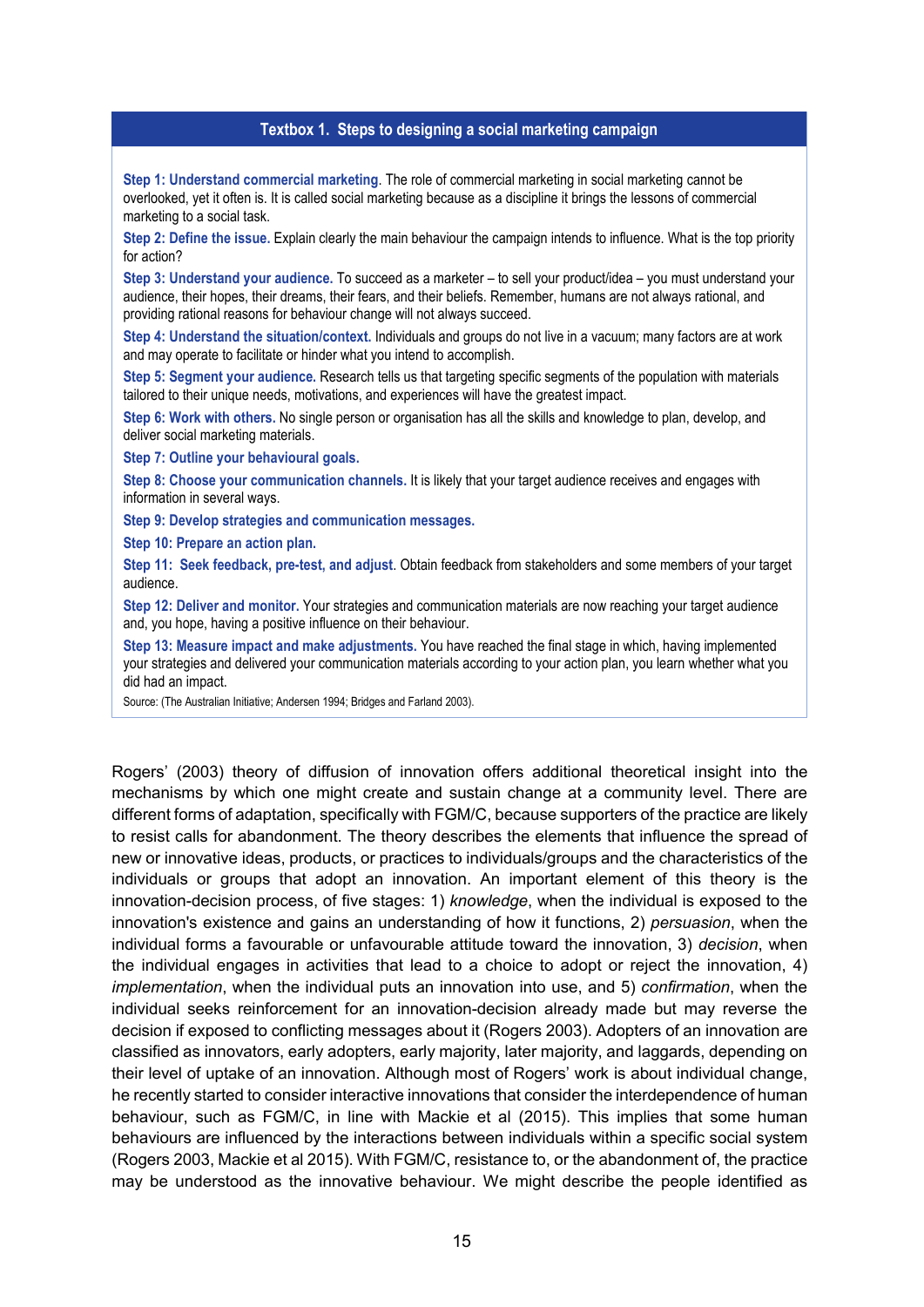'critical mass' (Mackie and LeJeune 2009) as innovators and early adopters. The SM approach would then seek to determine the characteristics and motivations for discontinuing FGM/C that typify innovators and early adopters and how such families may be identified and supported (Brown et al 2013).

The stages of change model has been applied in SM programmes since the early 1990s (Andreasen 1994, Lefebvre 2012). Although the model focuses on individual change, it provides useful insights on the segmentation of target groups and the selection of suitable approaches of SM. Shell-Duncan and Herniund (2006) applied this model to create five typologies based on individual's readiness to abandon the practice; that is, willing adherent (thinks FGM/C should continue and adheres to the practice), reluctant adherent (thinks FGM/C should stop but adheres to the practice), contemplator (is undecided both in terms of whether the practice should continue and adherence to the practice), reluctant abandoner (thinks FGM/C should continue but does not adhere to the practice) and willing abandoner (thinks FGM/C should stop and does not adhere to the practice). Prochaska et al (1994) and Brown-Peterside et al (2005) highlight the possibility of relapse of behaviour due to the influence of different types of interventions and note that the best intervention will be the one that best matches the individual's current stage of change.

## <span id="page-17-0"></span>**Conceptualising the Study**

Based on the theories outlined, we conceptualised abandonment as a process that is shaped and influenced by various contextual factors including the political, legal, economic, social, and cultural dynamics at the international, national, and local levels. Thus, we assessed whether the design and implementation processes of SMCs considered the number and diversity of actors and interventions developed and implemented in communities and how they shape the individual process of behaviour change. We also examined whether the SMC interventions were guided by a theory of change and considered the key elements of SMCs. Further, SMCs aim to promote FGM/C abandonment as a *new* desired norm leading to behaviour change towards FGM/C that is achieved through diffusion (Rogers 2003) of abandonment messages. Thus, we examined the community members' perceptions about the products and messages delivered to them by the SMC interventions and how they think their current situation and attitude towards FGM/C may be attributed to the SMCs interventions.

## <span id="page-17-1"></span>**Methods**

## <span id="page-17-2"></span>**Study Design and Data Collection Methods**

The study used a cross-sectional design with mixed qualitative (key informant interviews [KIIs], indepth interviews [IDIs], and focus group discussions [FGDs]) and quantitative (household surveys and observations) methods. The use of mixed methods allowed for richer in-depth exploration of the design and implementation processes of SMCs and assessment of how target audiences perceive SMCs and their perceptions about the influence of SM messages and sources of abandonment decisions.

## <span id="page-17-3"></span>**Study Sites**

The study was conducted in two purposively selected states, Khartoum and Gedaref, that host a diverse group of actors involved in FGM/C abandonment interventions. Sudan's capital city, Khartoum, is situated in Khartoum State. The high population diversity in the state allows for the inclusion of a significant spectrum of social groups. In addition, the majority of SMCs were first initiated, tested, and applied in the state. Geographically, Khartoum State is divided into three clusters that are administratively subdivided into localities; Khartoum and Jabel Awleya in the first cluster, Khartoum North and Nile East in the second, and Omdurman, Umbadda, and Karari in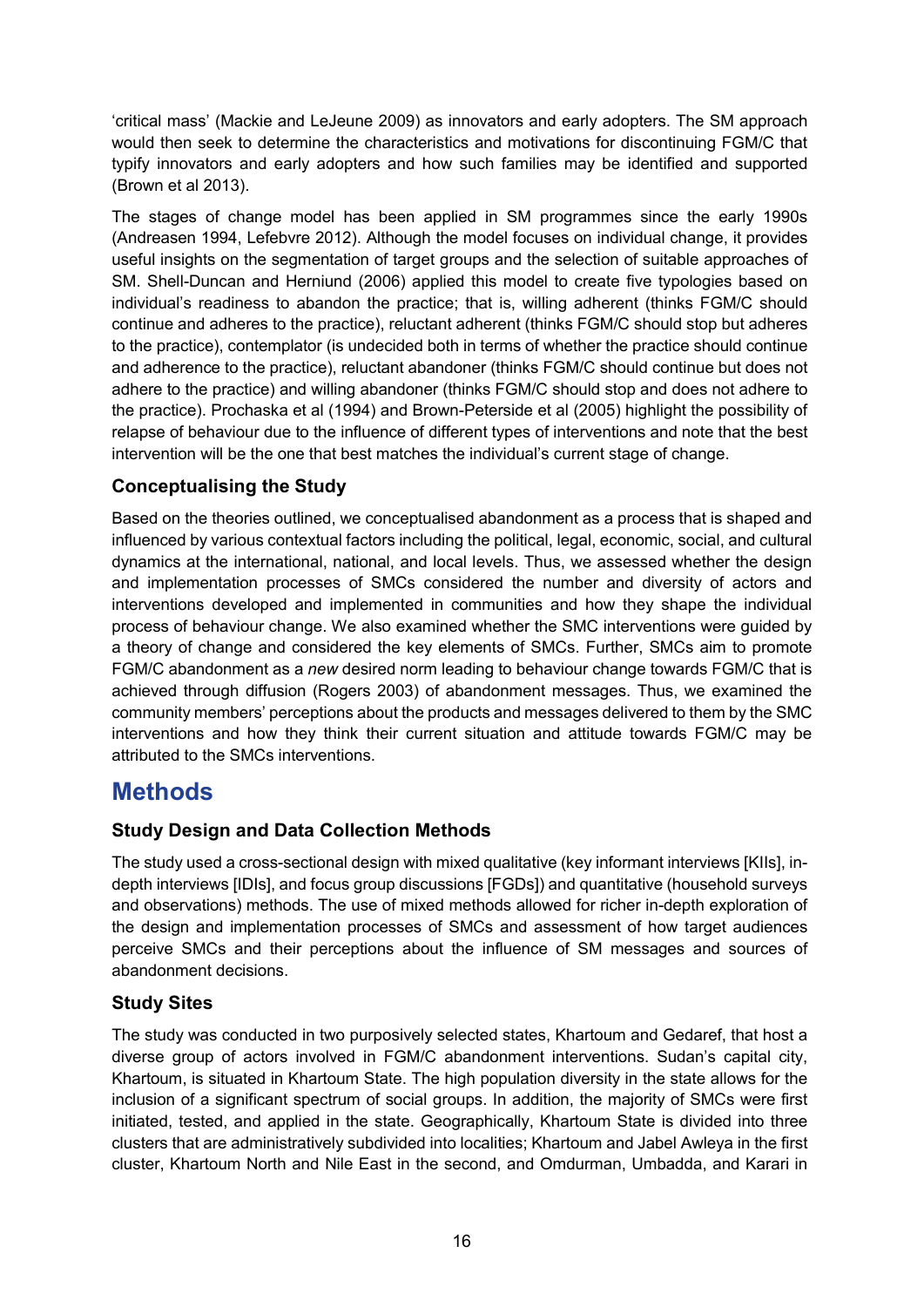the third. One locality from each cluster (a total of three localities) was purposively selected based on the application of SMCs: Sharg Elneil/Hay Al Baraka, Jabal Awlya/Al Kalakla, Umbadda/Alameer Wasat.

Gedaref state is located in eastern Sudan and is historically known for its large mechanised agriculture schemes, which have attracted migrants from different ethnic groups from all over Sudan. As such, the population is culturally and socially diverse. Some migrant ethnic groups are not supportive of FGM/C and thus differ from the indigenous eastern tribes who value the practice. Gedaref State was selected because of the diverse group of actors in the state that work on FGM/C abandonment using a variety of intervention approaches. The Gedaref State Child Welfare Council is also very active and led the enactment and approval of the law that criminalised FGM/C within the state. After the introduction of the Saleema and M&R campaigns (in 2008 and 2012, respectively), more community-based organisations (CBOs) and community leaders began to be engaged in the implementation of these SMCs. Two localities were selected in Gedaref: one in the centre of the state—Gedaref/Wasat, and another in the rural areas—Al Faw.

## <span id="page-18-0"></span>**Study Population**

The study population comprised representatives from different organisations that were involved in the design and implementation of SMCs, donor organisations, and the wider community in areas where anti-FGM/C interventions have been implemented. Organisations involved in the design and implementation of SMCs included the government, United Nations (UN) agencies, universities, national NGOs, and CBOs. Most participants from government institutions participated in the design process of interventions and oversaw the implementation of the interventions conducted by partners. Governmental institutions were also responsible for the legal aspects and in policy formulation in line with the broader strategic commitments of the government. A few, such as the National Council for Child Welfare in Gedaref State, were also involved in the implementation of interventions. UN agencies, such as UNICEF and UNFPA, and WHO provided technical and financial support to partners engaged in SMCs, while other donors provided funds for their partners who designed and/or implemented the campaigns. National NGOs and CBOs were mostly engaged in the implementation process and advocacy. Some of the more experienced organisations assumed both functions of design and implementation. Other bodies, such as universities and research centres, were primarily engaged in research, training, and capacity building for national institutions; only the College of Community Development at Gedaref University was engaged in the implementation of SMCs in collaboration with local CBOs. All organisational representatives were core staff in their respective institutions. The institutions were diverse in type, mandate, and scope of engagement.

At the community level, the study population comprised participants in small groups targeted by ''customised'' products and activities such as training, seminars, public talks, and 'born Saleema' activities (in the case of the Saleema campaign); the general population who were reached by broader public communication messages and products were also included.

## <span id="page-18-1"></span>**Sampling Strategy**

For the qualitative individual interviews, participants were purposively selected from the institutions involved in the design and implementation of SMCs in the two research sites or from the specific target groups reached with customised products of the SMCs. For the FGDs with community members, the selection of individuals was guided by field coordinators from the targeted communities to ensure adequate representation of participants based on key demographic variables relevant to the objectives of the study.

Participants for the quantitative survey were selected using a multistage cluster sampling technique. Within each state, the selection of the localities was based on the implementation of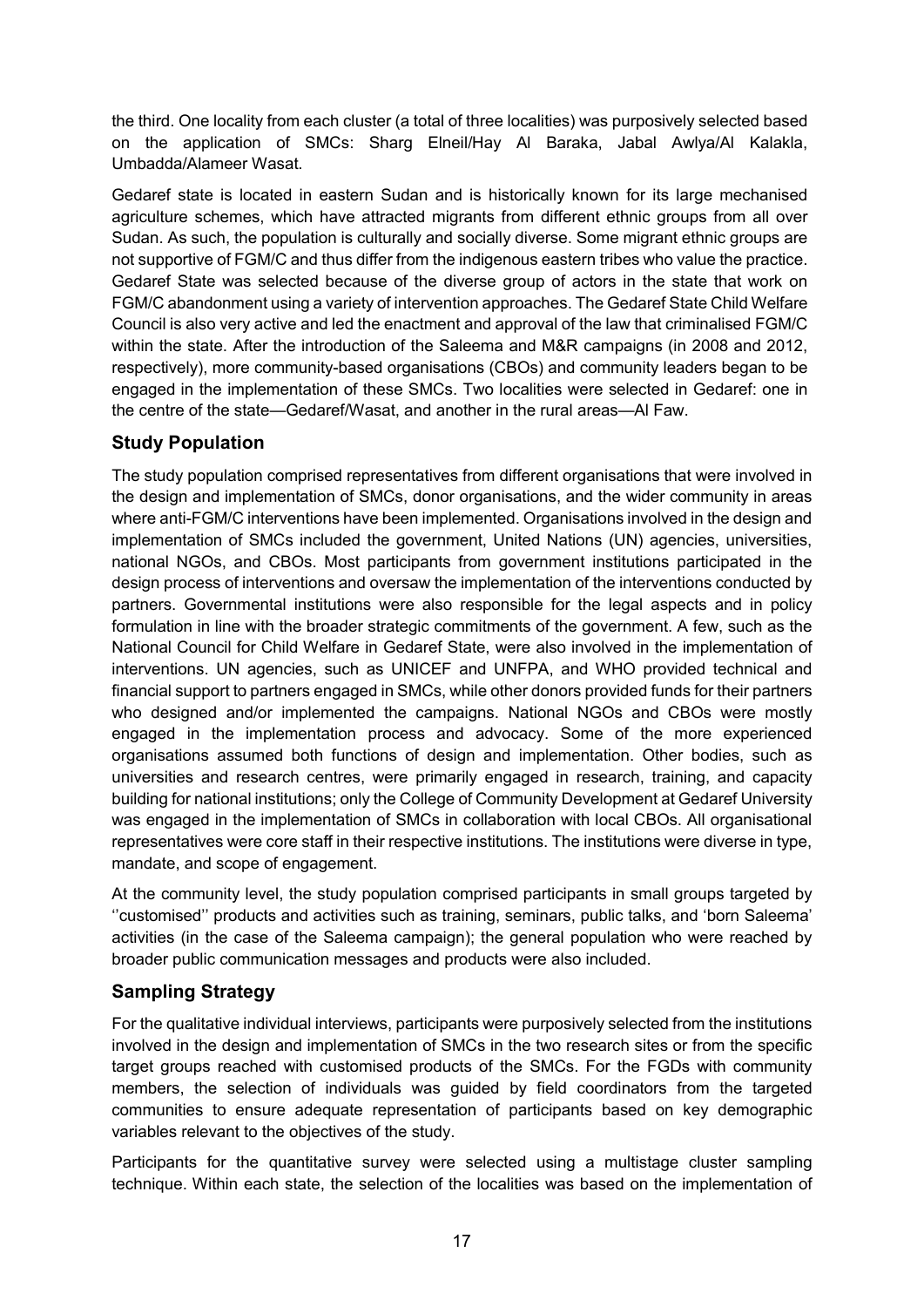SMCs (including Saleema and M&R). In each locality, one administrative unit was purposively selected. In each administrative unit, households were selected using a systematic random sample with intervals based on the geographical mapping of the targeted part of the administrative unit (residential blocks). With guidance from field coordinators who were familiar with the areas, households were selected based on whether parents were residing with adult sons and daughters. The reason for selecting such households was to allow for representation of the different generations as per the inclusion criteria and to assess how different generations perceive and respond to SMCs.

A total of 724 participants in both states completed the quantitative survey. Survey respondents' socio-demographic characteristics are summarised in Table 2 (following page). In both states, the majority of participants were ages 21 to 40 years. Fewer than 10 percent of participants were younger than 20 years. The majority of participants had either primary or secondary education. A quarter of men (25%) in Khartoum and Gedaref were university graduates, while two percent had post-graduate education. Fifteen percent and 13 percent of female participants in Al Faw and Khartoum, respectively, had not attended school. Less than five percent of men in both states had not attended school. Most of the participants were self-employed: 45 percent in Al Faw, 43 percent in Gedaref, and 44 percent in Khartoum. Thirty-three percent of men in Khartoum reported administrative or other professional occupations. Overall, however, few participants reported professional or administrative occupations. The majority of women were housewives: 67 percent in Al Faw, 74 percent in Gedaref and 74 percent in Khartoum. The majority of respondents perceived themselves to be in the mid-level income group (based on the minimum wage level). Most of the respondents live in households inhabited by six to 10 persons; 51 percent of males and 48 percent of females in Al Faw, 58 percent of males and 54 percent of females in Gedaref, and 59 percent of males and 55 percent of females in Khartoum. Considering the high fertility rate in Sudan and the possibility that many households include members of the extended family, the large numbers of people in households are expected.

|                 | Al Faw         |                |                | Gedaref        |                |                |                | Khartoum       |                |              |                |                |
|-----------------|----------------|----------------|----------------|----------------|----------------|----------------|----------------|----------------|----------------|--------------|----------------|----------------|
|                 |                | Male (n=97)    |                | Female (n=86)  |                | Male $(n=94)$  | Female (n=93)  |                |                | Male (n=175) |                | Female (n=179) |
|                 | n              | %              | n              | ℅              | n.             | %              | n.             | $\%$           | n              | $\%$         | n              | %              |
| Age             |                |                |                |                |                |                |                |                |                |              |                |                |
| $\leq$ 20 years | 3              | 3              | 4              | 4              | 8              | 8              | 6              | 7              | 10             | 6            | 10             | 5              |
| 21-30 years     | 25             | 27             | 27             | 32             | 26             | 28             | 35             | 38             | 58             | 33           | 62             | 35             |
| 31-40 years     | 23             | 24             | 32             | 38             | 18             | 19             | 33             | 36             | 40             | 23           | 60             | 33             |
| 41-50 years     | 22             | 23             | 17             | 20             | 24             | 26             | 14             | 15             | 31             | 18           | 31             | 17             |
| > 50 years      | 22             | 23             | 5              | 6              | 18             | 19             | 4              | 4              | 36             | 20           | 16             | 10             |
| Education       |                |                |                |                |                |                |                |                |                |              |                |                |
| No education    | 3              | 3              | 13             | 15             | 3              | 3              | 6              | 6              | 7              | 4            | 24             | 13             |
| Khalwa          | 1              |                | $\overline{2}$ | $\overline{2}$ | 10             | 11             |                |                | 9              | 5            | 11             | 6              |
| Primary         | 38             | 39             | 30             | 35             | 27             | 29             | 37             | 40             | 46             | 27           | 46             | 26             |
| Secondary       | 35             | 36             | 23             | 27             | 27             | 29             | 33             | 36             | 60             | 35           | 51             | 29             |
| University      | 17             | 18             | 18             | 21             | 24             | 25             | 14             | 15             | 43             | 25           | 41             | 23             |
| Post Graduate   | 1              |                | 0              | 0              | $\overline{2}$ | 2              |                |                | 6              | 3            | 4              | $\overline{2}$ |
| Other           | $\overline{2}$ | $\overline{2}$ | 0              | 0              | 1              | 1              |                |                | $\overline{2}$ |              | $\overline{2}$ |                |
| Occupation      |                |                |                |                |                |                |                |                |                |              |                |                |
| Administrator   | 5              | 5              |                |                | 4              | 4              | 4              | 4              | 13             | 7            | 4              | 2              |
| Professional    | 20             | 21             | 9              | 11             | 18             | 19             | $\overline{7}$ | 8              | 46             | 26           | 10             | 5              |
| Farmer/Herder   | 11             | 11             | 0              | 0              | 7              | 7              | $\overline{2}$ | $\overline{c}$ | 0              | 0            | 3              | 2              |
| House Wife      | 0              | 0              | 58             | 67             | 0              | 0              | 69             | 74             | 0              | 0            | 133            | 74             |
| Self-Employed   | 43             | 45             | 5              | 6              | 40             | 43             | $\overline{2}$ | $\overline{c}$ | 77             | 44           | 5              | 3              |
| <b>Student</b>  | 14             | 14             |                | 8              | 23             | 25             |                | 8              | 28             | 16           | 19             | 11             |
| Unemployed      | 4              | 4              | 6              | 7              | 2              | $\overline{2}$ | $\overline{2}$ | 2              | 10             | 6            | 5              | 3              |

**Table 2. Quantitative survey respondents' sociodemographic characteristics, by site and sex**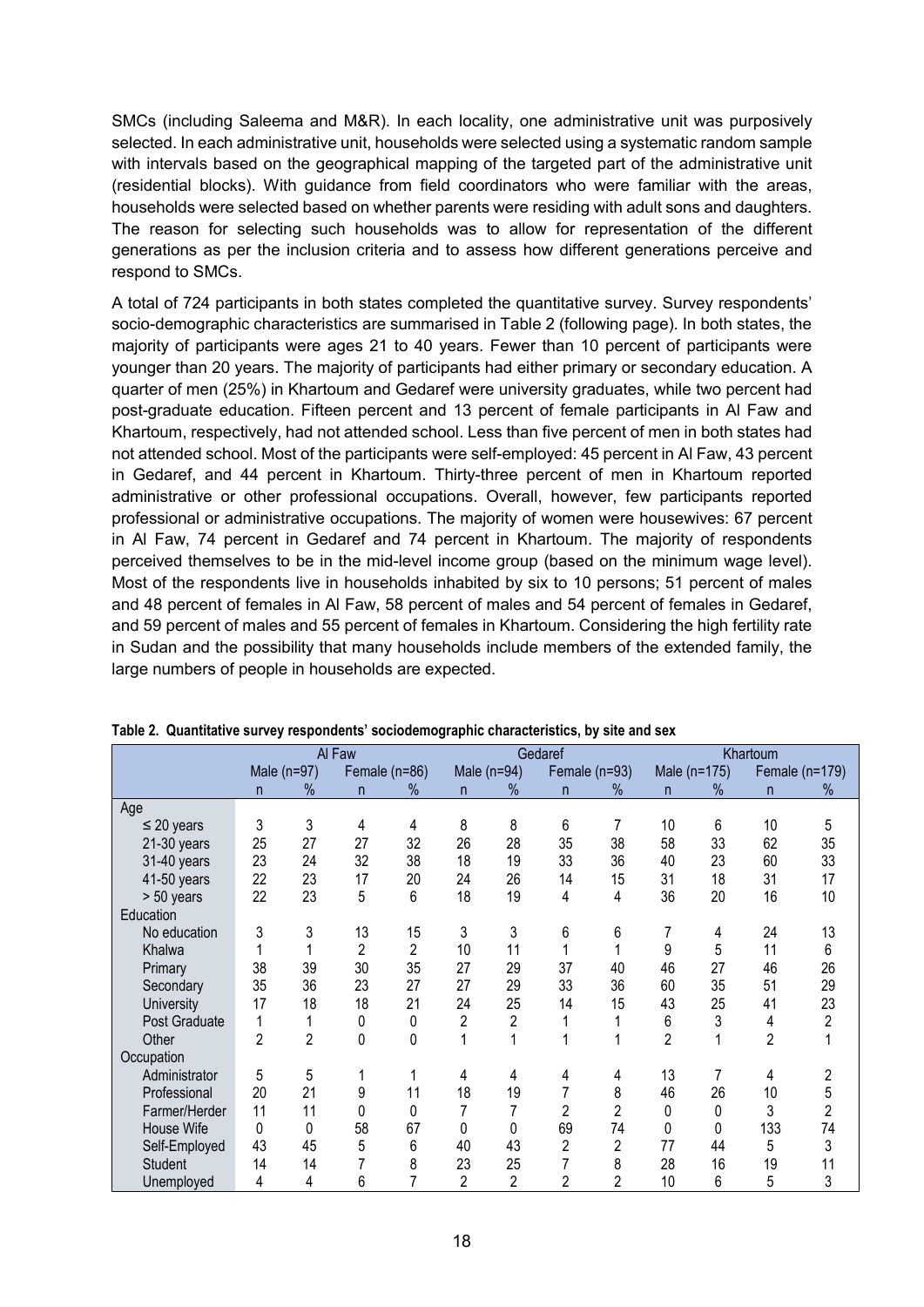|                             | Al Faw |               |                |                |                | Gedaref        |               |                |              | Khartoum       |     |                |  |
|-----------------------------|--------|---------------|----------------|----------------|----------------|----------------|---------------|----------------|--------------|----------------|-----|----------------|--|
|                             |        | Male $(n=97)$ | Female (n=86)  |                |                | Male $(n=94)$  | Female (n=93) |                | Male (n=175) |                |     | Female (n=179) |  |
|                             | n      | $\frac{0}{6}$ | n.             | %              | n              | %              | n             | $\%$           | n            | $\%$           | n.  | %              |  |
| Other                       | 0      | 0             | 0              | 0              | 0              | 0              | 0             | 0              | 4            |                | 0   | 0              |  |
| Income level                |        |               |                |                |                |                |               |                |              |                |     |                |  |
| Very high                   | 0      | 0             | 0              | 0              | 0              | 0              |               |                | 0            | 0              | 0   |                |  |
| High                        | 4      | 4             |                |                | $\overline{2}$ | $\overline{2}$ | 2             | 2              | 5            | 3              | 8   | 5              |  |
| Middle                      | 72     | 74            | 73             | 85             | 71             | 76             | 76            | 82             | 119          | 68             | 153 | 85             |  |
| Low                         | 17     | 18            | 10             | 12             | 15             | 16             | 12            | 13             | 43           | 25             | 14  | 8              |  |
| Very Low                    | 4      | 4             | $\overline{2}$ | $\overline{2}$ | 6              | 6              | 2             | $\overline{2}$ | 8            | 4              | 4   | 2              |  |
| Migration                   |        |               |                |                |                |                |               |                |              |                |     |                |  |
| Resident since              | 87     | 90            | 72             | 85             | 69             | 73             | 48            | 53             | 120          | 69             | 130 | 73             |  |
| birth                       |        |               |                |                |                |                |               |                |              |                |     |                |  |
| Migrant                     | 10     | 10            | 13             | 15             | 25             | 27             | 43            | 47             | 55           | 31             | 49  | 27             |  |
| Household size <sup>t</sup> |        |               |                |                |                |                |               |                |              |                |     |                |  |
| $1-5$                       | 29     | 30            | 20             | 23             | 20             | 21             | 24            | 26             | 46           | 26             | 37  | 21             |  |
| $6 - 10$                    | 49     | 51            | 41             | 48             | 54             | 58             | 50            | 54             | 102          | 59             | 99  | 55             |  |
| $11 - 15$                   | 17     | 18            | 22             | 26             | 14             | 15             | 15            | 16             | 22           | 13             | 39  | 22             |  |
| $>15$                       |        |               | 3              | 3              | 6              | 6              | 4             | 4              | 4            | $\overline{2}$ | 4   | $\overline{2}$ |  |

*† Including respondent*

*Note: Frequencies may not add up due to missing values*

## <span id="page-20-0"></span>**Data Collection Instruments**

Data collectors used semi-structured interview guides for the FGDs and individual interviews. Observations were conducted by data collectors and the research team. Quantitative survey data were collected using an interviewer-administered questionnaire. The questionnaire was prepared in English and translated into colloquial Arabic for relevancy and ease of administration by data collectors. The questionnaire was then pre-tested in Khartoum State, Umbadda locality, under the supervision of a researcher from the study team. The questionnaire was then amended based on feedback from the pre-test.

### <span id="page-20-1"></span>**Data Collection Process**

Data were collected between November 2016 and March 2017 by a team of trained data collectors. The data collectors' training covered field work procedures as well as a review of the study tools. The training also highlighted issues related to the study sites in terms of their characteristics, cultural and social aspects, and orientations on how to deal with any contingencies that may arise. Roles and responsibilities of the whole team (including data collectors, field coordinators, community facilitators, and the study team members) were clarified.

The data collection process began with qualitative KIIs in Khartoum State. Participants for the KIIs were identified by representatives from the targeted organisations who had previous connections with Ahfad University for Women (AUW) and the Gender and Reproductive Health and Rights Resource Centre (GRACe). A total of 22 KIIs were conducted with top level officials who were closely engaged in the design and/or implementation of interventions for FGM/C abandonment within their targeted institutions/organisations, or offering expertise, technical support, and funds as in the case of UN agencies. The interviews were conducted by the study team members (PI, co-PI, senior researcher). The data from the interviews were recorded in field notes which were then transcribed directly into English in preparation for analysis. Following the KIIs, the data collectors conducted IDIs with individuals who were targeted by customised services such as trainings, direct talks, public speeches, and 'Born Saleema' activities. Nine interviews were conducted with both men and women in this group. FGDs with selected individuals (n~56) from the public in each locality were also utilised to add more depth on the perception of people on FGM/C. Eight FGDs were conducted (4 with men, 4 with women).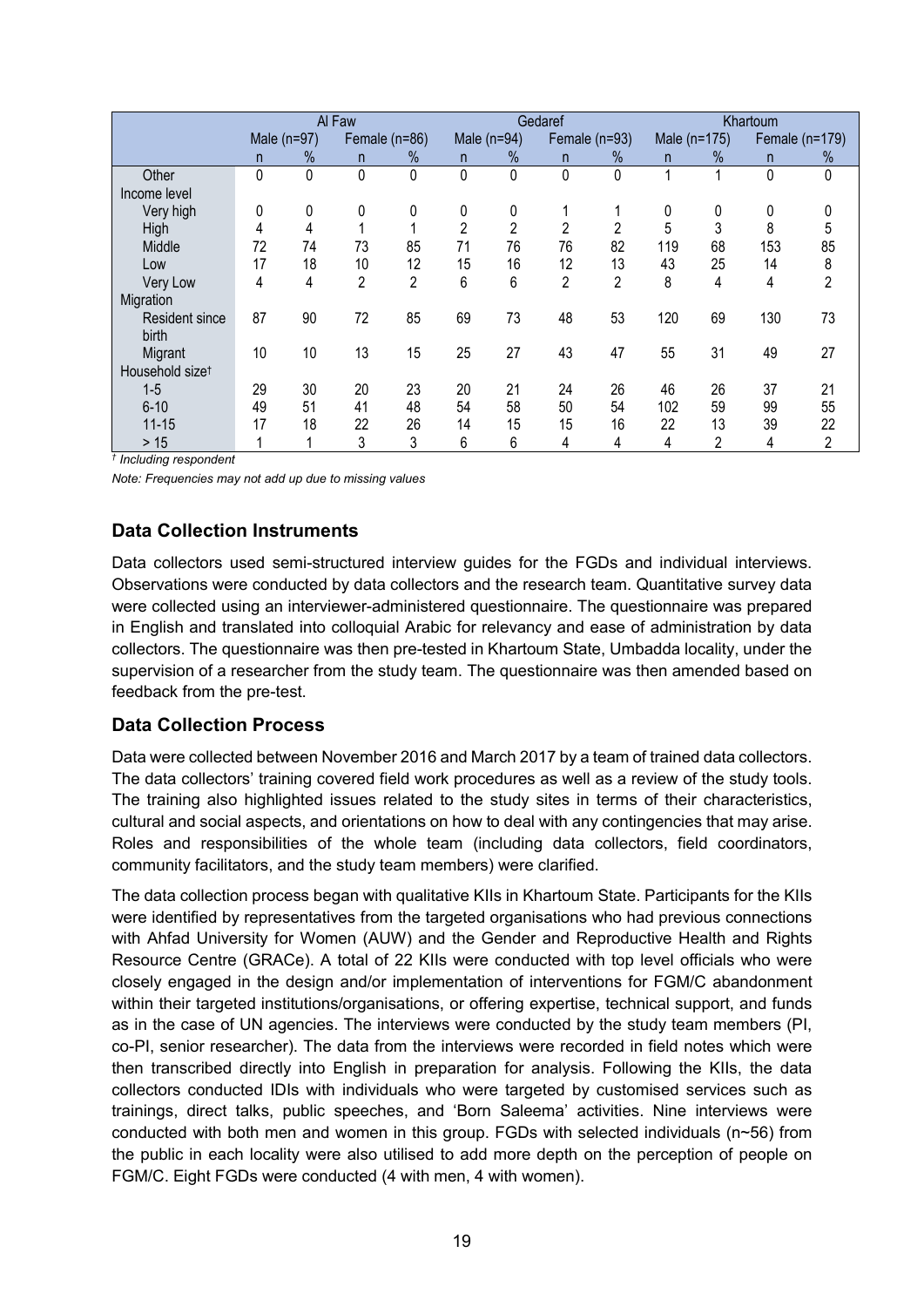The quantitative surveys were conducted following the qualitative interviews. Data collection began with the mapping of the sites to identify the sample households. The field coordinators and community facilitators, who were familiar with the sites, acted as entry points to community leaders and officials. All data collectors were trained to observe any features that would enrich the collected data such as campaign materials (e.g., posters, banners, and adverts for public activities). For quality assurance, the coordinators conducted daily data checks under the study team supervision.

## <span id="page-21-0"></span>**Data Management and Analysis**

The qualitative interviews were transcribed into English. Code labels were then created guided by relevant literature and derived from the interviews, anecdotes and refined by the researchers. The creation of code labels was followed by writing 'memos' for identified categories from the codes and emerging themes (Strauss and Corbin 1990, Grbich 2013). The qualitative data findings and results are presented in the form of narrative text following the identified themes and categories, and guided by the research objectives and questions.

Quantitative data analyses were conducted using SPSS software. Prior to analysis, data were cleaned. Univariate and bivariate statistics were computed to summarise the channels through which survey respondents accessed FGM/C information, content of messages, frequency of exposure to messages, attributes that enhance the trustworthiness of messages, consultation with reference groups, and the decision reached on FGM/C abandonment. The quantitative results are presented in the form of tables and figures summarising data that fulfil the objectives and answer questions pertinent to the perceptions of members from the community at large on FGM/C abandonment. Results are presented separately for Khartoum and the two sites in Gedaref (Gedaref and Al Faw). Both data sets, quantitative and qualitative, are integrated and interpreted.

## <span id="page-21-1"></span>**Ethical Considerations**

Ethical approval for the study was granted by the Population Council's Institutional Review Board and by the Research and Grant Unit at AUW. Prior to data collection, the study team obtained official authorisation letters to enter the study sites. All members of the research team who were involved in the research received training on ethical issues. Study participants were informed about the study before signing the consent forms. All participants provided written consent prior to the interviews. To enhance the confidentiality of information gathered from study participants, all interviews were conducted in secure spaces providing auditory privacy, personal identifiers were removed from all study materials, and participants in FGDs were requested to verbally commit to maintaining confidentiality.

## <span id="page-21-2"></span>**Findings**

This section summarises the study's key findings. The first section highlights the findings from the interviews with representatives of selected institutions/organisations engaged in the design and implementation of interventions and focuses on the design and implementation processes of anti-FGM/C SMC initiatives in the two states. The second section summarises best practices, challenges and lessons learned during the development and implementation of these initiatives. The final section documents the results of the quantitative survey that assessed community perceptions about the reach, appropriateness, and impacts of the SMCs.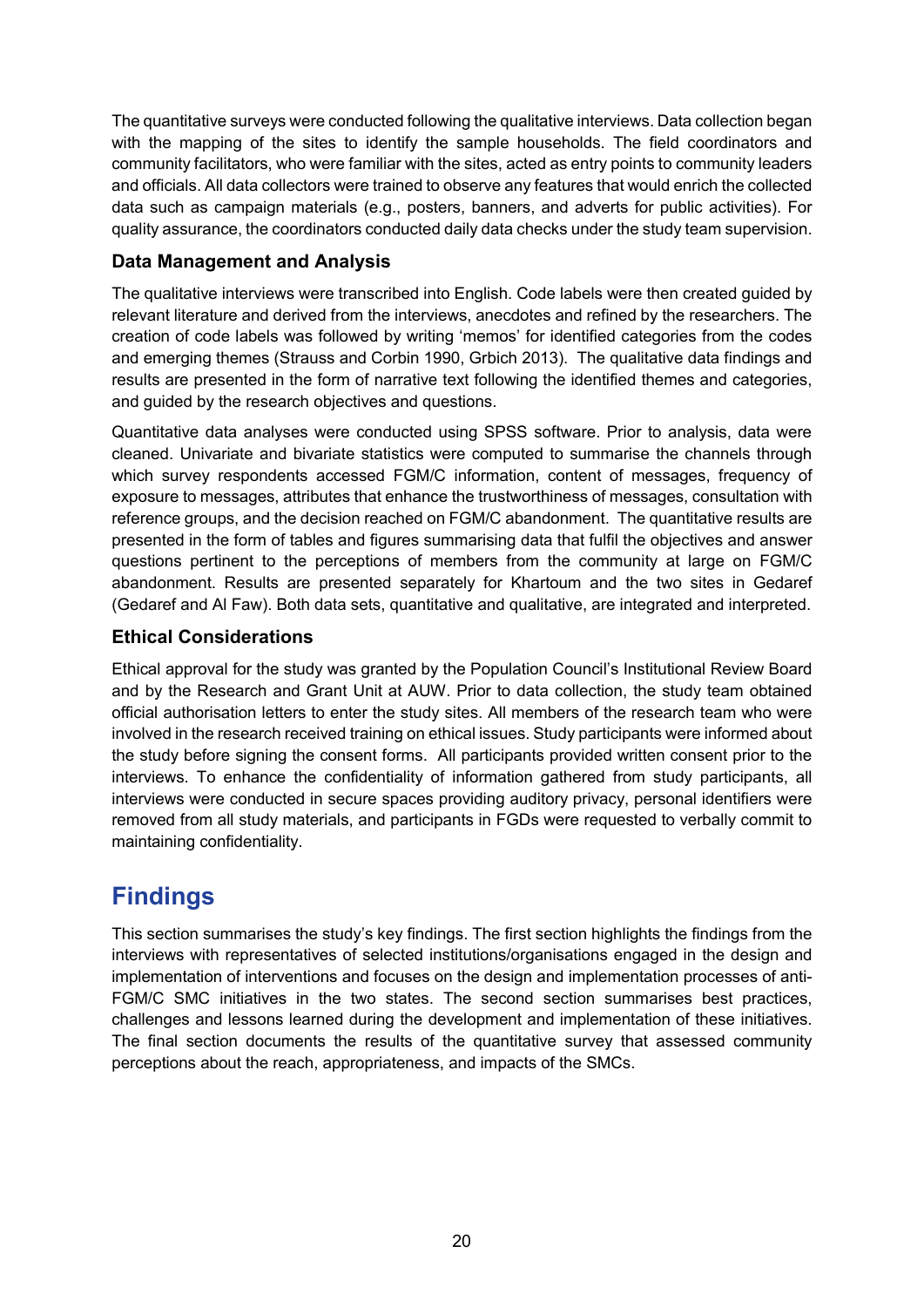## <span id="page-22-0"></span>**Design and Implementation of Social Marketing Campaigns for FGM/C Abandonment**

The study sought to understand the processes that guide the design and implementation of SMCs for FGM/C abandonment and to investigate whether those who design and implement FGM/C abandonment interventions adhere to SM principles and guides.

The interviews revealed that a variety of interventions to end FGM/C had been designed and implemented by diverse actors (designers and implementers) from as early as the 1970s. However, SMCs were a recent introduction. As illustrated in the following quotes from key informants working with governmental institutions, the key rationale for designing SMCs was the perceived inadequacy of previous approaches and the need for more positive approaches/messages to change social norms:

*'Past approaches using negative messages do not help abandoners to defend themselves and their daughters and protect their rights.* Saleema *was designed to challenge and change the negative norms such as using the negative term '*Ghalfa*' [negative connotations] to describe uncut girls'.*

*'Before the* Saleema *approach we used to work using a health approach that informed [people] about the health harms of FGM/C practice. We also worked in another campaign related to FGM/C specifically targeting women's perception of the link between cleanliness and FGM/C. We conducted research on FGM/C with 10 groups of women age 20 to 60 years. Then prepared a brochure with messages from results of the research; pre-tested the messages and now the brochure is distributed in all health facilities in the state'.*

## <span id="page-22-1"></span>**Use of Theory and Alignment with Andreasen's (1994) Checklist of Best Practices in Social Marketing**

Effective interventions are underpinned by an appropriate theoretical framework to guide design and implementation, and so participants were asked about the theoretical perspectives underpinning the processes of design and implementation of SMCs. With the exception of the *Saleema* initiative, which is highly sophisticated and applies several theories explained during the trainings by the programme, most government and NGOs and institutions revealed that they initiated, designed, and implemented interventions in accordance with their organisation's mandate and mission, rather than drawing on a theoretical perspective or a theory of change. One key informant from an implementing governmental organisation noted that the basic principles guiding the interventions stemmed from a child's rights perspective, supported by international and regional conventions. According to the informant, the institution's activities were driven by the need to protect children's rights, the child's best interests, and child development without an explicit reference to a theory of change:

*'The Council follows a strategy for FGM/C abandonment in a decade 2008 to 2018 which aspires for great norm change; however, we don't explicitly mention reference to a theory of change per se'.*

In contrast, representatives from UN agencies noted that their FGM/C abandonment initiatives were underpinned by a theory of change. Emphasising that institution-led FGM/C abandonment interventions were informed by theory, one key informant from a UN agency noted:

'*We use the theory of 'diffusion of innovation' and a perspective based on freedom from discrimination, equal rights, full participation, and sustainable human development for FGM/C abandonment'.*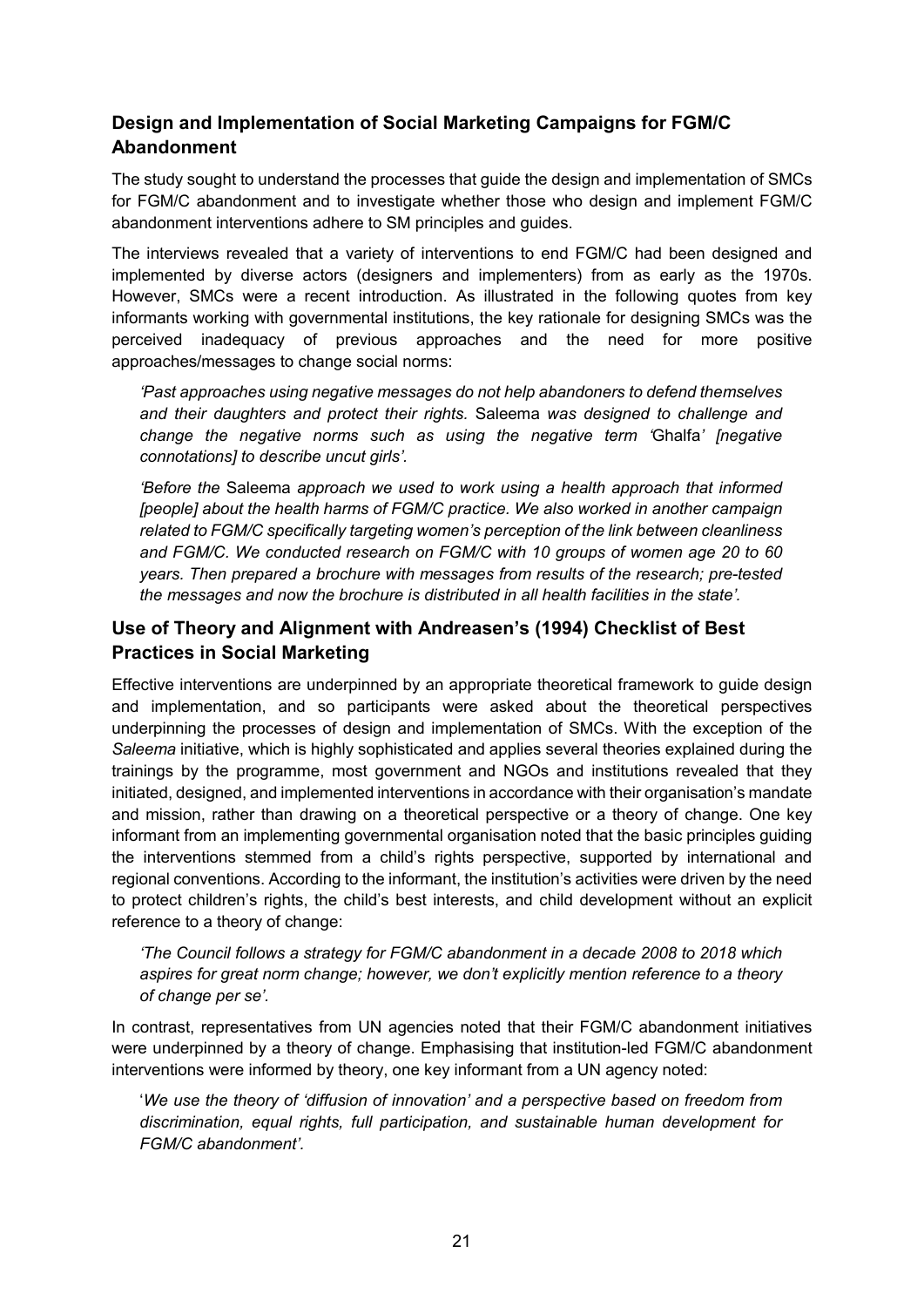Specifically, examining the design of both Saleema and M&R campaigns, the study found that most key informants' descriptions of the design processes for both campaigns did not make explicit reference to the use of theory. However, the design of both campaigns accounted for key aspects of an SM approach and implicitly addressed some of the major elements of the marketing mix. In line with Andreasen's (1994) checklist of best-practices in SM, for example, both campaigns began with formative work to understand the target audience and to pre-test designed ideas. For example, the design of the M&R campaign was reportedly informed by social surveys that provided basic information necessary for the understanding of the initial idea and the dynamics that influence further development of the activities. Similarly, for Saleema, the developers organised a consultative workshop that brought together relevant actors from different states, the NCCW, the UN, and some NGOs and CBOs to discuss the messaging for the campaign. As illustrated in the following quotation from a representative from a UN agency, the workshop was important in ensuring wider participation in the design of the campaign:

*'The consultation on* Saleema *ensured participation of communities from all states in all stages.* Saleema *social marketing is not only visibility but marketing of positive ideas. The process of consultation came out with a ground message, "Every girl is born Saleema". The action message for that is "let every girl grow Saleema"'.*

The role of partnerships, one of the additional "Ps" in the adapted marketing mix, was also highlighted. Key informants in the M&R campaign noted that institutions had established partnerships with the Ministry of Guidance and Endowment (MoGE), Ministry of Welfare and Social Security (MoWSS), Consortium of Violence Against Women (C/VAW), NCCW, Federal Ministry of Health (FMoH), and AUW. This consortium of stakeholders with different expertise was perceived to ensure widespread support for the campaign. The importance of partnerships was also highlighted in the following quotes:

*'Before starting the implementation, we usually identify the NGOs and CBOs with whom we collaborate to get the work done'.* Key informant, implementing organisation

'*At community level, we have partnerships with the General Sudanese Women Union, Preschool Education Directorate, Council of Guidance and Sufi sects who deliver some of our activities'.* Key informant, implementing organisation

Although NGOs are reported to implement interventions in collaboration with partners from different community groups (CBOs, Youth and Women Groups), line ministries, and other governmental agencies, some organisations with extensive experience in the field tended to work autonomously. This point is illustrated in the following quote from a key informant from an NGO:

'*We usually work in close collaboration with other institutions and the community... however, we implement some activities relying on our own expertise and resources'.*

As noted, a key aspect of the SM approach is the segmentation of target audiences to facilitate the design and delivery of messages that are appropriate for the different audiences (Kotler et al 2013). Key informants noted that the selection of target groups was often based on community assessments and involved three levels of segmentation: 1) upstream institutions and individuals who play a significant role in providing support, 2) the public at large, where the segmentation process is guided by demographic attributes; social, cultural diversity, belief and value systems, FGM/C prevalence, and gender equality, among others, 3) smaller and specific groups from the public who include professionals, professional associations, CBOs, and prominent figures such as community leaders, who are usually recruited to conduct certain activities and to serve as influencers, role models and, sometimes, educators. Underscoring the importance of carefully identifying potential influencers, a key informant from an NGO noted: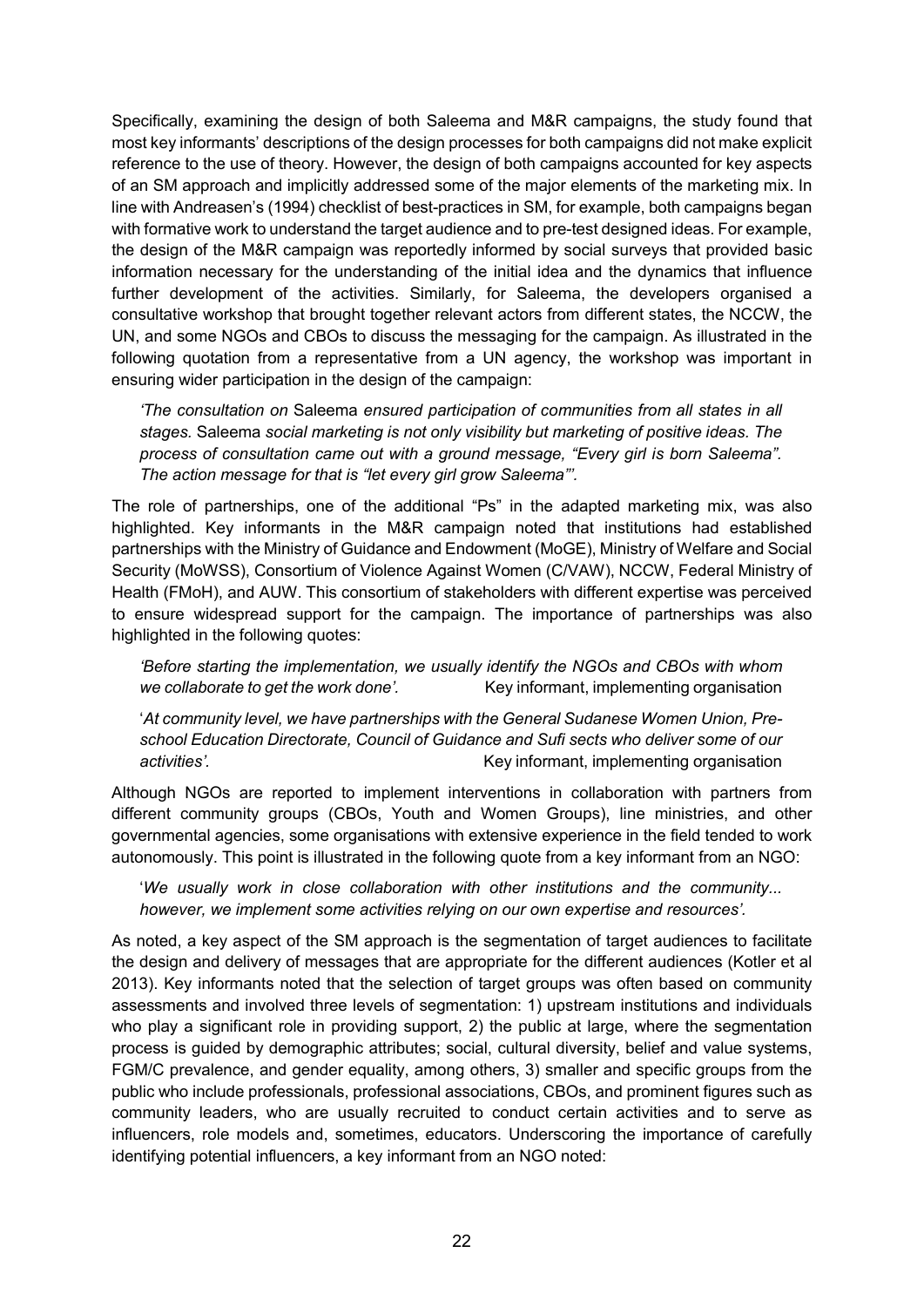*'The criteria for recruiting those delivering messages must be carefully set because FGM/C is a sensitive issue. Hence, we require someone who is capable and believes in the message he/she is trying to convey, confident, has good communication skills, a good speaker, has assets of social relationships, and is respected by others'.*

| Text box 2. Examples of key messages for different audiences                                   |
|------------------------------------------------------------------------------------------------|
| Messages targeting parliamentarians and the public<br>ما اكر مهن الا كريم و ما اهانهن الا لئيم |
| It is the kind and merciful who respect womenwhile it is only the<br>evils who can harm women  |
| وخلقنا الانسان في احسن تقويم                                                                   |
| God has created humans (girls) in the best form                                                |
| لا للختان                                                                                      |
| NO to FGM/C                                                                                    |
| <b>Examples of messages placed on street banners:</b>                                          |
| دعو ها آمنة لا تعيقو ها بالختان                                                                |
| Leave the girl safe, do not hinder/constrain her with FGM/C<br>حان الأو ان لتر ك الختان        |
| It is time to stop FGM/C                                                                       |

Following the segmentation of audiences, programmes reportedly designed different messages and products for the different groups (Box 2 illustrates messages targeting different audiences). Explaining the importance of appropriate messaging for different groups, one informant from a governmental institution involved in intervention implementation noted, '*the messages that target the parliamentarians are different from those targeting people at community level; as I mentioned, it is based on* 

*the results of community assessment; this contributes to the relevance of products and messages'*. Language, literacy, and socio-economic factors were also identified as important considerations when designing messages. This was noted by an informant from an NGO, who explained that messages on FGM/C in conservative communities were integrated with messages addressing other harmful traditional practices, such as early marriage. Understanding the target audience's attitudes was also critical to ensure the relevance and acceptance of messages. Ongoing SMCs, such as Saleema, were noted to focus on collective change by means of participatory tools such as community dialogue, public declarations and '*taga*' pledge, reaching individuals at "downstream" level, and some groups at midstream level.

Most SMC designers and implementers use similar channels to deliver messages to the target audiences. Considering *Place* or venues where messages and products are delivered, informants noted that the selection of the delivery channels depended on many aspects including a target group's characteristics and needs, cultural preferences, socio-economic status, infrastructure/ technological capacity, and financial and human resources. For Saleema, the primary channels are reported to be non-print mass media (such as television or radio), interpersonal communications, and printed media.

Multiple methods, such as training with specific and customised manuals, sensitising talks and programmes, were simultaneously used to deliver messages. Community dialogues were noted to be a prominent method used by one of the governmental institutions in Gedaref State. These community dialogues included open discussions and deliberations after talks presented by community leaders, who were mostly Sheiks (religious leaders) in mosques and '*Khalwa*' (a religious type of early schooling which sometimes accommodates adult literacy classes). Dialogues also occurred in women's groups, especially in what is known as 'coffee gatherings'. In Western Sudan, '*Hakamat*' women—a socially acknowledged group of influential women singers shared messages.

The Saleema SMC also included some innovative elements such as the use of the internet, mobile phone chat rooms, face-to-face dialogue at community level, and the counselling of pregnant women and new mothers. The "Born Saleema" initiative included a hospital-based component that aimed to provide parents with a supportive environment for committing themselves to keeping their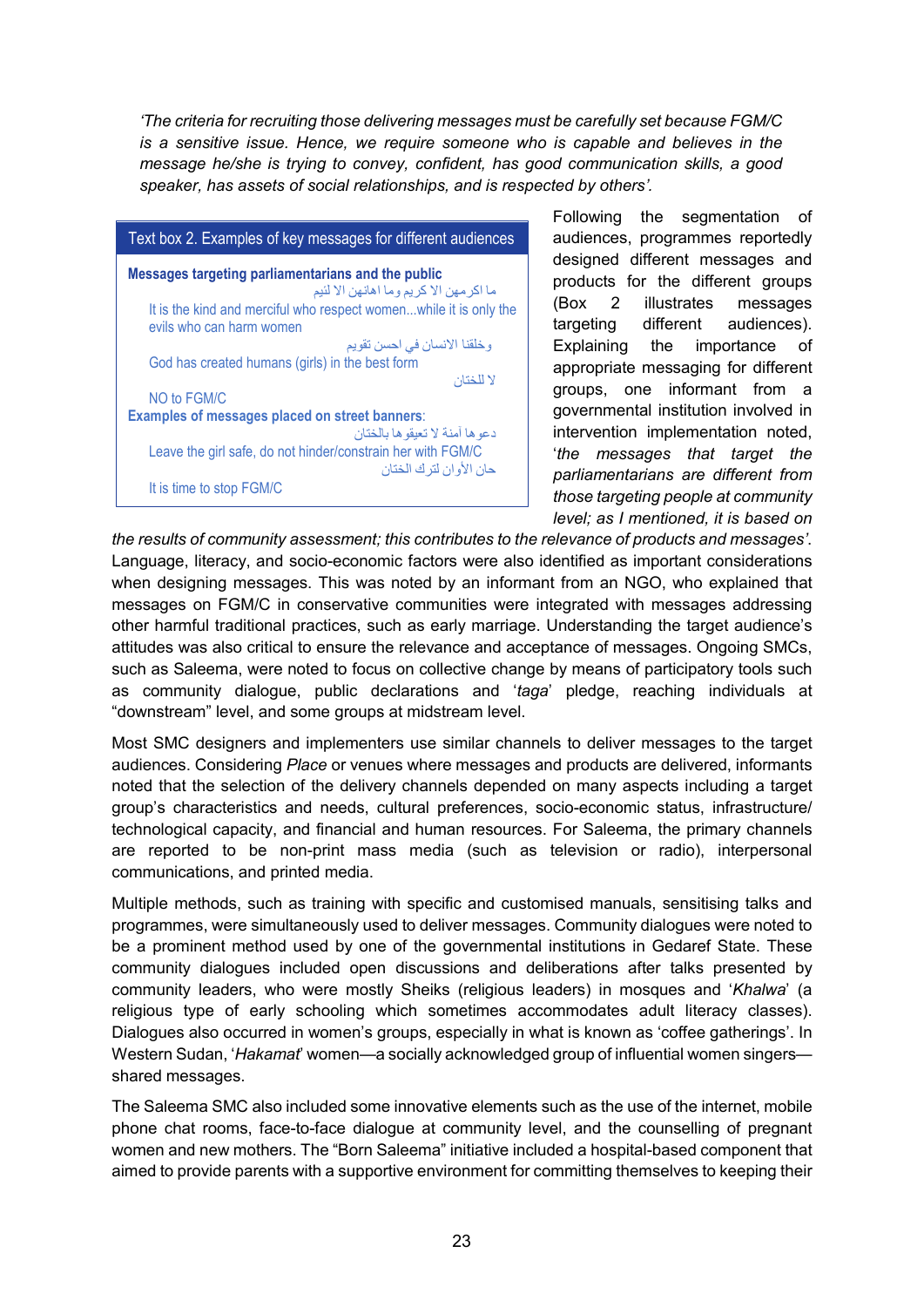new-born daughters Saleema for life. With respect to the latter, however, one midwife in one of the hospitals where the initiative was applied, noted that the initiative was no longer being implemented due to the '*limited technical capacity of those who deliver the messages, the issue of time nonsuitability (directly after giving birth) and the relatively high cost of providing this product since it entails provision of some gift packages for the mother and the new*-*born baby girl'.*

Key informants further noted that the timing of the delivery of different types of messages varied depending on the target group. Underscoring this point, one informant from a governmental institution stated:

'*Messages that target the public at large through radio are usually repeated several times a day. Posters, especially those on banners in public places are accessible to more people and can be seen more frequently. Theatre shows can target communities once in a while. Advocacy interventions, which target policy and decision makers, tend to be less frequent'.*

As noted, *Purse strings* or funding is critical for effective development and implementation of SMCs. Key informants noted that most FGM/C interventions in Sudan were funded by bilateral donors such as DfID and the Governments of Norway, the Netherlands, and Sweden, as well as by international organisations such as UNICEF, UNFPA, Save the Children, Norwegian Church Aid, and WHO. A few national NGOs were reported to partially fund interventions while the Sudanese government made in-kind contributions including human resources and other tangible facilities. However, as highlighted later, the lack of funding was a critical challenge facing many implementers.

## <span id="page-25-0"></span>**Pre-testing, Monitoring, and Evaluation**

According to Grier and Bryant (2005) the SM process is a continuous and iterative process that begins with initial planning followed by formative research and strategy development. These activities are then followed by the development of the campaign and pre-testing of the interventions prior to implementation. The final task is monitoring and evaluation (M&E), which they note is critical for identifying issues that need to be addressed as campaigns are being implemented, for assessing campaigns' effectiveness and informing need for continued implementation. This study, therefore, examined whether institutions pre-tested SMC interventions, as well as whether they monitored and evaluated these campaigns.

According to the key informants, all Saleema products and messages were pre-tested prior to the launch of the campaigns. Underscoring this point, one key informant from one of the ministries noted:

*'*Saleema *messages came to us after extensive pre-testing and we have monitoring tools [assessment forms] for the sessions organised by health promoters and for service providers. The forms are filled and submitted monthly by those delivering messages'.*

Monitoring and evaluation was also noted to be an integral component of the Saleema campaign and key informants noted an M&E framework aligned to the various stages of the intervention had been designed for the campaign. The framework outlined 1) the community and context assessment, 2) pre-testing, 3) monitoring of the implementation of activities, and 4) evaluation of results and outcomes. With respect to the latter, a key informant from an implementing governmental institution noted that there was an ongoing evaluation of the campaign that was funded by DfID. Similarly, participants noted that the M&R campaign also had an M&E framework.

Although key informants noted that the existing programmes had M&E frameworks, some working with NGOs noted that they lacked credible evidence to assess the influence of the different messages and products on attitudes and behaviours in the target audiences. One key informant stated: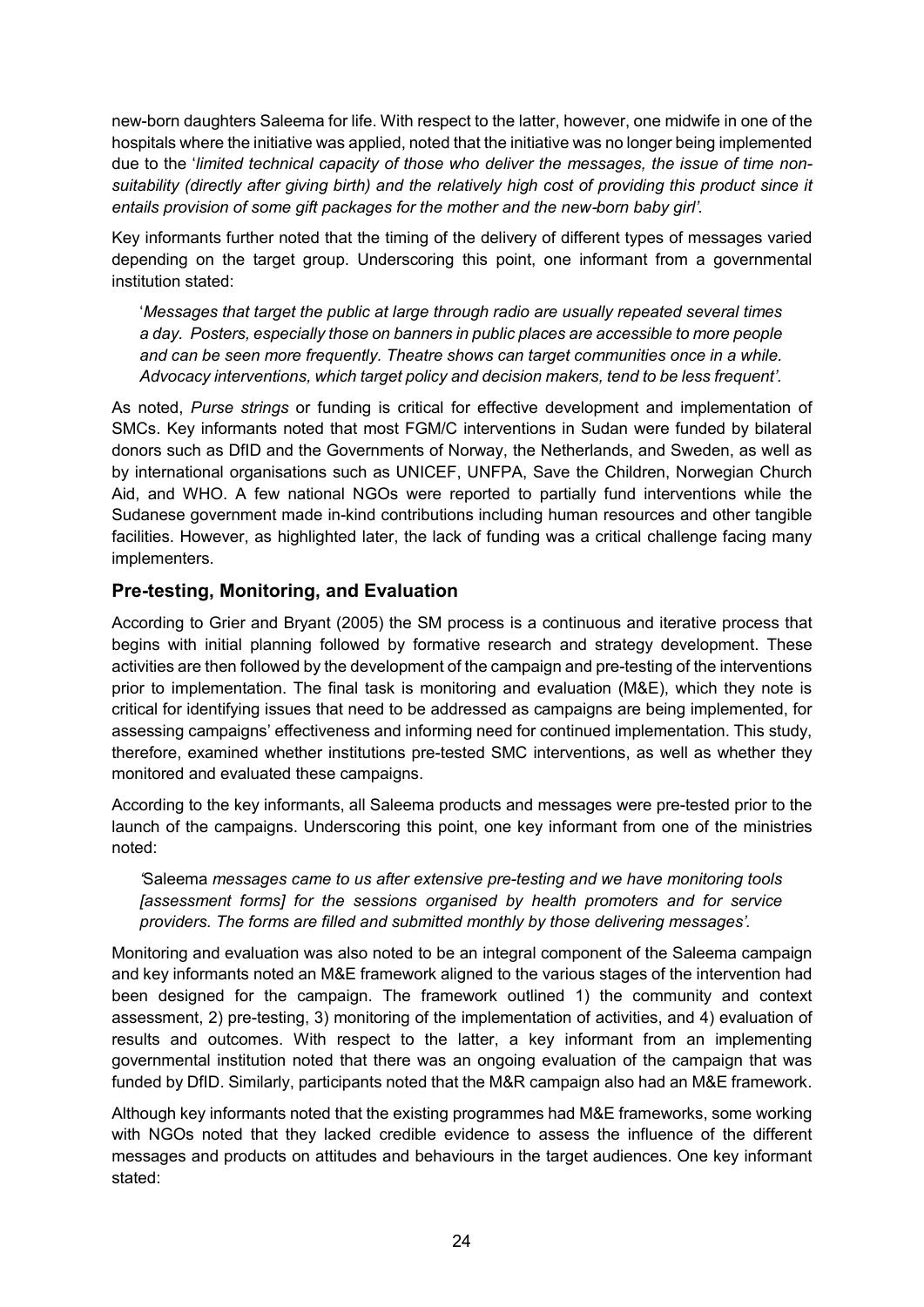*'We have no evidence; from observation, we feel religious messages can be considered as the most accepted by people. This is because most people trust religious sources and references. In addition, we believe that the positive messages are influential; they can make a difference. Now we are participating in* Saleema *M&E to see how much progress has been achieved'.*

Key informants from four NGOs also stated they had not assessed the interventions they were implementing and thus were unable to evaluate the effects of their interventions. Explaining the challenges faced in evaluating their programmes, one key informant noted:

*'To identify the most influential approach is not an easy task because their influence may be overlapping, it is not easy to differentiate between approaches because we use many approaches simultaneously'.*

### <span id="page-26-0"></span>**Best Practices, Challenges, and Lessons**

In this section we summarise key informants' perceptions about best practices in SMCs, challenges in designing and implementing these campaigns, and key lessons.

### **Best practices**

Key informants highlighted best practices associated with their campaigns and interventions, including:

- Pre-testing to ensure methods and messages are relevant and customised to meet a community's needs;
- Post-campaign assessments to provide implementers with feedback to improve future methods and messages;
- Training community leaders to deliver messages because they are an influential and trusted group in the community;
- Establishing 'protection groups' (community members selected by implementing NGOs/ CBOs, recognised at community level) to contribute to sustainability of abandonment interventions; and
- Complementary interventions such as the 'safe motherhood fund' and livelihood support in some disadvantaged communities as an entry approach for social norm change. According to the key informants, these complementary interventions empower the community socially and economically and make them more likely to abandon the practice. Similarly, the incorporation of the Saleema logo and positive messages on children's growth and vaccination cards was considered a best practice because it was perceived to promote the new norm of 'Saleema'.

### **Challenges**

Key informants highlighted design and implementation challenges, such as:

- Limited theoretical and conceptual knowledge to guide application of the SM approach;
- Negative impact of counter campaigns led by non-abandoners and others who advocate for the practice on religious arguments;
- In the case of specific interventions using Saleema messages, some designers and implementers noted that Saleema messages were not clearly linked to FGM/C abandonment;
- Limited utilisation of evidence and knowledge produced around FGM/C issues by different stakeholders;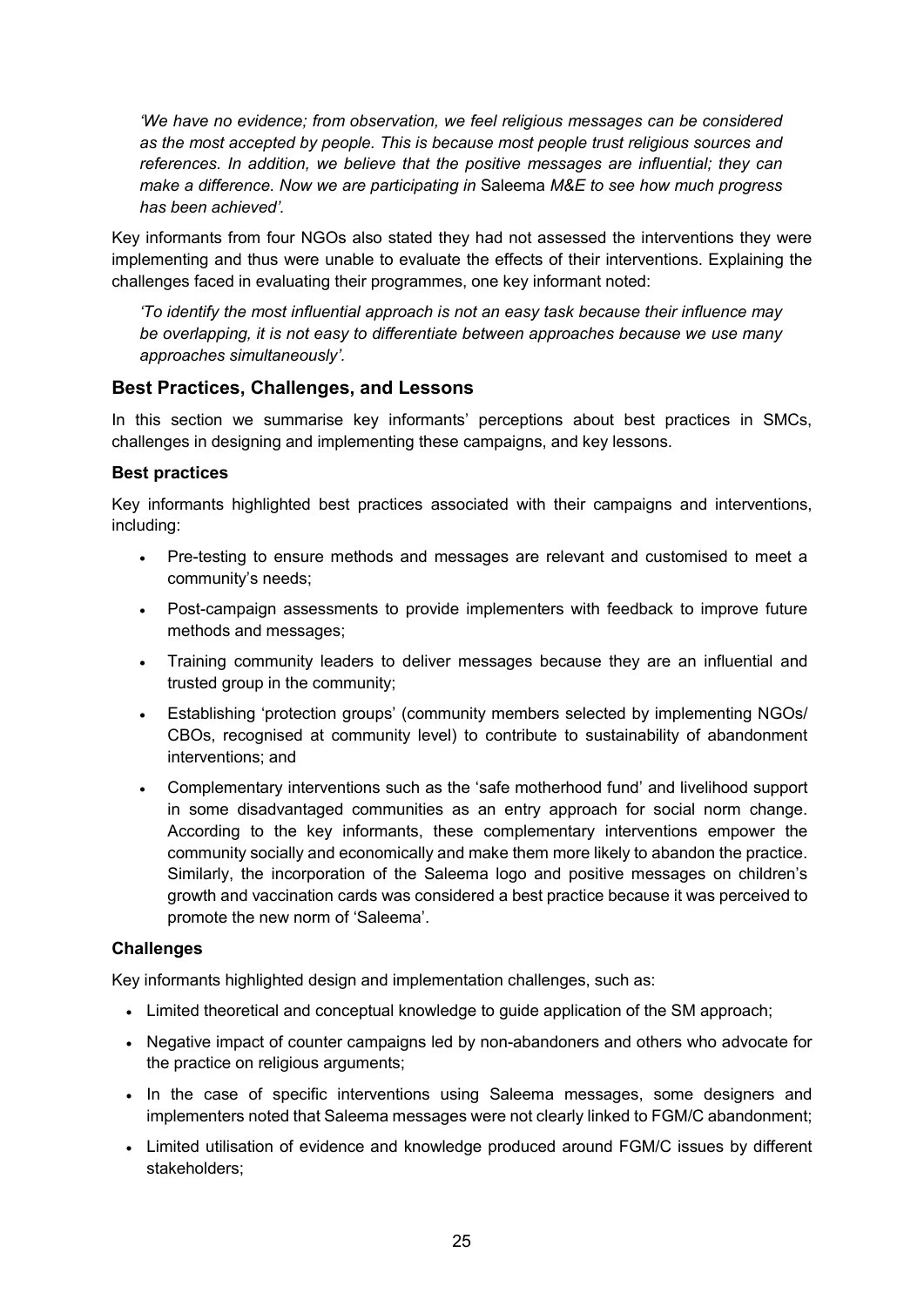- Weak political will in some institutions. For example, some key informants noted the resistance of the Medical Council to issue a code of conduct for health providers related to FGM/C practice;
- Dilution of FGM/C issues when they are integrated into reproductive health and maternal mortality messages and interventions;
- Resistance to change by many targeted groups due to the common perception that FGM/C is a traditional cultural practice;
- Weak or contradictory role played by the media. For example, key informants noted that some media channels transmitted messages supporting the 'Sunna' or Type I cutting, while others highlighted the exclusion of men in FGM/C activities; and
- Limited outreach to communities in remote areas which, in most cases, was attributed to a lack of funding.

#### **Lessons**

Almost all the key informants underscored the importance of pre-campaign assessments to enhance the relevance of the programmes and interventions and to enable the segmentation of target groups in line with the principles of SM. UN agency representatives similarly noted the need for campaigns to be culturally-sensitive, symbolic, and to have connectivity to people. They noted that the training of community leaders directly engaged in delivering Saleema messages to their communities was important. The customisation of SMC products and diversity in methods of delivering messages to target groups were reported to have helped increase access and inclusion. Informants also highlighted the need for post-campaign evaluations, which they considered essential to learning about positive practices and to help address weaknesses in intervention design and implementation. Relevant to that is the importance of good documentation of programme contents and ease of access to documentation as a source of learning.

### <span id="page-27-0"></span>**Community Perceptions of FGM/C Abandonment Interventions**

This section documents the results of the quantitative survey that assessed community perceptions about the reach and exposure, appropriateness, and impacts of the SMCs.

### **Exposure to SMCs on FGM/C abandonment: Sources and methods of message delivery**

The majority of survey respondents had been exposed to FGM/C abandonment messages through different channels (Figure 2). Over two thirds of respondents had been exposed to these messages through non-print mass media, such as television and radio. In all sites, a lower proportion of females than males had been exposed to FGM/C abandonment messages through non-print mass media. However, the difference in the proportion of females and males exposed to FGM/C abandonment messages through non-print mass media was only statistically significant in Khartoum (p=0.026). Except for males in Gedaref, among whom 69 percent had been involved in interpersonal communication about FGM/C abandonment, just over 50 percent of survey respondents in the other sites, had similarly been involved in interpersonal communications about FGM/C abandonment, with no statistical difference in the proportion of females and males in all study sites (p= 0.438 in Al Faw, 0.053 in Gedaref, and 0.301 in Khartoum).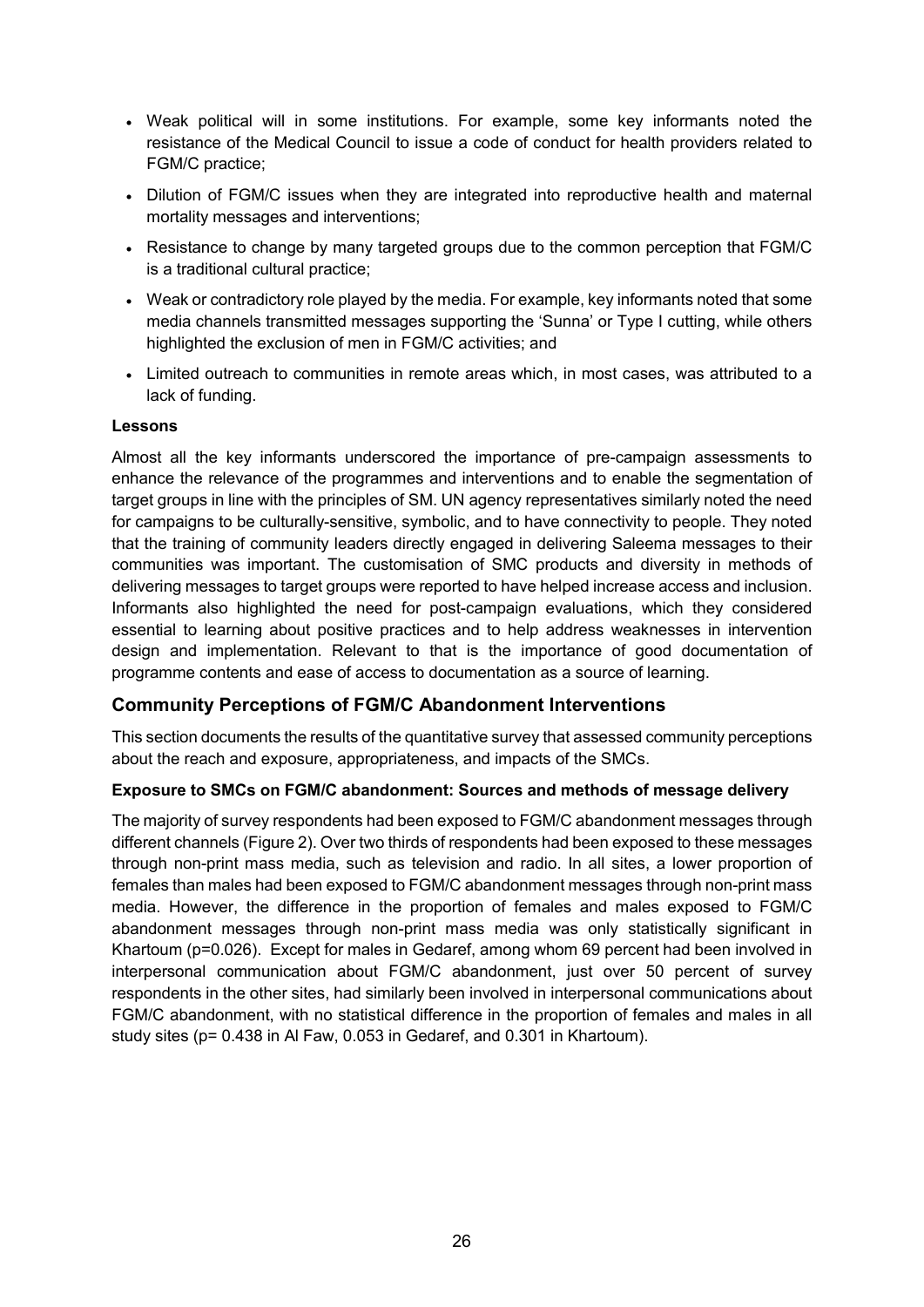

#### **Figure 2. Percentage distribution of survey respondents' exposure to FGM/C abandonment messages via different delivery channels, by site and sex**

Table 3 (following page) summarises the key findings related to exposure to these messages through non-print mass media (e.g., radio, TV, internet, social media). Over two thirds of male and female respondents had heard or seen messages related to FGM/C through the non-print mass media (Figure 2). Among these respondents, the majority (78% to 90%) had heard or seen these messages on television. The radio was the second most common channel through which FGM/C abandonment messages were received. While in Khartoum 19 percent of men and 12 percent of women exposed to non-print mass media reported that they had seen these messages on social media, fewer than 10 percent of respondents in other sites had heard or seen these messages on social media. The primary modes of delivery via the non-print mass media were talk shows and TV advertisements. In Khartoum, about two thirds of respondents who were exposed to non-print mass media had heard these messages on talk shows. Less than 10 percent of respondents exposed to non-print mass media had heard FGM/C abandonment messages in songs. The proportion of those exposed to these messages through the non-print media who reported that they had heard these messages many times ranged from 55 percent among males in Gedaref to 72 percent among females in the same area. Differences between males and females in Gedaref with respect to exposure to non-print media (method of delivery, frequency of exposure, and content) were statistically significant.

#### **Table 3. Percent distribution of survey respondents' exposure to FGM/C abandonment messages via non-print mass media, by site and sex**

|                                                                                              | Al Faw         |          |          | Gedaref  | Khartoum  |           |  |  |  |
|----------------------------------------------------------------------------------------------|----------------|----------|----------|----------|-----------|-----------|--|--|--|
|                                                                                              | Male<br>Female |          | Male     | Female   | Male      | Female    |  |  |  |
|                                                                                              | $(N=97)$       | $(N=86)$ | $(N=94)$ | $(N=93)$ | $(N=175)$ | $(N=179)$ |  |  |  |
| Non-print mass media channel(s) used to access messages about FGM/C abandonment <sup>†</sup> |                |          |          |          |           |           |  |  |  |
| Radio                                                                                        | 51%            | 37%      | 51%      | 46%      | 40%       | 49%       |  |  |  |
| <b>Television</b>                                                                            | 81%            | 90%      | 79%      | 79%      | 78%       | 86%       |  |  |  |
| Social Media                                                                                 | 3%             | 7%       | 8%       | 8%       | 19%       | 12%       |  |  |  |
| Other                                                                                        | 4%             | $0\%$    | 3%       | 2%       | 1%        | 2%        |  |  |  |
| Method of delivery of non-print mass media message(s) $a + b$                                |                |          |          |          |           |           |  |  |  |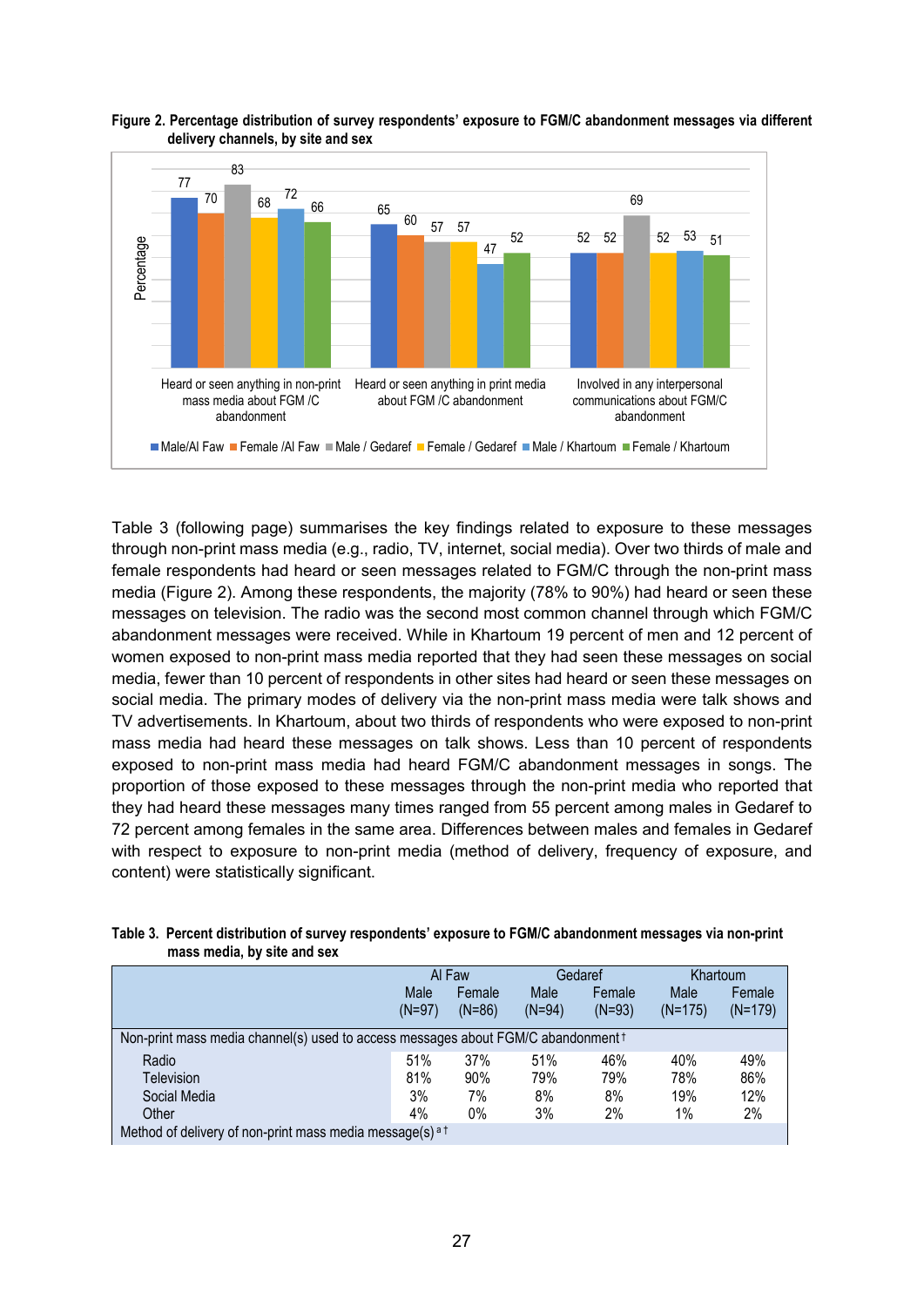|                                                                                |                  | Al Faw             |                  | Gedaref            |                   | Khartoum            |
|--------------------------------------------------------------------------------|------------------|--------------------|------------------|--------------------|-------------------|---------------------|
|                                                                                | Male<br>$(N=97)$ | Female<br>$(N=86)$ | Male<br>$(N=94)$ | Female<br>$(N=93)$ | Male<br>$(N=175)$ | Female<br>$(N=179)$ |
| Talk show                                                                      | 37%              | 43%                | 56%              | 27%                | 61%               | 67%                 |
| Songs                                                                          | 8%               | 2%                 | 4%               | 8%                 | 6%                | 3%                  |
| Role play/drama                                                                | 19%              | 15%                | 8%               | 16%                | 19%               | 17%                 |
| Radio advertisement                                                            | 16%              | 5%                 | 5%               | 32%                | 6%                | 7%                  |
| TV advertisement                                                               | 36%              | 32%                | 26%              | 29%                | 49%               | 51%                 |
| Frequency of exposure to non-print mass media messages a t                     |                  |                    |                  |                    |                   |                     |
| Many times                                                                     | 65%              | 66%                | 55%              | 72%                | 63%               | 56%                 |
| Few times                                                                      | 33%              | 33%                | 45%              | 28%                | 37%               | 40%                 |
| Rarely                                                                         | 1%               | 2%                 | 0%               | 0%                 | $1\%$             | 3%                  |
| Content of the accessed non-print mass media messages on FGM/C abandonment a t |                  |                    |                  |                    |                   |                     |
| FGM/C should be stopped                                                        | 61%              | 55%                | 77%              | 86%                | 82%               | 67%                 |
| FGM/C is a harmful practice                                                    | 56%              | 57%                | 85%              | 83%                | 86%               | 70%                 |
| FGM/C has bad consequences for women<br>and girls                              | 53%              | 48%                | 29%              | 60%                | 42%               | 46%                 |
| A girl is born Saleema and should be left<br>Saleema                           | 55%              | 52%                | 17%              | 54%                | 30%               | 31%                 |
| Cutting is against 'Almawada wa Al-<br>Rahma' principles                       | 32%              | 27%                | 10%              | 49%                | 26%               | 25%                 |

<sup>a</sup> Differences in proportions between males and females are statistically significant in Gedaref

*† Among those who reported that they had seen mass media messages about FGM/C*

*Note: social media includes internet (Facebook, Twitter, Instagram. etc.); multiple responses allowed*

The key messages shared through the non-print mass media stated that FGM/C should be stopped, is a harmful practice, and has bad consequences on women's and girls' health. Over half of respondents exposed to non-print mass media had heard multiple messages related to the abandonment of FGM/C (results not shown in the tables). In Gedaref, a smaller proportion of males than females who were exposed to non-print mass media reported that they had seen or heard the following messages: FGM/C has bad consequences for women and girls (29% vs. 60%), a girl is born Saleema and should be left Saleema (17% vs. 54%), and cutting is against "Almawada wa Al-Rahma" principles (10% vs. 49%). Only 30 percent and 31 percent of men and women in Khartoum, respectively, who were exposed to non-print mass media had heard Saleema-related messages through these channels compared to 55 percent and 52 percent of men and women in Al Faw, respectively. Compared to other messages, fewer respondents were exposed to the message that cutting is against "Almawada wa Al-Rahma" principles.

Table 4 summarises the key findings for exposure to FGM/C abandonment messages in printed mass media (newspapers, magazines, posters). The proportion of respondents exposed to these messages via printed media ranged from 47 percent of men in Khartoum to 65 percent of men in Al Faw (Figure 2). Billboards, flyers, and posters were the most common print media channels for these messages. Interestingly, about two fifths of men and women in Gedaref who reported exposure to FGM/C abandonment messages via printed media reported seeing these messages in scientific journals, compared to less than 10 percent in other sites. Similarly, a greater proportion of respondents in Gedaref, than in Khartoum or Al Faw, reported seeing these messages in flyers. The proportion of respondents who saw these messages in print media multiple times ranged from 49 percent among men in Khartoum, to 66 percent among women in Gedaref. Differences between males and females in Khartoum with respect to the print media channel(s) used to access messages about FGM/C abandonment were statistically significant.

For specific messages, about one in every two respondents exposed to print media messages had seen: FGM should be stopped, FGM/C is a harmful practice, FGM/C has bad consequences on women and girls' health, and a girl is born Saleema and should be left Saleema. Fewer than five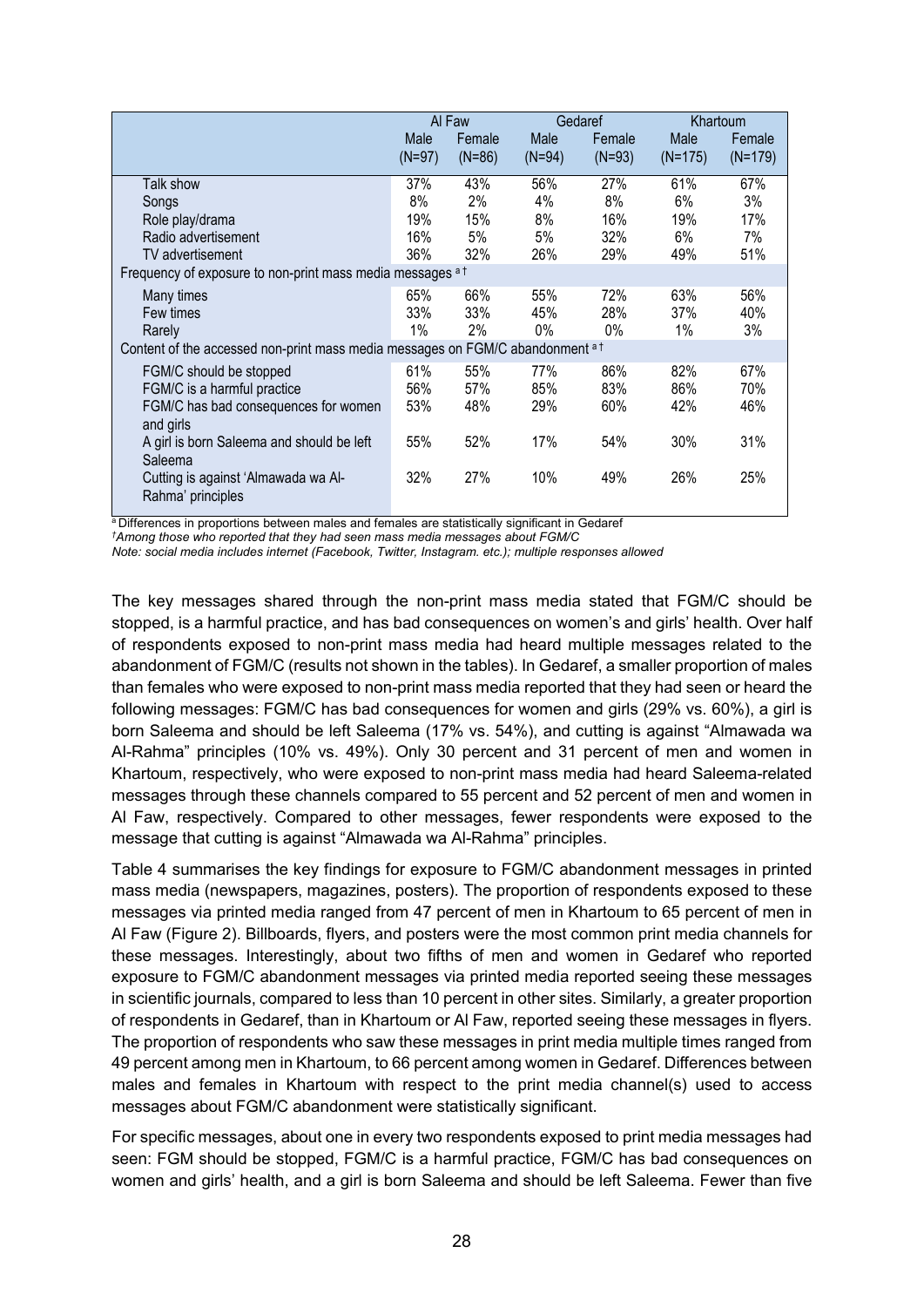percent of respondents had seen print messages declaring that cutting is against "Almawada wa Al-Rahma" principles and in all sites, no men reported that they had seen this particular message.

|                                                                                       | Al Faw         |                    |                  | Gedaref            |                   | Khartoum            |
|---------------------------------------------------------------------------------------|----------------|--------------------|------------------|--------------------|-------------------|---------------------|
|                                                                                       | Male<br>(N=97) | Female<br>$(N=86)$ | Male<br>$(N=94)$ | Female<br>$(N=93)$ | Male<br>$(N=175)$ | Female<br>$(N=179)$ |
|                                                                                       |                |                    |                  |                    |                   |                     |
| Print media channel(s) used to access messages about FGM/C abandonment <sup>a t</sup> |                |                    |                  |                    |                   |                     |
| Daily newspapers                                                                      | 18%            | 10%                | 11%              | 17%                | 23%               | 14%                 |
| Magazines                                                                             | 6%             | 2%                 | 6%               | 13%                | 10%               | 2%                  |
| Scientific journals                                                                   | 6%             | 2%                 | 37%              | 42%                | 4%                | 1%                  |
| <b>Posters</b>                                                                        | 39%            | 35%                | 9%               | 13%                | 34%               | 43%                 |
| <b>Flyers</b>                                                                         | 10%            | $0\%$              | 37%              | 58%                | 10%               | $0\%$               |
| <b>Billboards</b>                                                                     | 48%            | 57%                | 9%               | 13%                | 46%               | 47%                 |
| <b>Others</b>                                                                         | 0%             | $0\%$              | 0%               | $0\%$              | 0%                | 2%                  |
| Frequency of exposure to print media messages t                                       |                |                    |                  |                    |                   |                     |
| Many times                                                                            | 63%            | 56%                | 54%              | 66%                | 49%               | 63%                 |
| Few times                                                                             | 37%            | 44%                | 46%              | 34%                | 49%               | 34%                 |
| Rarely                                                                                | 0%             | $0\%$              | $0\%$            | $0\%$              | 1%                | 2%                  |
| Content of the accessed print media messages on FGM/C abandonment 1                   |                |                    |                  |                    |                   |                     |
| FGM/C should be stopped                                                               | 58%            | 61%                | 69%              | 75%                | 68%               | 55%                 |
| FGM/C is a harmful practice                                                           | 63%            | 61%                | 80%              | 70%                | 65%               | 49%                 |
| FGM/C has bad consequences for women and girls                                        | 53%            | 53%                | 61%              | 62%                | 59%               | 40%                 |
| A girl is born Saleema and should be left Saleema                                     | 65%            | 57%                | 48%              | 68%                | 60%               | 67%                 |
| Cutting is against 'Almawada wa Al-Rahma' principles                                  | 0%             | 4%                 | $0\%$            | 2%                 | 0%                | 1%                  |

**Table 4. Percentage distribution of survey respondents' exposure to FGM/C abandonment messages via print media, by site and sex** 

a Differences in proportions between males and females are statistically significant in Khartoum *† Among those who reported that they had seen print media messages about FGM/C Note: Multiple responses allowed*

Table 5 summarises the key findings related to exposure to FGM/C abandonment messages through interpersonal communication (e.g., in workshops, advocacy sessions, or home visits). The proportion of respondents who had been exposed to these messages via inter-personal communications ranged from 51 percent among women in Khartoum to 69 percent among men in Gedaref (Figure 2). Among these respondents, the most common way through which these messages were passed was through discussions during daily interactions, including social events like weddings or coffee gatherings. Except for two percent of male respondents in Khartoum, no respondents mentioned hearing FGM/C abandonment messages during advocacy sessions. For most respondents, interpersonal communication occurred through expert talks and discussions among community members (results not shown in tables). Except for Khartoum, where 59 percent and 51 percent of male and female respondents, respectively, reported interpersonal communications about FGM/C abandonment a few times, over half of respondents in other areas reported such discussions many times. Differences between males and females in Gedaref with respect to the frequency of exposure to FGM/C abandonment messages through interpersonal communications were statistically significant.

Most respondents had engaged in interpersonal communications on the following issues: FGM should be stopped (80% to 94%) and FGM/C is a harmful practice (82% to 91%). The proportion of respondents who had engaged in interpersonal communications around Saleema ranged from 17 percent among men in Gedaref to 32 percent among women in Al Faw and Gedaref. Except for one percent of women in Khartoum, no respondents reported discussing that cutting is against 'Almawada wa Al-Rahma' principles. Differences between males and females in Gedaref with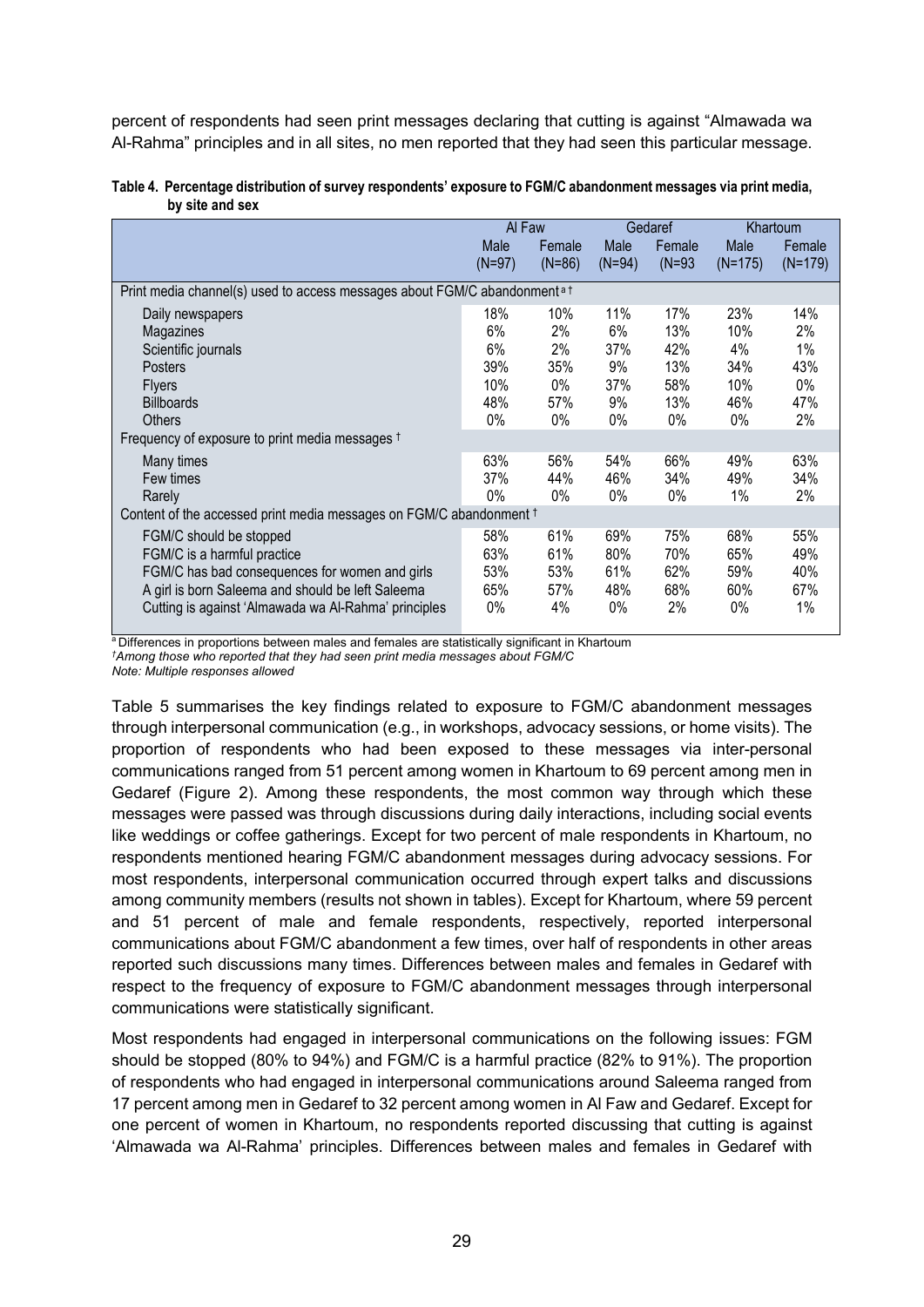respect to the content of FGM/C abandonment messages received through interpersonal communications were statistically significant.

|                                                                                 |          | Al Faw   |          | Gedaref  |           | Khartoum  |
|---------------------------------------------------------------------------------|----------|----------|----------|----------|-----------|-----------|
|                                                                                 | Male     | Female   | Male     | Female   | Male      | Female    |
|                                                                                 | $(N=97)$ | $(N=86)$ | $(N=94)$ | $(N=93)$ | $(N=175)$ | $(N=179)$ |
| Interpersonal communication channels t                                          |          |          |          |          |           |           |
| Workshops                                                                       | 14%      | $5\%$    | 3%       | 6%       | 2%        | 2%        |
| Advocacy sessions                                                               | 0%       | 0%       | 0%       | 0%       | 2%        | 0%        |
| Awareness raising                                                               | 16%      | 7%       | 14%      | 6%       | 7%        | 5%        |
| Community dialogue                                                              | 4%       | 7%       | 17%      | 11%      | 14%       | 8%        |
| Inter-generation dialogue                                                       | 4%       | 11%      | 5%       | 13%      | 13%       | 7%        |
| Home visits                                                                     | 2%       | 5%       | 5%       | $0\%$    | 2%        | 1%        |
| Word-of-mouth in daily interaction (including social                            | 59%      | 66%      | 53%      | 60%      | 58%       | 76%       |
| events such as weddings or coffee gatherings)                                   |          |          |          |          |           |           |
| Other                                                                           | 2%       | 2%       | 0%       | 2%       | $0\%$     | 0%        |
| Method of delivery of interpersonal communication message(s) <sup>t</sup>       |          |          |          |          |           |           |
| Expert talks and discussions                                                    | 47%      | 27%      | 39%      | 38%      | 30%       | 34%       |
| Training activities                                                             | $0\%$    | 5%       | 0%       | 0%       | 2%        | 2%        |
| <b>Public lectures</b>                                                          | 16%      | 14%      | 16%      | 15%      | 4%        | 3%        |
| Discussions among community members                                             | 53%      | 68%      | 47%      | 68%      | 82%       | 79%       |
| Frequency participation in interpersonal communication on FGM/C abandonment a t |          |          |          |          |           |           |
| Many times                                                                      | 62       | 56       | 56       | 60       | 41        | 49        |
| Few times                                                                       | 38       | 44       | 44       | 40       | 59        | 51        |
| Content of the interpersonal communication messages on FGM/C abandonment at     |          |          |          |          |           |           |
| FGM should be stopped                                                           | 80%      | 86%      | 89%      | 94%      | 82%       | 81%       |
| FGM/C is a harmful practice                                                     | 82%      | 89%      | 89%      | 91%      | 86%       | 85%       |
| FGM/C has bad consequences on women and girls'                                  | 57%      | 39%      | 38%      | 45%      | 40%       | 51%       |
| health                                                                          |          |          |          |          |           |           |
| A girl is born Saleema and should be left Saleema                               | 31%      | 32%      | 17%      | 32%      | 25%       | 27%       |
| People are unafraid of consequences of change                                   | 0%       | 0%       | 0%       | 2%       | $0\%$     | 0%        |
| /abandonment                                                                    |          |          |          |          |           |           |
| Cutting is against 'Almawada wa Al-Rahma'                                       | 0%       | 0%       | 0%       | 0%       | 0%        | $1\%$     |

#### **Table 5. Percent distribution of survey respondents' exposure to FGM/C abandonment messages through interpersonal communication, by site and sex**

<sup>a</sup> Differences in proportions between males and females are statistically significant in Gedaref *† Among those who reported that they had interpersonal discussions on FGM/C abandonment Note: Multiple responses allowed*

Study findings suggest that respondents were more aware of the Saleema campaign than the M&R campaign. Although a lower proportion of respondents reported that they had been exposed to FGM/C abandonment messages via print media than non-print mass media (Figure 2), as shown in Figure 3, a higher proportion of the former reported exposure to Saleema messages.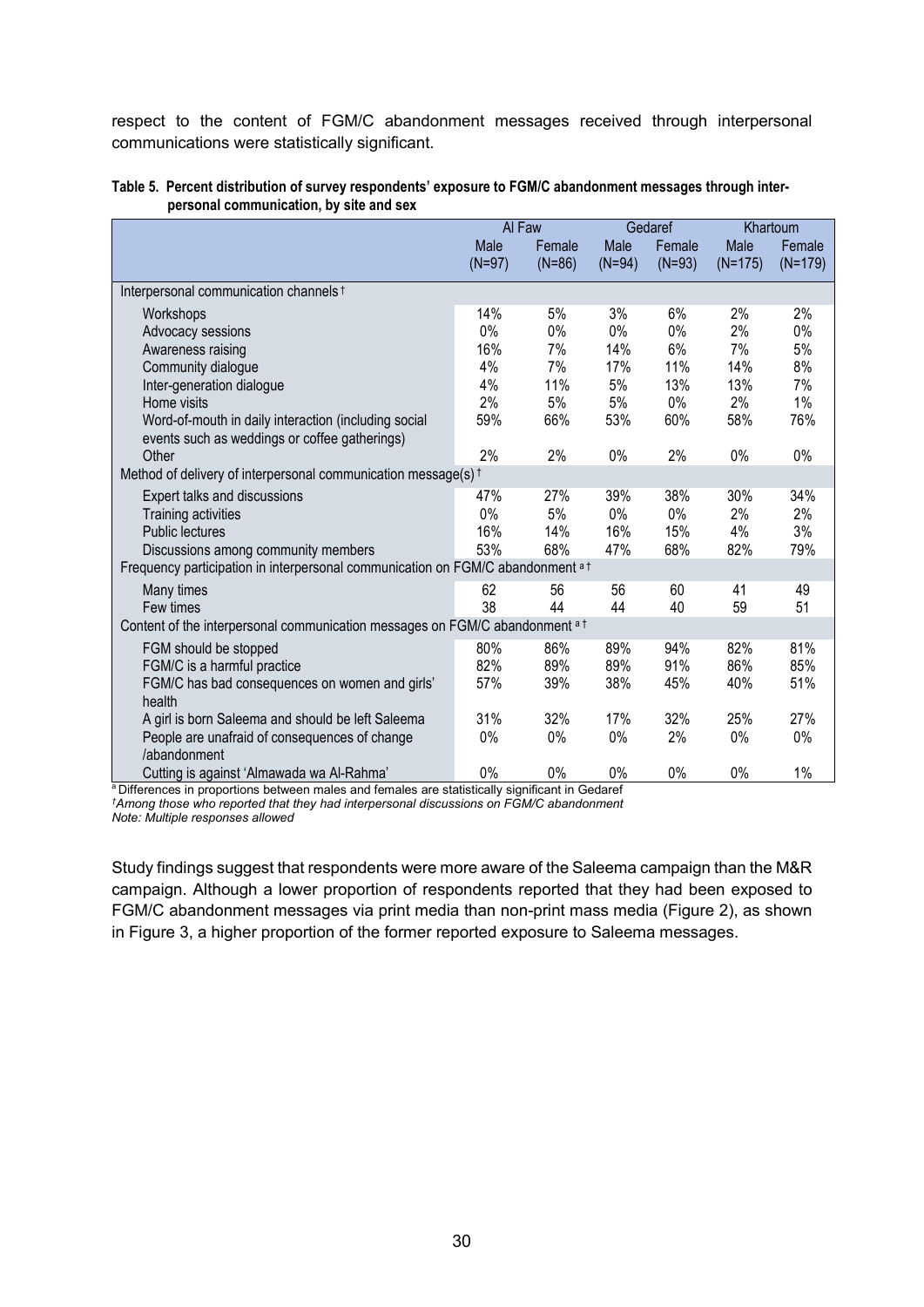

#### **Figure 3. Percent distribution of survey respondents' exposure to Saleema messages via different delivery channels, by site and sex**

### **Clarity and Ease of Understanding Messages**

Table 6 summarises respondents' perceptions of the suitability of message transmission timing. Most respondents (97% to 90%) reported that timings were *very suitable* or *suitable.* In Al Faw a greater proportion of women (10%) than men (3%) felt that the timing of these messages was unsuitable. Most respondents who had seen FGM/C abandonment posters found their placement *very suitable* or *suitable.* In Al Faw, where a greater proportion of respondents were exposed to poster messages, 11 percent of males and 17 percent of females felt their placements were unsuitable.

|                                                                       |          | Al Faw   |          | Gedaref  | Khartoum  |           |
|-----------------------------------------------------------------------|----------|----------|----------|----------|-----------|-----------|
|                                                                       | Male     | Female   | Male     | Female   | Male      | Female    |
|                                                                       | $(N=97)$ | $(N=86)$ | $(N=94)$ | $(N=93)$ | $(N=175)$ | $(N=179)$ |
| Suitability of the timing of the messages                             |          |          |          |          |           |           |
| Very suitable time                                                    | 83%      | 62%      | 71%      | 73%      | 66%       | 73%       |
| Suitable time                                                         | 14%      | 28%      | 19%      | 19%      | 24%       | 20%       |
| Not suitable time                                                     | 3%       | 10%      | 10%      | 8%       | 10%       | 7%        |
| Suitability of the placement of poster about the abandonment of FGM/C |          |          |          |          |           |           |
| Very suitable place                                                   | 69%      | 50%      | 53%      | 59%      | 47%       | 47%       |
| Suitable place                                                        | 14%      | 32%      | 28%      | 19%      | 17%       | 15%       |
| Not suitable place                                                    | 11%      | 17%      | $0\%$    | $0\%$    | $0\%$     | 3%        |
| Did not see posters                                                   | 6%       | 1%       | 19%      | 22%      | 36%       | 35%       |

**Table 6. Percent distribution of survey respondents' perceptions of the suitability of the timing of transmission messages on FGM/C abandonment and the placement of anti-FGM/C posters, by site and sex**

Table 7 summarises respondents' feedback about what they understood to be the key FGM/C abandonment messages communicated through the different communication channels. Irrespective of the communication channel, the majority of respondents (78% to 100%) reported that they understood that people should stop FGM/C because it is harmful to girls' and women's health. The next most widely understood message was that people should stop FGM/C because 'a girl should be Saleema' (28% to 70%). Except for one female respondent in Khartoum who had engaged in interpersonal discussions about FGM/C abandonment, no other respondent reported that they had understood that people should stop FGM/C because cutting is against the principles of 'Almawada wa Al-rahma'. Among respondents exposed to anti-FGM/C messages via non-print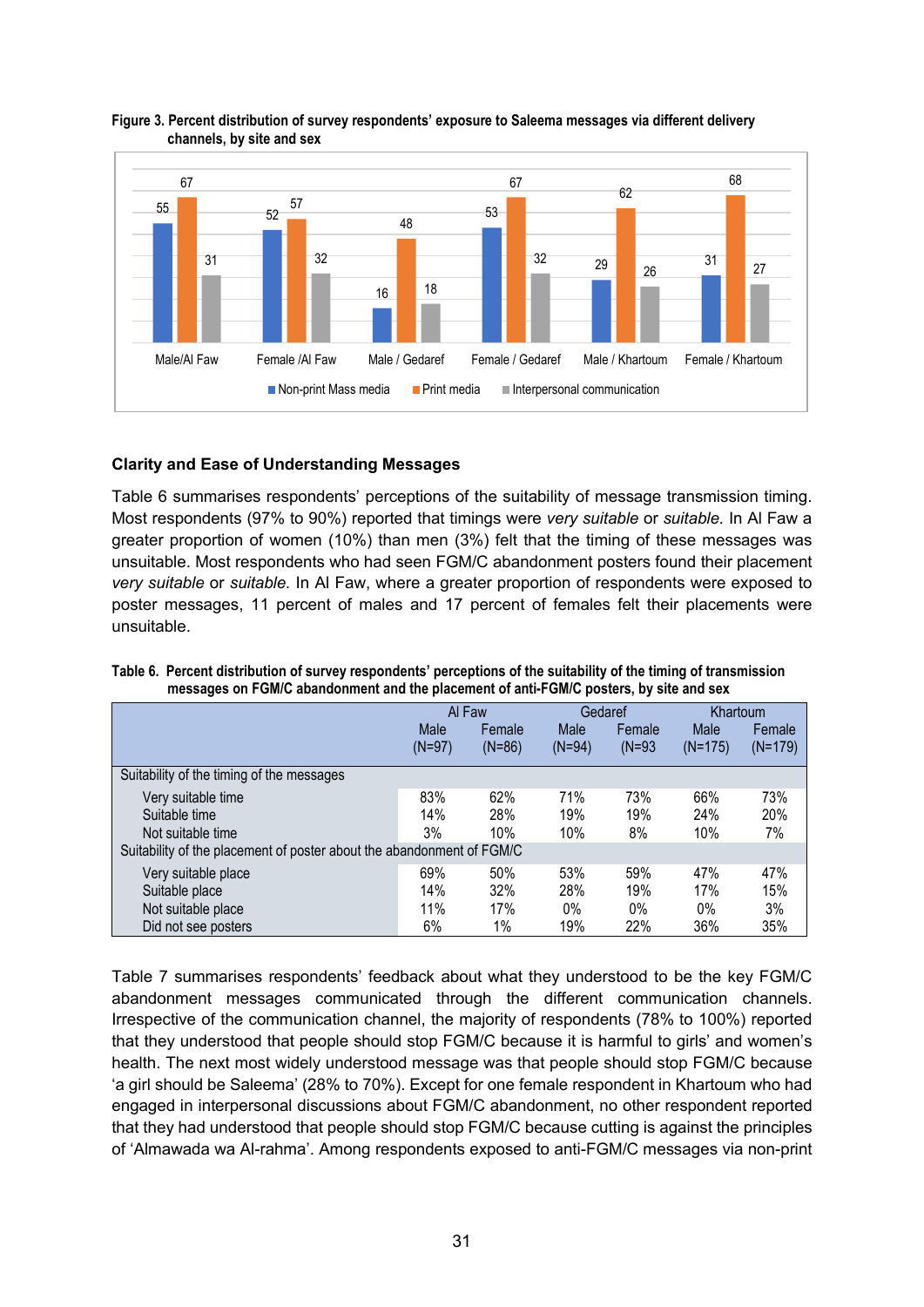mass media and print media, a slighter higher proportion of respondents in Gedaref understood that the practice should be stopped because it is against the law.

Few respondents (results not shown in tables) reported that they had consulted other people after their exposure to FGM/C abandonment messages. Survey respondents noted that the trustworthiness of the messages was influenced by whether they trusted the source of message (radio, TV, internet), the attractiveness of the message's source (newspapers, magazines, photos in posters), the clarity of the benefits of abandonment presented, the clarity of illustrative pictures in the messages, and agreement with the source perspective (results not shown in tables).

|                                                                            |          | Al Faw   |          | Gedaref  |           | Khartoum  |
|----------------------------------------------------------------------------|----------|----------|----------|----------|-----------|-----------|
| Elements understood from abandonment messages                              | Male     | Female   | Male     | Female   | Male      | Female    |
| Non-print mass media                                                       |          |          |          |          |           |           |
| We should stop FGM/C because it is harmful to girls'<br>and women's health | 92%      | 97%      | 91%      | 94%      | 92%       | 86%       |
| because it is not a religious practice                                     | 19%      | 18%      | 18%      | 21%      | 6%        | 14%       |
| because a girl should be Saleema                                           | 35%      | 48%      | 28%      | 46%      | 43%       | 45%       |
| because it is against the law                                              | 23%      | 20%      | 35%      | 29%      | 18%       | 19%       |
|                                                                            | $n = 75$ | $n=60$   | $n = 78$ | $n=63$   | $n = 125$ | $n = 118$ |
| Print media                                                                |          |          |          |          |           |           |
| We should stop FGM/C because it is harmful to girls'<br>and women's health | 89%      | 92%      | 83%      | 89%      | 78%       | 65%       |
| because it is not a religious practice                                     | 23%      | 14%      | 26%      | 23%      | 12%       | 20%       |
| because a girl should be Saleema                                           | 42%      | 49%      | 31%      | 43%      | 44%       | 58%       |
| because it is against the law                                              | 19%      | 14%      | 24%      | 21%      | 11%       | 18%       |
|                                                                            | $n = 62$ | $n = 51$ | $n = 54$ | $n=53$   | $n = 82$  | $n = 92$  |
| Interpersonal communications                                               |          |          |          |          |           |           |
| We should stop FGM/C because it is harmful to girls'<br>and women's health | 100%     | 91%      | 97%      | 91%      | 89%       | 90%       |
| because it is not a religious practice                                     | 31%      | 41%      | 41%      | 32%      | 25%       | 27%       |
| because a girl should be Saleema                                           | 55%      | 70%      | 55%      | 62%      | 49%       | 57%       |
| because it is against the law                                              | 22%      | 27%      | 16%      | 23%      | 16%       | 15%       |
| because cutting is against Almawada wa Al Rahma                            | $0\%$    | 0%       | $0\%$    | $0\%$    | $0\%$     | $1\%$     |
|                                                                            | $n = 49$ | $n = 44$ | $n = 64$ | $n = 47$ | $n = 92$  | $n = 91$  |

|  | Table 7. Distribution of respondents according to elements understood from abandonment messages, by site and sex |  |
|--|------------------------------------------------------------------------------------------------------------------|--|
|  |                                                                                                                  |  |

### **Decision Making**

Table 8 shows the decisions of respondents for FGM/C abandonment after exposure to FGM/C abandonment messages through different channels. Most respondents (70% to 100%) stated they had decided not to practice FGM/C following exposure to these messages. For all sites, a greater proportion of women reported still supporting FGM/C after exposure to abandonment messages, with higher proportions in Khartoum than other sites still supporting the practice.

| Table 8. Distribution of respondent decisions due to exposure to messages in different channels, by site and sex |  |  |  |
|------------------------------------------------------------------------------------------------------------------|--|--|--|
|------------------------------------------------------------------------------------------------------------------|--|--|--|

|                                                                                       | Al Faw   |          | Gedaref  |        | Khartoum  |           |
|---------------------------------------------------------------------------------------|----------|----------|----------|--------|-----------|-----------|
| Decision after exposure to abandonment<br>messages                                    | Male     | Female   | Male     | Female | Male      | Female    |
| Non-print mass media                                                                  |          |          |          |        |           |           |
| Reached a decision not to practise FGM/C                                              | 96%      | 88%      | 91%      | 83%    | 76%       | 72%       |
| I preserved my opinion on FGM as a bad practice<br>but hesitant to decide abandonment | 1%       | 7%       | 6%       | 11%    | 16%       | 13%       |
| I still support FGM/C practice                                                        | 3%       | 5%       | 3%       | 6%     | 8%        | 15%       |
|                                                                                       | $n = 75$ | $n = 60$ | $n = 78$ | $n=63$ | $n = 125$ | $n = 118$ |
| Print media                                                                           |          |          |          |        |           |           |
| Reached a decision not to practise FGM/C                                              | 92%      | 92%      | 90%      | 81%    | 87%       | 70%       |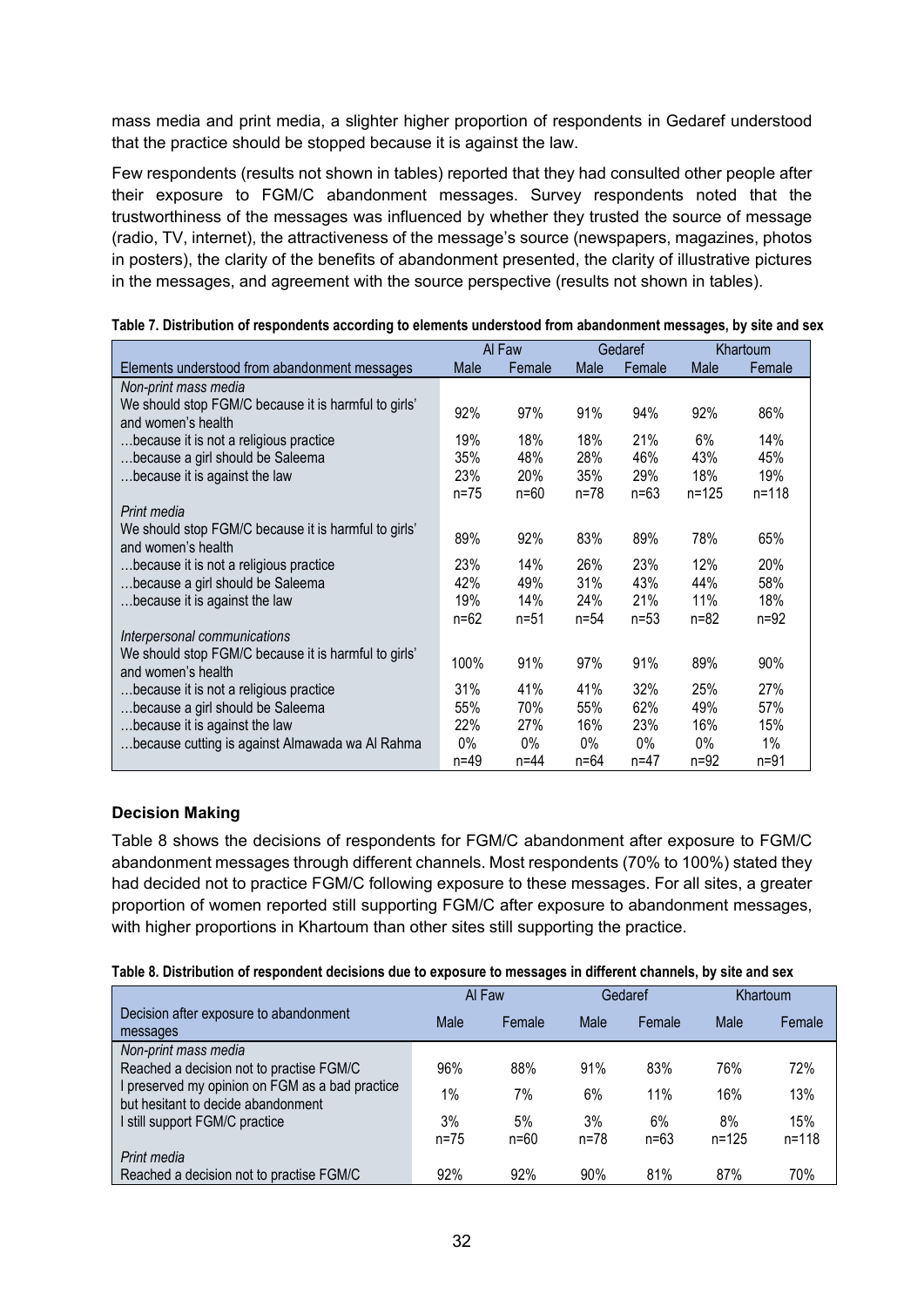|                                                                                         | Al Faw          |                | Gedaref        |                | Khartoum        |                 |
|-----------------------------------------------------------------------------------------|-----------------|----------------|----------------|----------------|-----------------|-----------------|
| Decision after exposure to abandonment<br>messages                                      | Male            | Female         | Male           | Female         | Male            | Female          |
| I preserved my opinion on FGM as a bad practice<br>but hesitant to decide abandonment   | 4%              | 2%             | 8%             | 13%            | 4%              | 17%             |
| I still support FGM/C practice                                                          | 4%<br>$n = 62$  | 7%<br>$n = 51$ | 2%<br>$n = 54$ | 6%<br>$n = 53$ | 9%<br>$n = 82$  | 13%<br>$n=92$   |
| Interpersonal communications<br>Reached a decision not to practise FGM/C                | 100%            | 86%            | 90%            | 80%            | 80%             | 77%             |
| I preserved my opinion on FGM/C as a bad<br>practice-but hesitant to decide abandonment | $0\%$           | 5%             | 3%             | 14%            | 9%              | 7%              |
| still support FGM/C practice                                                            | $0\%$<br>$n=49$ | 8%<br>$n = 44$ | 6%<br>$n = 64$ | 7%<br>$n = 47$ | 11%<br>$n = 92$ | 16%<br>$n = 91$ |

## <span id="page-34-0"></span>**Discussion**

In response to the Sudanese government's endorsement of the eradication of FGM/C, several nationwide campaigns to encourage FGM/C abandonment have been implemented. This study assessed the design and implementation of existing SMC programmes in Sudan to examine the application of SM principles and to draw lessons to improve existing programmes and inform the design and scale up of SMCs. Hornik and Yanovitsky (2003) have argued that the design and evaluation of complex interventions, such as SMCs, should be guided by a theory of change that outlines the variables to be measured or changed as well as the pathways of change. However, we found that very few of the ongoing SMCs for FGM/C abandonment included in this study met Andreasen's (1994) criteria for best-practices in SM due to the limited knowledge and application of SM theories and principles, such as the '4Ps', in the design and implementation of these campaigns. For many actors, understanding of marketing concepts was only perceived from the business angle and the link to social/behavioural change seemed limited.

The limited use of theory and SM principles may be attributed to the relatively short experience with SM approaches and lack of capacity building programmes ensuring that those who develop and implement campaigns understand their theoretical and conceptual foundations in addition to social norms and behaviour change theories. Although extensive training was conducted by Saleema SMC targeting some of the implementing partners, the results of this training seemed limited in the theoretical elements. Further, the high turnover of the trained partners/institutions may limit sustained application of knowledge and skills acquired. It is important to emphasise that there are an increasing number of actors engaged in FGM/C abandonment, especially NGOs and CBOs, mostly engaged as implementing partners after capacity assessment done by funders. It is evident that SM knowledge and skills are not part of the assessment.

Pre-testing, monitoring, and evaluation are core to the application of the SM approach (Andreasen 1994, Lee and Kotler 2011). Most key informants noted that these aspects were not adequately addressed during the design and implementation of many campaigns. Notable exceptions included Saleema, which had a monitoring strategy outlined at the design phase, and the M&R SMC, which had an M&E framework. Limited knowledge about the principles and steps of application of the SM approach may underlie limited use of pre-tests to ensure relevance and suitability of FGM/C messages for people's needs and FGM/C perception. These findings may reflect an organisational culture in some governmental institutions and NGOs in Sudan that downplay the importance of M&E. Monitoring and evaluation systems are often not a prerequisite for funding of interventions and, therefore, these aspects may receive less attention. Results suggest that many staff involved in FGM/C abandonment interventions have very limited capacities to design and implement M&E systems.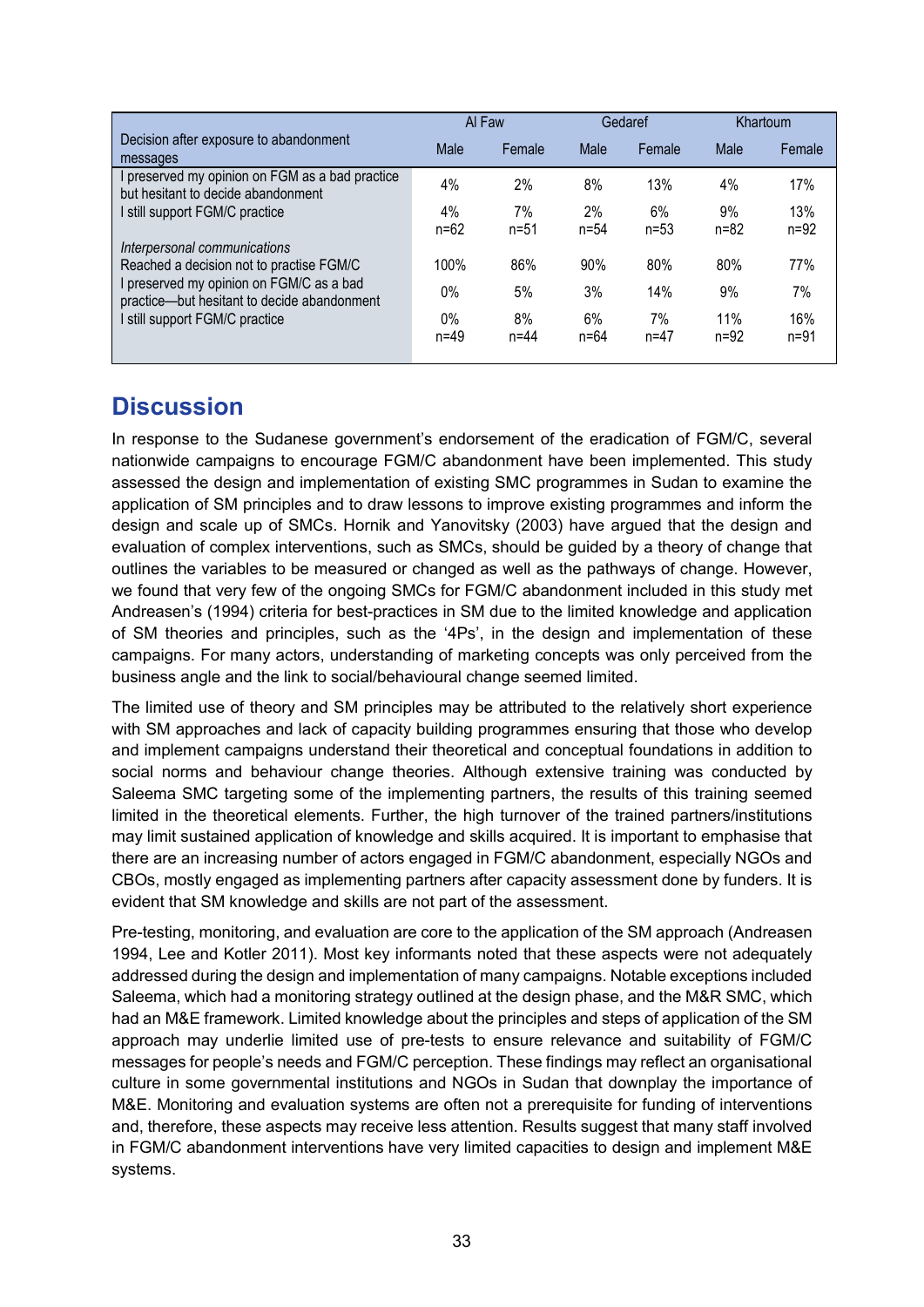An important element of SMCs is audience segmentation at three levels—upstream (policymakers, media, etc., who can create enabling environments), midstream (influencers such as friends and role models), and downstream (individuals engaged in the action to be changed) (Kotler et al 2013). The findings show that while Saleema introduced new techniques and implementation strategies to influence community behaviour change, or downstream audiences, there was limited focus on midstream and upstream actors including political leaders, religious institutions, policy makers, and other stakeholders who can serve as role models and play a major role in influencing policy change for abandonment. Focus on 'downstream' actors may be due to the fact most interventions are conducted by NGOs that may have limited access to policy makers or state-controlled media. Innovative techniques and implementation strategies introduced by Saleema enabled implementers to engage 'midstream' actors such as local singers, poets, and community and religious leaders, however. Further research is needed to understand how programmes can create complementarity of interventions at the three levels (Kotler et al 2013).

The expanded list of marketing 'Ps' outlines the importance of partnerships, which enable programmes to draw on the strengths of different actors. All the SMC designers and implementers reported that they implemented their interventions in partnerships and emphasised the value of these partnerships. This is an important result demonstrating positive impact of partnerships that are built among international and national partners and strengthened during implementation of interventions. Despite the great efforts of the Project Sudan Free of FGM/C 2013 to 2018, which supported capacity building for coordination among implementing actors, it was not evident how these partnerships were visualised to promote coordination and complementarity of approaches and activities, especially for the Saleema and M&R campaigns. Further, some key informants noted that weak political will in some of the institutions and limited funding as obstacles to effective partnerships and coordination with impacts on the continuity of interventions, outreach, and persistent visibility of SMCs. Limited funding leads to inadequate sustainable exposure to SMCs' products/messages to motivate the individual and the whole community and help create the critical mass that will make those who think of adopting the innovation (new norm of not cutting) feel safe from social disapproval and sanctions (Rogers 1995, 2003, Mackie, Francesca, Shakya, Denny 2015). For SMCs to achieve the goal of change of norms and behaviour for social good (Kotler and Zatlan 1971) there must be continuity because behaviour change takes a considerably long time. But more significantly, this limitation reaffirms that intervention design and planning is not done with a clear vision to promote behaviour change according to stages of 'action' and 'maintenance' guided by a theory of change.

Most SMC designers and implementers used multiple channels including non-print mass media, printed media, and inter-personal communications to deliver messages to the target audiences. Not surprisingly, therefore, many respondents had been exposed to different FGM/C abandonment campaigns through a variety of channels. The use of multiple channels is a known SM tool (CPRD 2009) emphasised by the Saleema campaign. The variation in products and tools are necessitated by the diversity of context; ethnicity, class, education, and regional diversity between and within communities in Sudan. Although interpersonal communication may be deemed to be more influential since it allows clarification and exchange of views, it is a costly approach since it needs well trained facilitators from the targeted communities. While relatively few survey respondents had been exposed to FGM/C abandonment messages via social media, the results suggest that the internet is a potential channel for improving outreach considering the rapid growth in the telecommunication sector in Sudan and recent popularity of social media as a source of information exchanged in our everyday interactions. Further, counter to concerns by the key informants about the dilution of FGM/C messages that may be integrated into reproductive and maternal health campaigns, most survey respondents appeared to understand the key messages surrounding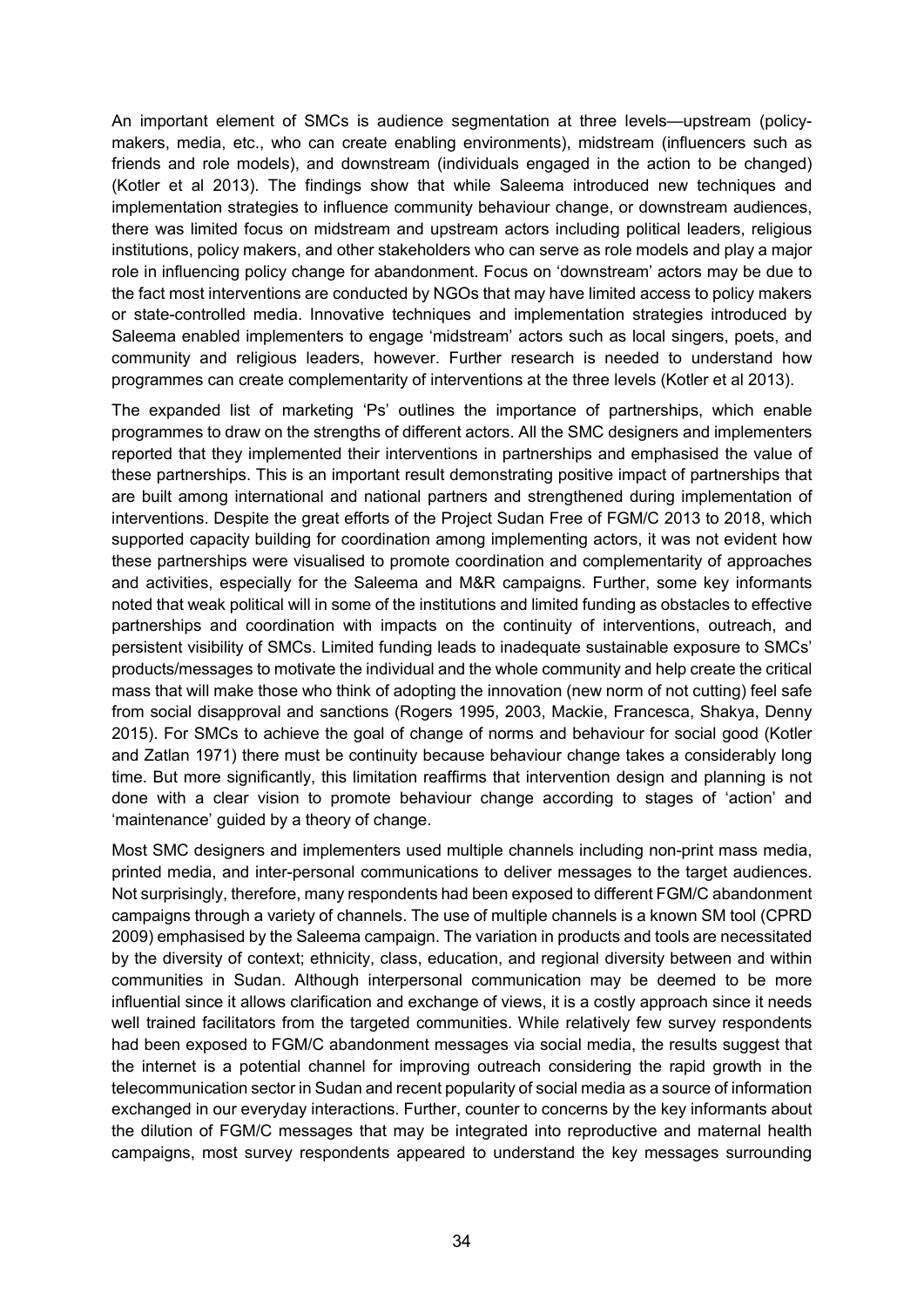FGM/C. However, concerns about the dilution of FGM/C messages remain valid in a context where funding specifically earmarked for FGM/C abandonment programmes is limited.

Although many survey respondents reported exposure to FGM/C abandonment campaigns, the survey results suggest that they were more aware of the Saleema campaign than the M&R campaign. This difference may partly stem from the fact that the Saleema campaign has been implemented for a longer duration than the M&R campaign. In addition, unlike Saleema, which has a branded campaign, partners involved in the M&R campaign design unbranded messages based on M&R religious (Islamic) principles of mercy and compassion. As such, most study respondents may not have been able to recognise M&R-related messages. These findings are in line with recent evidence demonstrating the important role that branding, which has been defined as the process of "attaching a label" (for identification) and "meaning" (for understanding) to a product, service, person, idea, etc.' (Keller 1998), plays in enabling individuals to make meaningful associations with messages (Gordon, Zainuddin, Magee 2016). However, further research on the application of branding theories to SM programmes is warranted.

Although most of the respondents stated that they had made a decision about abandonment following their exposure to FGM/C abandonment messages, few reported that they had consulted their reference groups. In areas where interactive methods were used for the diffusion of information at community levels, and where collective commitments are confirmed, respondents may not need to consult others because the fear of negative social sanctions is low. However, in areas where such methods are not used, the influence of reference groups may need to be considered. That a substantial number of study respondents stated that they had decided to abandon FGM/C following exposure to messages should be interpreted in light of the significantly large number of anti-FGM/C interventions. For example, for decades, Al Faw has been a focus area for several actors who design and implement FGM/C interventions. These include the Reproductive Health Directorate in Gedaref, the College for Community Development at the University of Gedaref (CCD), Friends of Peace and Development Organization (FPDO), and Sakina Organization for Combating Harmful Traditional Practices, a CBO in Gedaref State that has benefited from intensive training from the CCD. As such, people have been frequently exposed to messages and products and have had the opportunity to deliberate and discuss with their reference groups; all of which adds to their knowledge and motivation to support abandonment. From an SM perspective, 'a campaign must have a significant duration to impact the target population' (Hafstad et al 1997 cf. GPRD 2009).

The results demonstrated that people exposed to interventions made different decisions along the behaviour change model. These results related to the loud voices for abandonment of the practice that started decades ago and intensified with Saleema campaigns. This is coupled with changing dynamics in the socio-economic context related to the spread of education, increased use of community dialogue, and exposure to the international media. Accordingly, there are the willing adherents to the practice and these represent the influence of the emerging religiously conservative groups. Reluctant abandoners and contemplators may indicate the weak influence of message and limited number and efforts of the 'critical mass' to reach a 'tipping point', or negative influence of their reference group. All can be related to the discontinuity and lack of coordination of campaigns. Both shortcomings are, to a great extent, related to limited funding. From an SM perspective, 'a campaign must have a significant duration to impact the target population' (Hafstad et al 1997 cf. GPRD 2009). It was not easy to have evidence for 'willing abandoner', except some stories of uncut adult females, revealed in interviews, as there is still a fear of social disapproval and sanctions.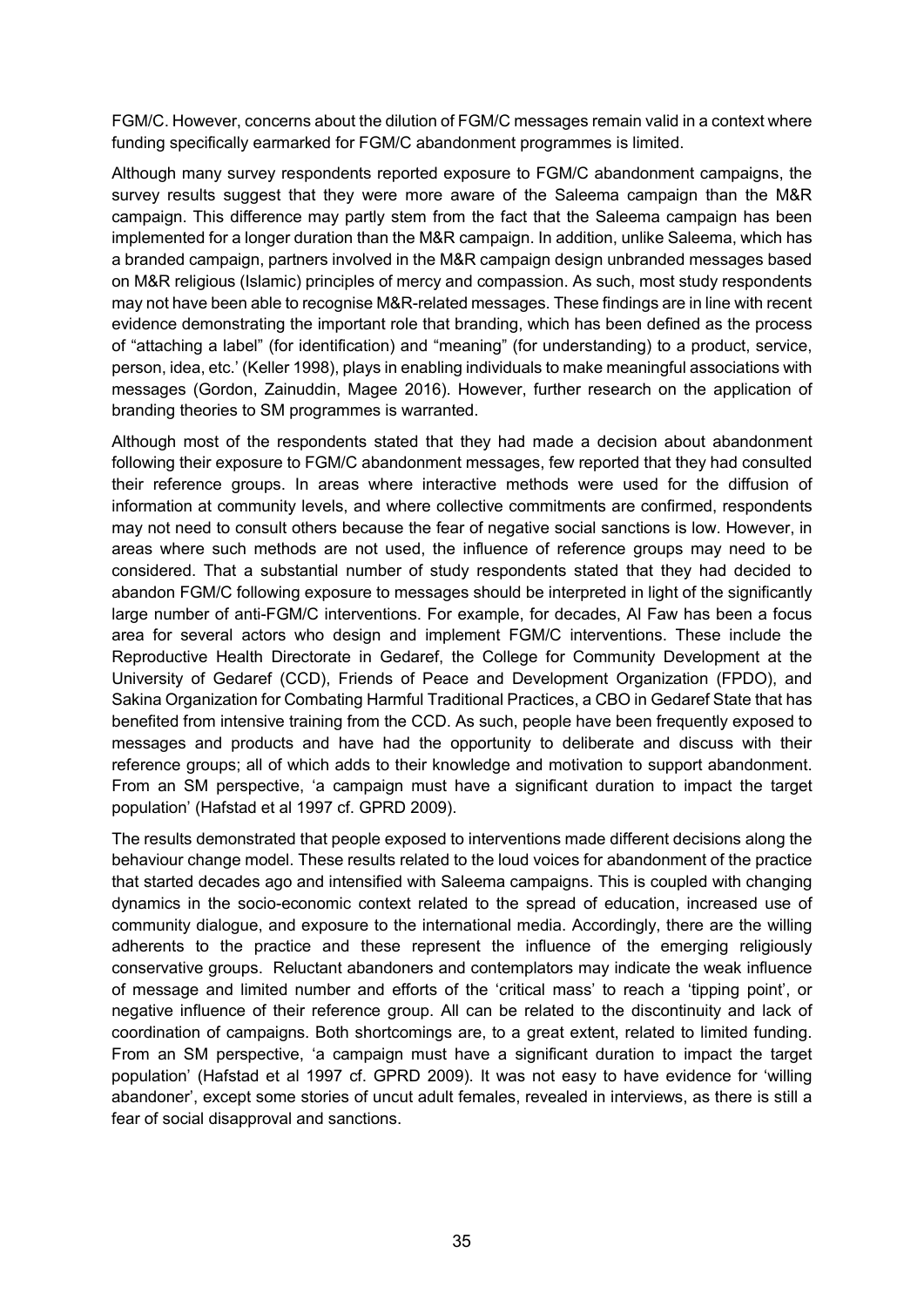## <span id="page-37-0"></span>**Implications for Practice, Funding, Research, and Policy**

### <span id="page-37-1"></span>**Programme Implications**

- For social marketers to design and implement programmes that influence norms and create behavioural change towards abandonment, there is a need to improve the quality of formative research and make use of research knowledge and evidence in both the design and implementation of SMCs to end FGM/C.
- Study findings underscore the need for increased investments in building the capacity of programme staff to use marketing concepts and ensure that programme design is based on SMC principles. Programmes need to invest in M&E capacity building.
- It is apparent that SMCs are focusing on downstream levels, such as grassroots communities and individuals, and overlooking midstream and upstream levels. There is a need to target individuals, institutions, organisations, at midstream and upstream levels, who create an enabling environment for behaviour change and ensure policy support for abandonment.
- There are an increasing number of programme interventions for FGM/C abandonment in Sudan. In Sudan, UNFPA, UNICEF, and WHO should maintain the catalytic nature of their joint programmes to continue working with current implementing partners, while considering the potential for innovation and diversification inherent in engaging with emerging, new, and young actors such as youth organisations, especially at a state level. Again, the agencies and their partners need to reconsider complementarities of Saleema and M&R approaches and encourage and motivate partners to work on a coordinated approach.

### <span id="page-37-2"></span>**Investment Implications**

- Study findings underscore the need for increased funding to ensure quality, outreach, and inclusion of individuals and communities for FGM/C abandonment. This calls for increased investments to be availed and allocated to communities based on their needs as reflected by community assessments.
- Given national funding limitations, irregularities, and constraints to its accessibility at state level, UNFPA, WHO, and UNICEF should encourage existing or potential donors interested in contributing to FGM/C abandonment work to commit to predictable, longer-term coordinated financing.
- The leading government institutions should try to raise funds from national and state governments and public institutions to reduce dependency on donors.
- NGOs should be encouraged to develop fund-raising strategies that include outreach to the private sector to motivate them to contribute financially as part of corporate social responsibility to these endeavours.

### <span id="page-37-3"></span>**Research Implications**

- Given the importance of the segmentation of audiences at the upstream, midstream, and downstream levels, further research is needed to understand how programmes ensure the complementarity of interventions at the three levels.
- Given the important role that branding may play in SM, further research on the application of branding theories to SM programmes is warranted.
- In-depth analysis and understanding of the holistic approaches that respond to community needs while integrating FGM/C abandonment in development programmes remain needed to guide replication and scale up.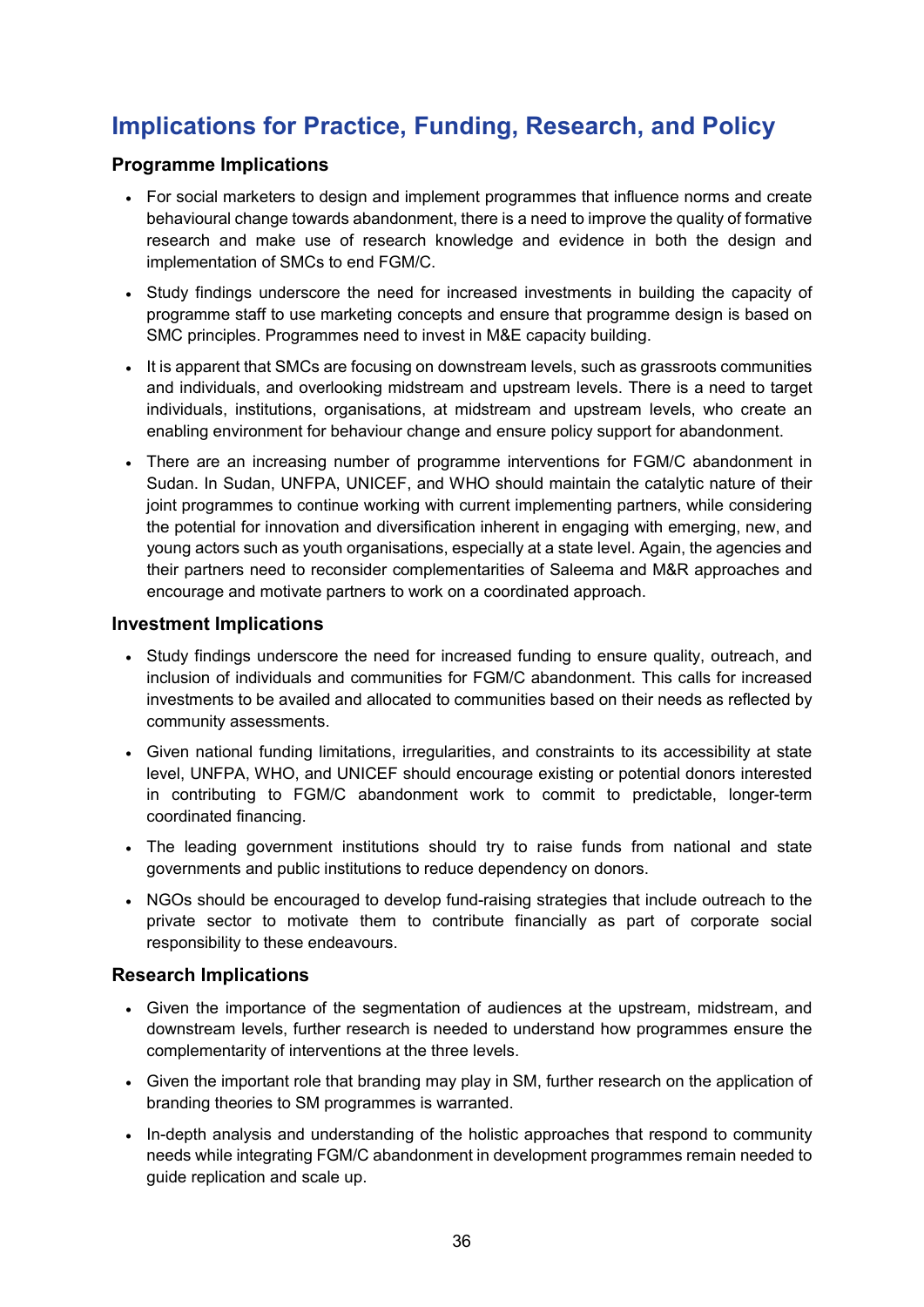• Further assessment of the potential for using social media and chat rooms on mobile phones as a communication channel is warranted.

## <span id="page-38-0"></span>**Policy Implications**

- There is a strong need for consistent policies that create an enabling environment for the abandonment of all forms of FGM/C.
- Policies are also needed to guide governmental actors as well as the various relevant national institutions such as religious institutions, the media, government financial institutions, and the private sector to support SM interventions.
- The need remains for the enactment of an anti-FGM/C law and the formulation of a national funding strategy that supports policy change. At the individual level, policy makers can become role models and positive influencers within their networks and communities.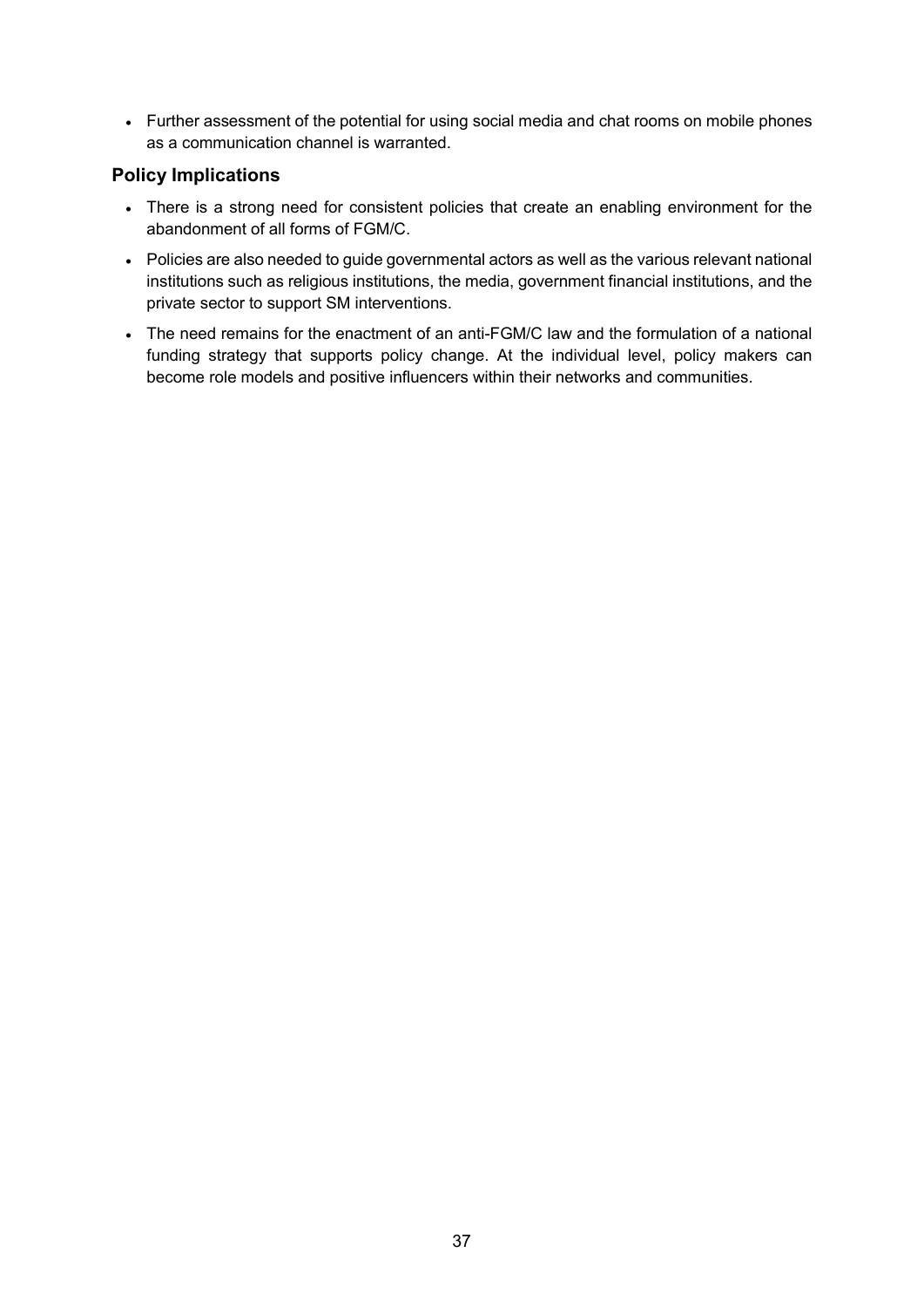## <span id="page-39-0"></span>**References**

- Ahmed, S., S.A. Hebshi, B. Nylund. 2009. *An in-depth analysis of the social dynamics of abandonment of FGM/C. Special series on social norms and harmful practices*. Sudan. New York: UNICEF Innocenti Centre, 1-25.
- Andreasen, A.R. 1994. Social marketing: its definition and domain. *Journal of Public Policy & Marketing*, 13(1): 108-114.
- Bedri, N.M. 2012. *Ending FGM/C through evidence based advocacy in Sudan*. Omdurman: Ahfad University for Women, 1-16.
- Boddy, J. 1982. Womb as oasis: The symbolic context of pharaonic circumcision in rural northern Sudan. *American Ethnologist* 9(4): 682-698.
- Bridges, T. and N. Farland. 2003. Social marketing: Behaviour change marketing in New Zealand. Wellington: The Bridge and Senate. <http://senateshj.com/sites/default/files/BRI249%20Soc-Marketing.pdf>
- Brown, K., D. Beecham, H. Barrett. 2013. The applicability of behaviour change in intervention programmes targeted at ending female genital mutilation in the EU: Integrating social cognitive and community level approaches, *Obstetrics and Gynaecology International*, <http://dx.doi.org/10.1155/2013/324362>
- Central Bureau of Statistics. 2010. *Sudan Household Health Survey (SHHS)*, Khartoum: Republic of Sudan.
- Central Bureau of Statistics (CBS), UNICEF Sudan. 2016. *Multiple Indicator Cluster Survey 2014 of Sudan, Final Report*. Khartoum, Sudan: UNICEF and CBS.
- Center for Prevention Research and Development (CPRD). 2009. *Communication or social norms campaigns research summary (substance abuse prevention focused)*. Champaign, IL: Center for Prevention Research and Development, Institute of Government and Public Affairs, University of Illinois.
- Gordon, R., N. Zainuddin, C. Magee. 2016. Unlocking the potential of branding in social marketing services: Utilising brand personality and brand personality appeal. *Journal of Services Marketing* 30(1): 48-62.
- Grbich, C. 2013. *Qualitative data analysis: An introduction*. SAGE Publication Ltd (pp15-91).
- Grier, S. and C.A. Bryant. 2005. Social marketing in public health. *Annual Review of Public Health* 26: 319-339.
- Gruenbaum, E. 2001. *The female circumcision controversy: An anthropological perspective*. Philadelphia: University of Pennsylvania Press.
- Hamilton, A. and N.B. Kandala. 2015. Geography and correlates of attitude toward female genital mutilation (FGM) in Sudan: What can we learn from successive Sudan opinion poll data? *Spatial and Spatio-temporal Epidemiology* 16, 59-76.
- Hornik, R.C. and I. Yanovitzky. 2003. Using theory to design evaluations of communication campaigns: The case of the National Youth Anti-Drug Media Campaign. *Communication Theory* 13(2): 2014-224.
- Keller, K.L. 1998. Branding perspectives on social marketing. In J.W. Alba & J.W. Hutchinson (eds). *Advances in Consumer Research.* Provo, UT: Association for Consumer Research, 299-302.